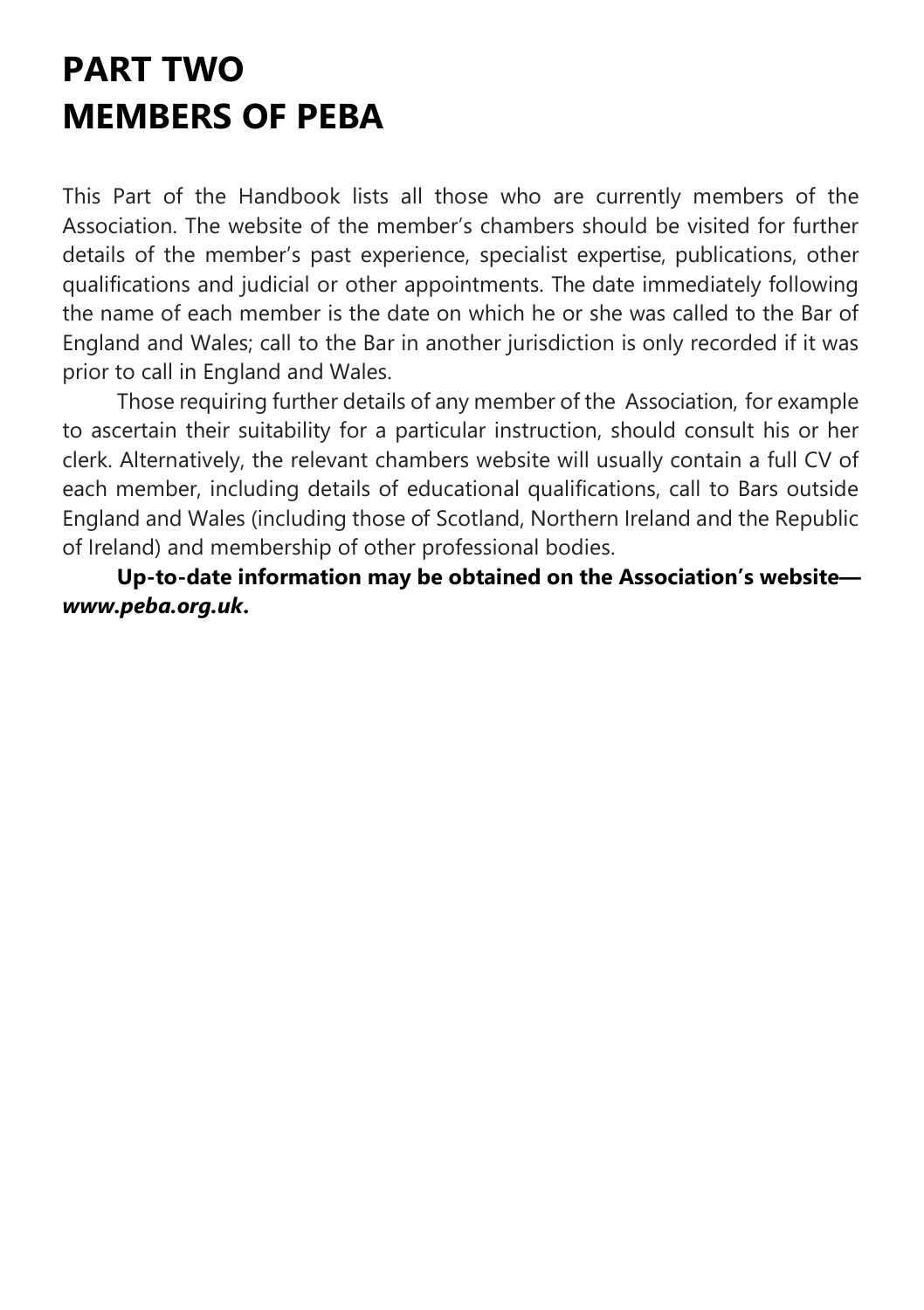# ALBUTT, IAN (1981)

Cornerstone Barristers, 2-3 Gray's Inn Square, London, WC1R 5JH tel: (020) 7242 4986; also Edmund House, 12-22 Newhall Street, Birmingham, B3 3EW tel: (020) 7242 4986; and Falcon Drive, Cardiff Bay, Cardiff, CF10 4RU tel: (020) 7242 4986—www.cornerstonebarristers.com

# ALLAN, NICOLA (1999)

Trinity Chambers, Orega, 3rd Floor, St Paul's House, 23 Park Square, Leeds, LS1 2ND tel: (0113) 323 5955; also Victoria House, Albert Road, Middlesbrough, TS1 2PX tel: (01642) 247 569; also 24 Ridley Place, Newcastle-upon-Tyne, NE1 9JW tel: (0191) 232 1927; and The Customs House, Quayside, Newcastle-upon-Tyne, NE1 3DE tel: (0191) 232 1927—www.trinitychambers.co.uk

# ALLEN, CAROLINE (2005)

39 Essex Chambers, 81 Chancery Lane, London, WC2A 1DD tel: (020) 7832 1111; also 82 King Street, Manchester, M2 4WQ tel: (0161) 870 0333—www.39essex.com

# ALTARAS, DAVID (1969)

The 36 Group, 4 Field Court, Gray's Inn, London, WC1R 5EF tel: (020) 7421 8000—www.36group.co.uk

# ARMSTRONG, DOUGLAS (1999; QC 2005, Scotland 1990; QC 2005)

Door Tenant: No5 Chambers, Fountain Court, Steelhouse Lane, Birmingham, B4 6DR tel: (0845) 210 5555; also Greenwood House, 4-7 Salisbury Court, London, EC4Y 8AA tel: (0845) 210 5555; also 38 Queen Square, Bristol, BS1 4QS tel: (0845) 210 5555; and Provincial House, 37 New Walk, Leicester, LE1 6TU tel: (0845) 210 5555—www.no5.com; and Terra Firma Chambers, Parliament House, Edinburgh, EH1 1RF tel: (0131) 260 5830—www.terrafirmachambers.com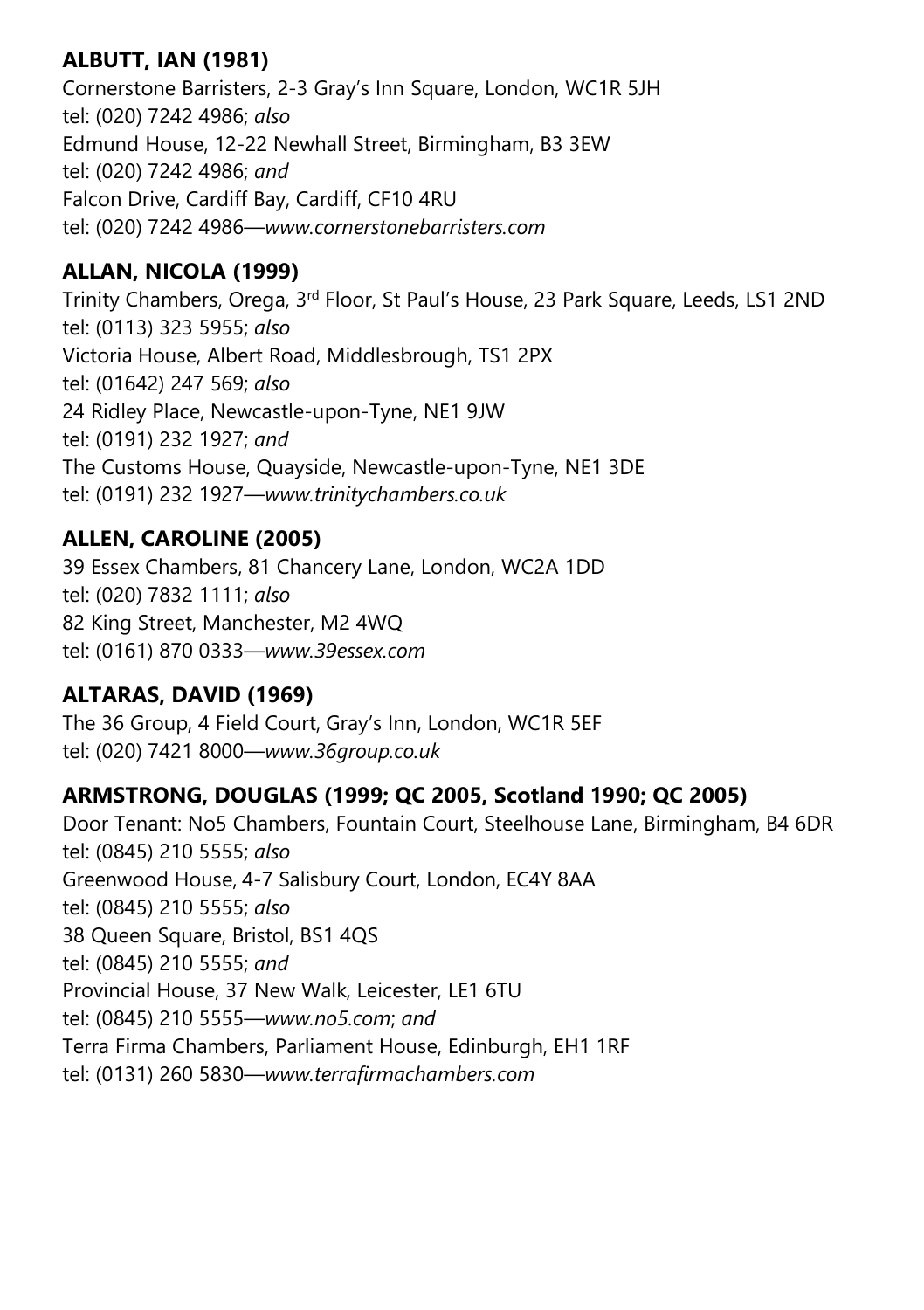# ASH, BRIAN (1975; QC 1990)

39 Essex Chambers, 81 Chancery Lane, London, WC2A 1DD tel: (020) 7832 1111; also 82 King Street, Manchester, M2 4WQ tel: (0161) 870 0333—www.39essex.com

# ASHWELL, PAUL (1977)

1 Crown Office Row, 119 Church Street, Brighton, BN1 1UD tel: (01273) 625 625; also 1 Crown Office Row, Temple, London, EC4Y 7HH tel: (020) 7797 7500—www.1cor.com

# ATKINSON, GILES (2002)

Six Pump Court, 6 Pump Court, Temple, London, EC4Y 7AR tel: (020) 7797 8400; also 6-8 Mill Street, Maidstone, ME15 6XH tel: (016) 2268 8094—www.6pumpcourt.co.uk

# BALDWIN, TIMOTHY (2001)

Garden Court Chambers, 57-60 Lincoln's Inn Fields, London, WC2A 3LJ tel: (020) 7993 7600—www.gardencourtchambers.co.uk

# BANNER, CHARLES (2004; QC 2019)

Keating Chambers, 15 Essex Street, London, WC2R 3AA tel: (020) 7544 2600—www.keatingchambers.com

# BANWELL, RICHARD (1998)

Six Pump Court, 6 Pump Court, Temple, London, EC4Y 7AR tel: (020) 7797 8400; also 6-8 Mill Street, Maidstone, ME15 6XH tel: (016) 2268 8094—www.6pumpcourt.co.uk

# BARBER, JACK (2019)

Cornerstone Barristers, 2-3 Gray's Inn Square, London, WC1R 5JH tel: (020) 7242 4986; also Edmund House, 12-22 Newhall Street, Birmingham, B3 3EW tel: (020) 7242 4986; and Falcon Drive, Cardiff Bay, Cardiff, CF10 4RU tel: (020) 7242 4986—www.cornerstonebarristers.com

# BARNES, KATHERINE (2014)

39 Essex Chambers, 81 Chancery Lane, London, WC2A 1DD tel: (020) 7832 1111; also 82 King Street, Manchester, M2 4WQ tel: (0161) 870 0333—www.39essex.com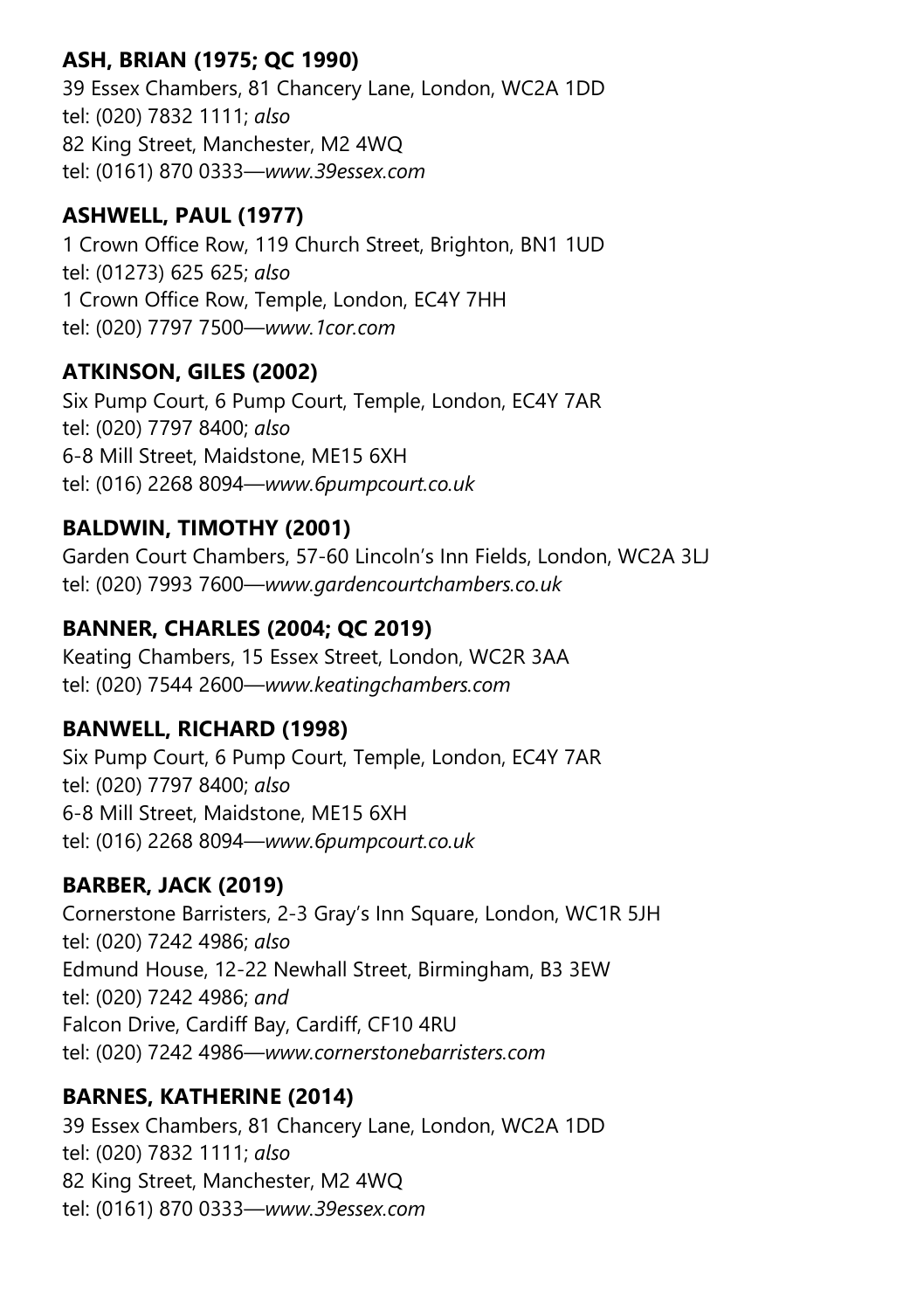# BARNES, MICHAEL (1965; QC 1981)

Wilberforce Chambers, 8 New Square, Lincoln's Inn, London, WC2A 3QP tel: (020) 7306 0102—www.wilberforce.co.uk

# BARRACLOUGH, RICHARD (1980; QC 2003)

Six Pump Court, 6 Pump Court, Temple, London, EC4Y 7AR tel: (020) 7797 8400; also 6-8 Mill Street, Maidstone, ME15 6XH tel: (016) 2268 8094—www.6pumpcourt.co.uk

# BARRETT, JOHN (1982)

Kings Chambers, 36 Young Street, Manchester, M3 3FT tel: (0161) 832 9082; also 5 Park Square East, Leeds, LS1 2NE tel: (0113) 242 1123; and Embassy House, 60 Church Street, Birmingham, B3 2DJ tel: (0345) 034 3444—www.kingschambers.com; and 4-5 Gray's Inn Square, London, WC1R 5AH tel: (020) 7404 5252—www.4-5.co.uk

# BATES, JOHN (1973)

Old Square Chambers, 10-11 Bedford Row, London, WC1R 4BU tel: (020) 7269 0300; also 3 Orchard Court, St Augustine's Yard, Bristol, BS1 5DP tel: (0117) 930 5100—www.oldsquare.co.uk

# BEARD, MARK (1996)

Six Pump Court, 6 Pump Court, Temple, London, EC4Y 7AR tel: (020) 7797 8400; also 6-8 Mill Street, Maidstone, ME15 6XH tel: (016) 2268 8094—www.6pumpcourt.co.uk

# BEDFORD, MICHAEL (1985; QC 2016)

Cornerstone Barristers, 2-3 Gray's Inn Square, London, WC1R 5JH tel: (020) 7242 4986; also Edmund House, 12-22 Newhall Street, Birmingham, B3 3EW tel: (020) 7242 4986; and Falcon Drive, Cardiff Bay, Cardiff, CF10 4RU tel: (020) 7242 4986—www.cornerstonebarristers.com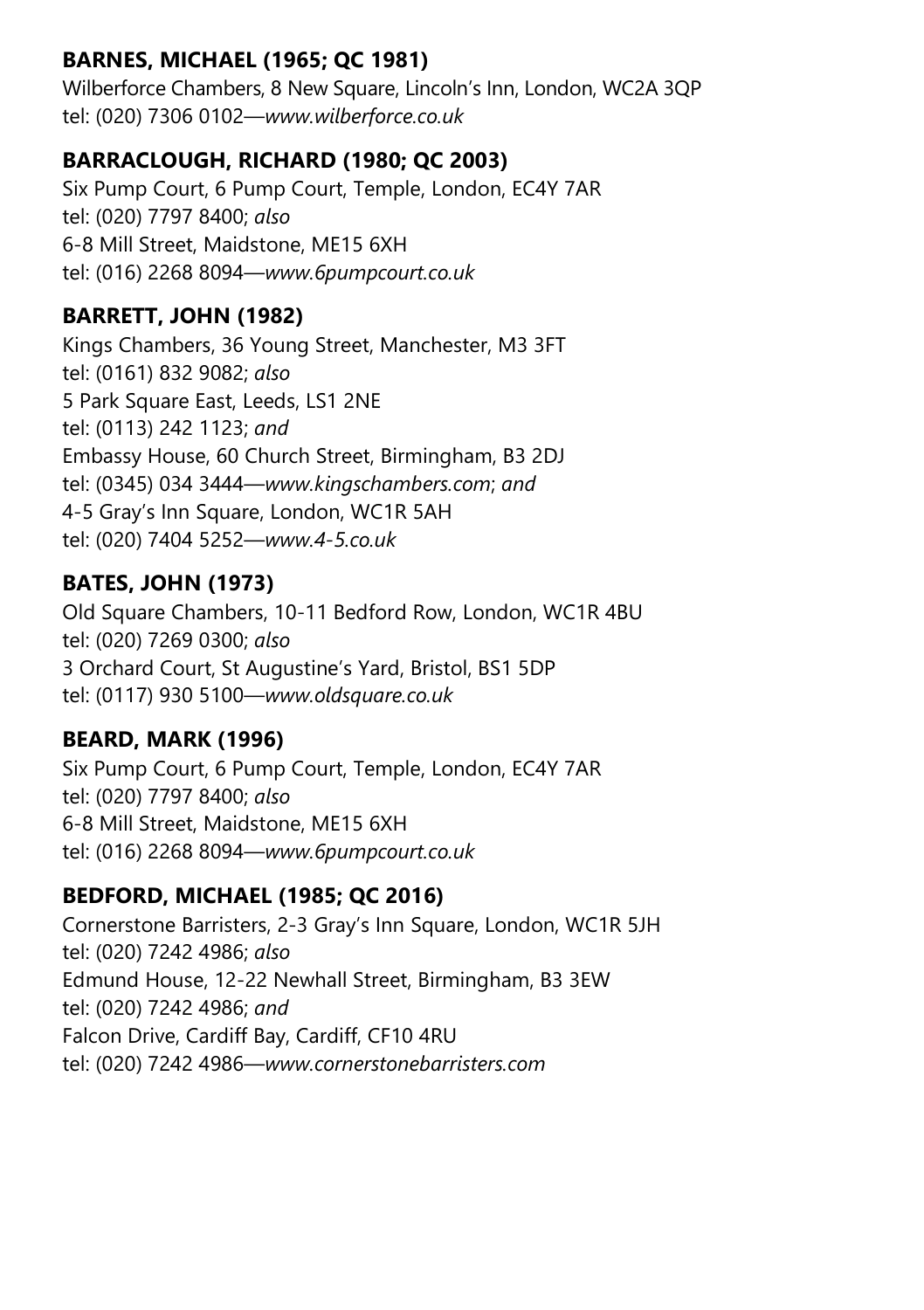# BEGLAN, WAYNE (1996)

Cornerstone Barristers, 2-3 Gray's Inn Square, London, WC1R 5JH tel: (020) 7242 4986; also Edmund House, 12-22 Newhall Street, Birmingham, B3 3EW tel: (020) 7242 4986; and Falcon Drive, Cardiff Bay, Cardiff, CF10 4RU tel: (020) 7242 4986—www.cornerstonebarristers.com

#### BELL, CONSTANZE (2013)

Kings Chambers, 5 Park Square East, Leeds, LS1 2NE tel: (0113) 242 1123; also 36 Young Street, Manchester, M3 3FT tel: (0161) 832 9082; and Embassy House, 60 Church Street, Birmingham, B3 2DJ tel: (0345) 034 3444—www.kingschambers.com

# BELL, SIMON (2003)

G.04, 160 Fleet Street, London, EC4A 2DQ tel: (020) 3150 2242—www.clerksroom.com

# BELL, VERITY (2020)

Cornerstone Barristers, 2-3 Gray's Inn Square, London, WC1R 5JH tel: (020) 7242 4986; also Edmund House, 12-22 Newhall Street, Birmingham, B3 3EW tel: (020) 7242 4986; and Falcon Drive, Cardiff Bay, Cardiff, CF10 4RU tel: (020) 7242 4986—www.cornerstonebarristers.com

#### BELLINGER, NATASHA (2012)

Magdalen Chambers, Victory House, Dean Clarke Gardens, Southernhay East, Exeter, EX2 4AA tel: (01392) 285 200—www.magdalenchambers.co.uk

#### BENNETT, LEE (1998)

Six Pump Court, 6 Pump Court, Temple, London, EC4Y 7AR tel: (020) 7797 8400; also 6-8 Mill Street, Maidstone, ME15 6XH tel: (016) 2268 8094—www.6pumpcourt.co.uk

# BIRD, SIMON (1987; QC 2009)

Francis Taylor Building, Temple, London, EC4Y 7BY tel: (020) 7353 8415—www.ftbchambers.co.uk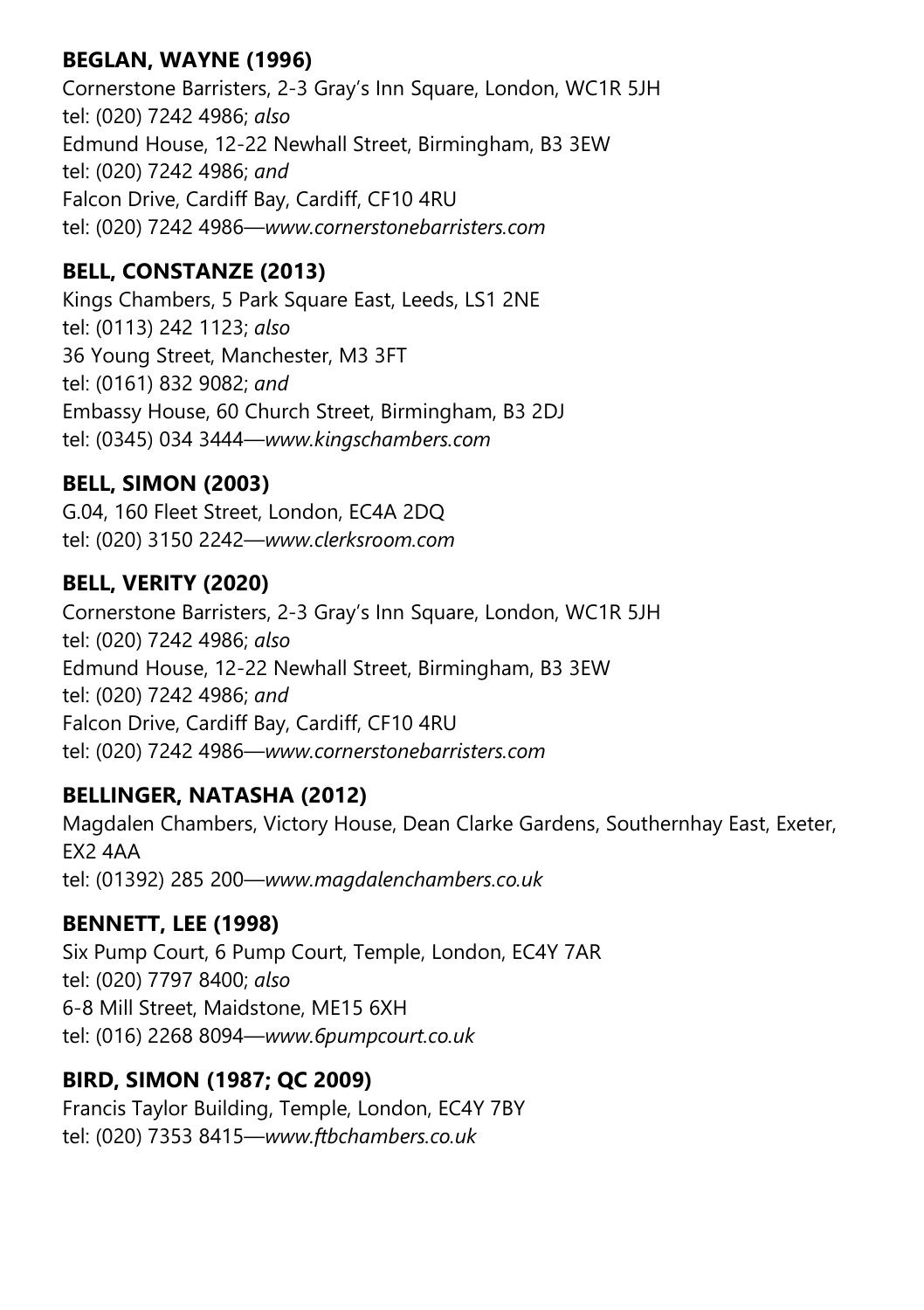# BISHOP, CHARLES (2020)

Landmark Chambers, 180 Fleet Street, London, EC4A 2HG tel: (020) 7430 1221; also 4 th Floor, 2 Cornwall Street, Birmingham, B3 2DL tel: (0121) 752 0800—www.landmarkchambers.co.uk

#### BLACKMORE, SASHA (2005)

Landmark Chambers, 180 Fleet Street, London, EC4A 2HG tel: (020) 7430 1221; also 4 th Floor, 2 Cornwall Street, Birmingham, B3 2DL tel: (0121) 752 0800—www.landmarkchambers.co.uk

# BLAIR, CHERIE (1976; QC 1995)

Omnia Strategy LLP, PO Box 60519, London, W2 7JU tel: (020) 3915 6006—www.omniastrategy.com

# BLOHM, LESLIE (1982; QC 2006)

St John's Chambers, 101 Victoria Street, Bristol, BS1 6PU tel: (0117) 923 4700—www.stjohnschambers.co.uk

#### BOOTH, ALEXANDER (2000; QC 2016)

Francis Taylor Building, Temple, London, EC4Y 7BY tel: (020) 7353 8415—www.ftbchambers.co.uk

#### BOWES, ASHLEY DR (2013)

Cornerstone Barristers, 2-3 Gray's Inn Square, London, WC1R 5JH tel: (020) 7242 4986; also Edmund House, 12-22 Newhall Street, Birmingham, B3 3EW tel: (020) 7242 4986; and Falcon Drive, Cardiff Bay, Cardiff, CF10 4RU tel: (020) 7242 4986—www.cornerstonebarristers.com

#### BOYLE, CHRISTOPHER (1994; QC 2013)

Landmark Chambers, 180 Fleet Street, London, EC4A 2HG tel: (020) 7430 1221; also 4 th Floor, 2 Cornwall Street, Birmingham, B3 2DL tel: (0121) 752 0800—www.landmarkchambers.co.uk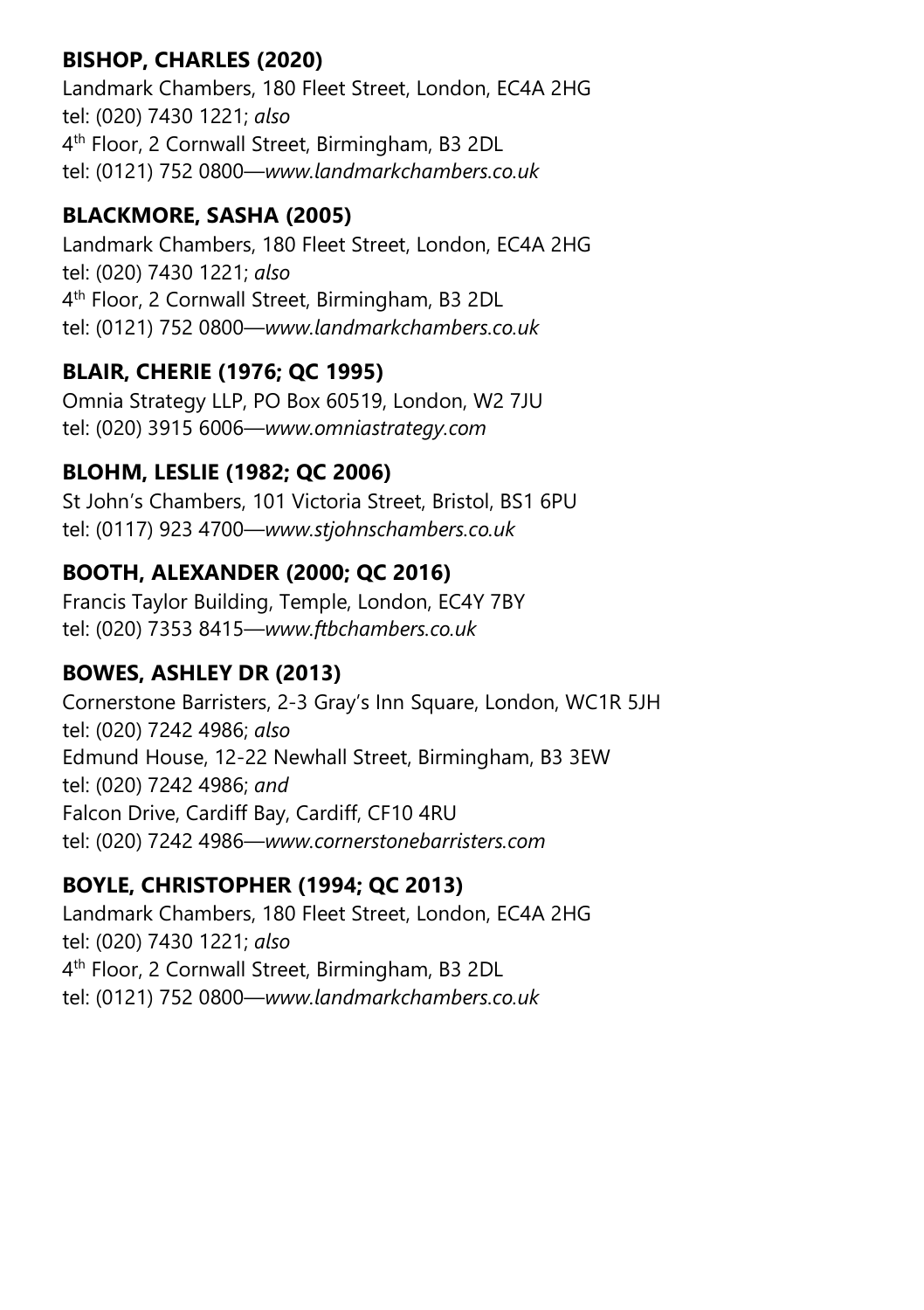# BRAVERMAN, SUELLA (2005)

Door Tenant: No5 Chambers, Fountain Court, Steelhouse Lane, Birmingham, B4 6DR tel: (0845) 210 5555; also Greenwood House, 4-7 Salisbury Court, London, EC4Y 8AA tel: (0845) 210 5555; also 38 Queen Square, Bristol, BS1 4QS tel: (0845) 210 5555; and Provincial House, 37 New Walk, Leicester, LE1 6TU tel: (0845) 210 5555—www.no5.com

# BRETT, MICHAEL (2017)

Francis Taylor Building, Temple, London, EC4Y 7BY tel: (020) 7353 8415—www.ftbchambers.co.uk

# BROWN, PAUL (1991; QC 2009)

Landmark Chambers, 180 Fleet Street, London, EC4A 2HG tel: (020) 7430 1221; also 4 th Floor, 2 Cornwall Street, Birmingham, B3 2DL tel: (0121) 752 0800—www.landmarkchambers.co.uk

# BUCKLEY-THOMSON, LEANNE (2009)

No5 Chambers, Fountain Court, Steelhouse Lane, Birmingham, B4 6DR tel: (0845) 210 5555; also Greenwood House, 4-7 Salisbury Court, London, EC4Y 8AA tel: (0845) 210 5555; also 38 Queen Square, Bristol, BS1 4QS tel: (0845) 210 5555; and Provincial House, 37 New Walk, Leicester, LE1 6TU tel: (0845) 210 5555—www.no5.com

# BULEY, TIM (2000; QC 2019)

Landmark Chambers, 180 Fleet Street, London, EC4A 2HG tel: (020) 7430 1221; also 4 th Floor, 2 Cornwall Street, Birmingham, B3 2DL tel: (0121) 752 0800—www.landmarkchambers.co.uk

#### BURTON, JAMES (2001)

39 Essex Chambers, 81 Chancery Lane, London, WC2A 1DD tel: (020) 7832 1111; also 82 King Street, Manchester, M2 4WQ tel: (0161) 870 0333—www.39essex.com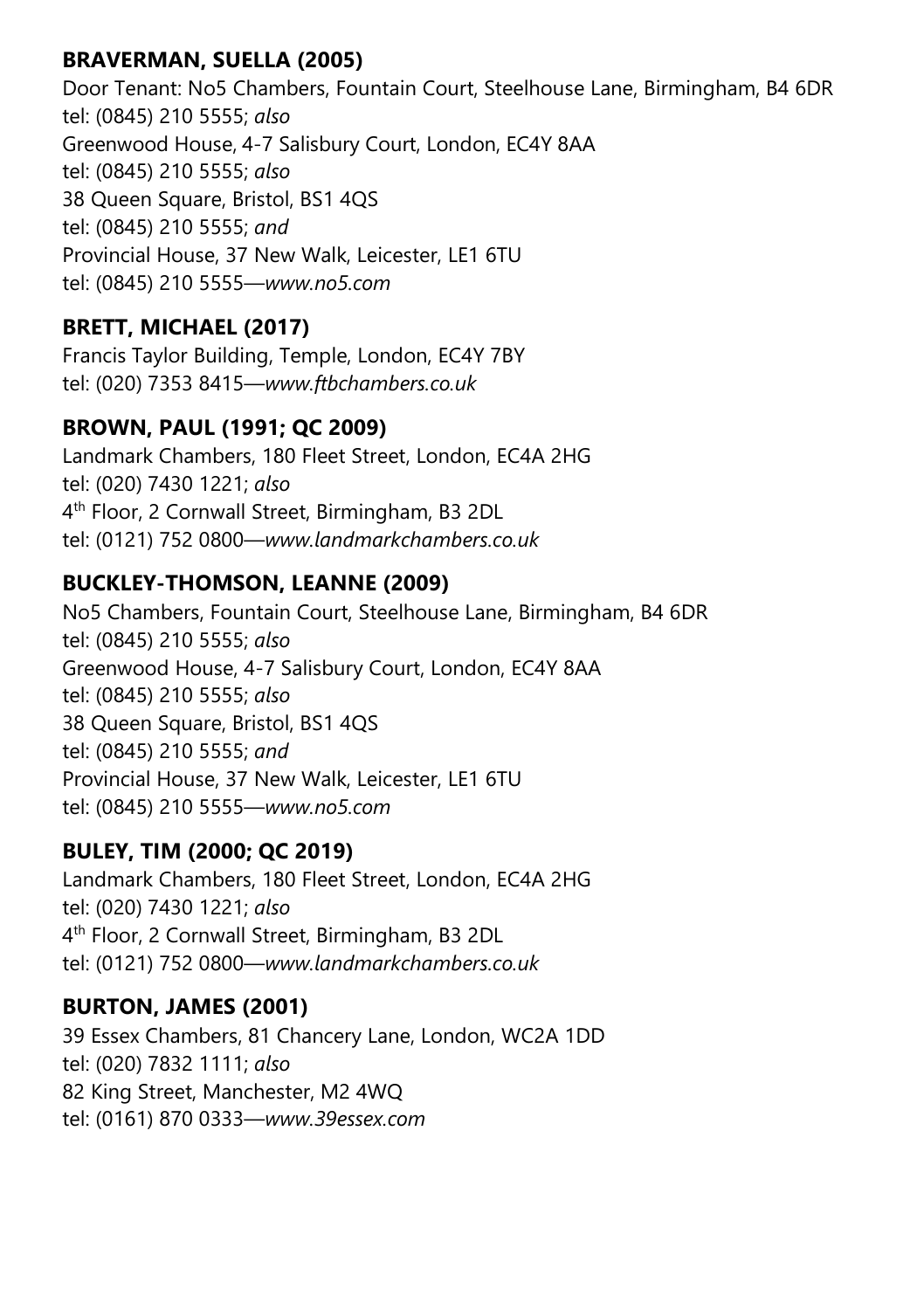# BUSCH, LISA (2000; QC 2016)

Cornerstone Barristers, 2-3 Gray's Inn Square, London, WC1R 5JH tel: (020) 7242 4986; also Edmund House, 12-22 Newhall Street, Birmingham, B3 3EW tel: (020) 7242 4986; and Falcon Drive, Cardiff Bay, Cardiff, CF10 4RU tel: (020) 7242 4986—www.cornerstonebarristers.com

# BUONO, ISABELLA (2017)

Cornerstone Barristers, 2-3 Gray's Inn Square, London, WC1R 5JH tel: (020) 7242 4986; also Edmund House, 12-22 Newhall Street, Birmingham, B3 3EW tel: (020) 7242 4986; and Falcon Drive, Cardiff Bay, Cardiff, CF10 4RU tel: (020) 7242 4986—www.cornerstonebarristers.com

# BUTTLER, CHRISTOPHER (2004)

Matrix Chambers, Griffin Building, Gray's Inn, London, WC1R 5LN tel: (020) 7404 3447—www.matrixlaw.co.uk

# BYASS, ANDREW (2010)

Landmark Chambers, 180 Fleet Street, London, EC4A 2HG tel: (020) 7430 1221; also 4 th Floor, 2 Cornwall Street, Birmingham, B3 2DL tel: (0121) 752 0800—www.landmarkchambers.co.uk

# BYRD, NOEMI (2004)

Associate Member: Six Pump Court, 6 Pump Court, Temple, London, EC4Y 7AR tel: (020) 7797 8400; and 6-8 Mill Street, Maidstone, ME15 6XH tel: (016) 2268 8094—www.6pumpcourt.co.uk

# CAIRNES, PAUL (1980; QC 2016)

No5 Chambers, Fountain Court, Steelhouse Lane, Birmingham, B4 6DR tel: (0845) 210 5555; also Greenwood House, 4-7 Salisbury Court, London, EC4Y 8AA tel: (0845) 210 5555; also 38 Queen Square, Bristol, BS1 4QS tel: (0845) 210 5555; and Provincial House, 37 New Walk, Leicester, LE1 6TU tel: (0845) 210 5555—www.no5.com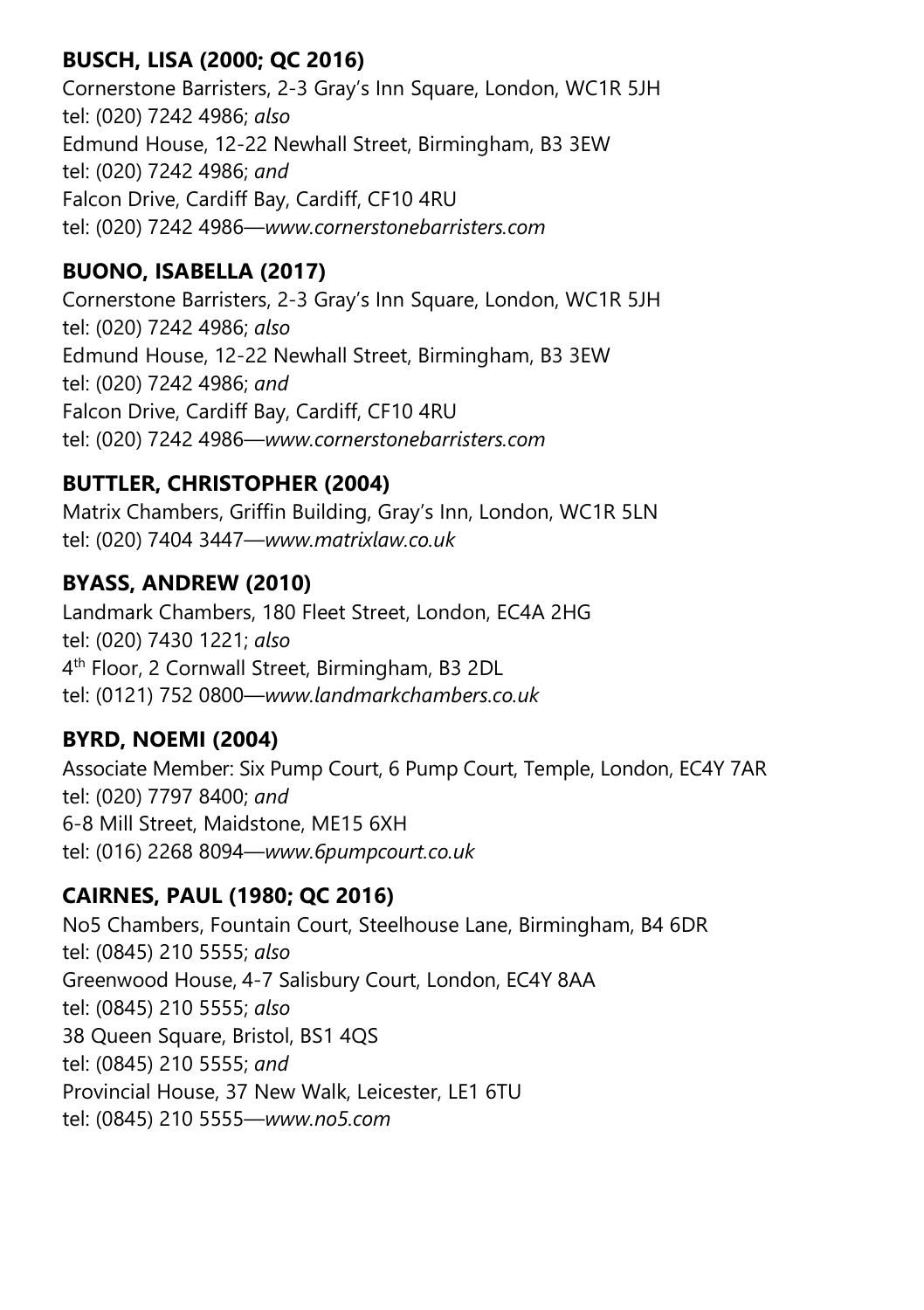# CAMERON, NEIL (1982; QC 2009)

Landmark Chambers, 180 Fleet Street, London, EC4A 2HG tel: (020) 7430 1221; also 4 th Floor, 2 Cornwall Street, Birmingham, B3 2DL tel: (0121) 752 0800—www.landmarkchambers.co.uk

# CANNOCK, GILES (1998; QC 2019)

Kings Chambers, 36 Young Street, Manchester, M3 3FT tel: (0161) 832 9082; also 5 Park Square East, Leeds, LS1 2NE tel: (0113) 242 1123; and Embassy House, 60 Church Street, Birmingham, B3 2DJ tel: (0345) 034 3444—www.kingschambers.com

# CANNON, JOSEF (2002)

Cornerstone Barristers, 2-3 Gray's Inn Square, London, WC1R 5JH tel: (020) 7242 4986; also Edmund House, 12-22 Newhall Street, Birmingham, B3 3EW tel: (020) 7242 4986; and Falcon Drive, Cardiff Bay, Cardiff, CF10 4RU tel: (020) 7242 4986—www.cornerstonebarristers.com

# CARTER, MARTIN (1992)

Kings Chambers, 36 Young Street, Manchester, M3 3FT tel: (0161) 832 9082; also 5 Park Square East, Leeds, LS1 2NE tel: (0113) 242 1123; and Embassy House, 60 Church Street, Birmingham, B3 2DJ tel: (0345) 034 3444—www.kingschambers.com

# CAWS, EIAN (1974)

Landmark Chambers, 180 Fleet Street, London, EC4A 2HG tel: (020) 7430 1221; also 4 th Floor, 2 Cornwall Street, Birmingham, B3 2DL tel: (0121) 752 0800—www.landmarkchambers.co.uk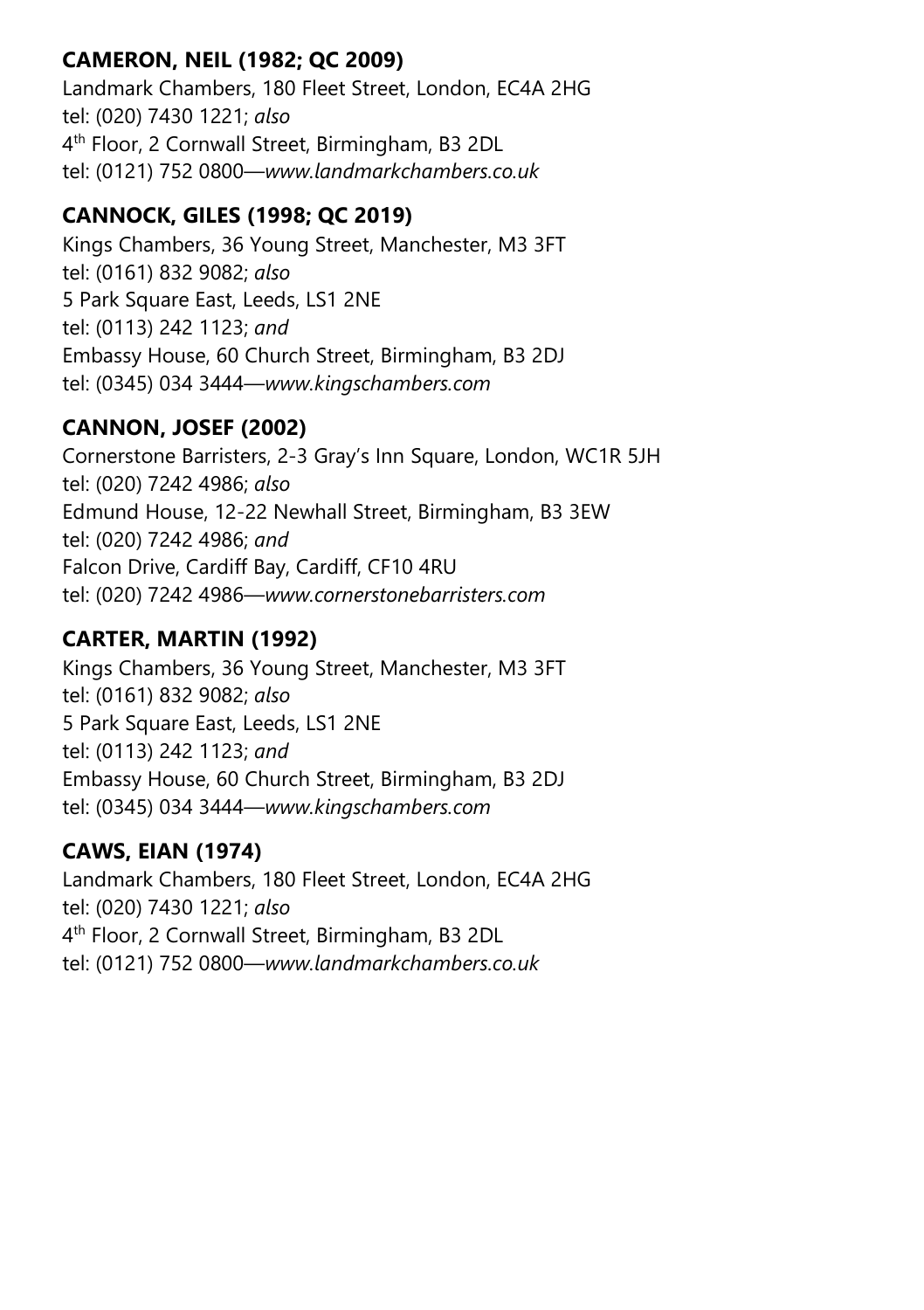# CHOONGH, SATNAM DR (1994)

No5 Chambers, Fountain Court, Steelhouse Lane, Birmingham, B4 6DR tel: (0845) 210 5555; also Greenwood House, 4-7 Salisbury Court, London, EC4Y 8AA tel: (0845) 210 5555; also 38 Queen Square, Bristol, BS1 4QS tel: (0845) 210 5555; and Provincial House, 37 New Walk, Leicester, LE1 6TU tel: (0845) 210 5555—www.no5.com

# CLAPP, ROWAN (2018)

Cornerstone Barristers, 2-3 Gray's Inn Square, London, WC1R 5JH tel: (020) 7242 4986; also Edmund House, 12-22 Newhall Street, Birmingham, B3 3EW tel: (020) 7242 4986; and Falcon Drive, Cardiff Bay, Cardiff, CF10 4RU tel: (020) 7242 4986—www.cornerstonebarristers.com

# CLAY, JONATHAN (1990)

Cornerstone Barristers, 2-3 Gray's Inn Square, London, WC1R 5JH tel: (020) 7242 4986; also Edmund House, 12-22 Newhall Street, Birmingham, B3 3EW tel: (020) 7242 4986; and Falcon Drive, Cardiff Bay, Cardiff, CF10 4RU tel: (020) 7242 4986—www.cornerstonebarristers.com

# CLOVER, SARAH (1993)

Kings Chambers, 36 Young Street, Manchester, M3 3FT tel: (0161) 832 9082; also 5 Park Square East, Leeds, LS1 2NE tel: (0113) 242 1123; and Embassy House, 60 Church Street, Birmingham, B3 2DJ tel: (0345) 034 3444—www.kingschambers.com

# CLUTTEN, REBECCA (2008)

Francis Taylor Building, Temple, London, EC4Y 7BY tel: (020) 7353 8415—www.ftbchambers.co.uk

# COLLETT, GAVIN (1993)

Magdalen Chambers, Victory House, Dean Clarke Gardens, Southernhay East, Exeter, EX2 4AA tel: (01392) 285 200—www.magdalenchambers.co.uk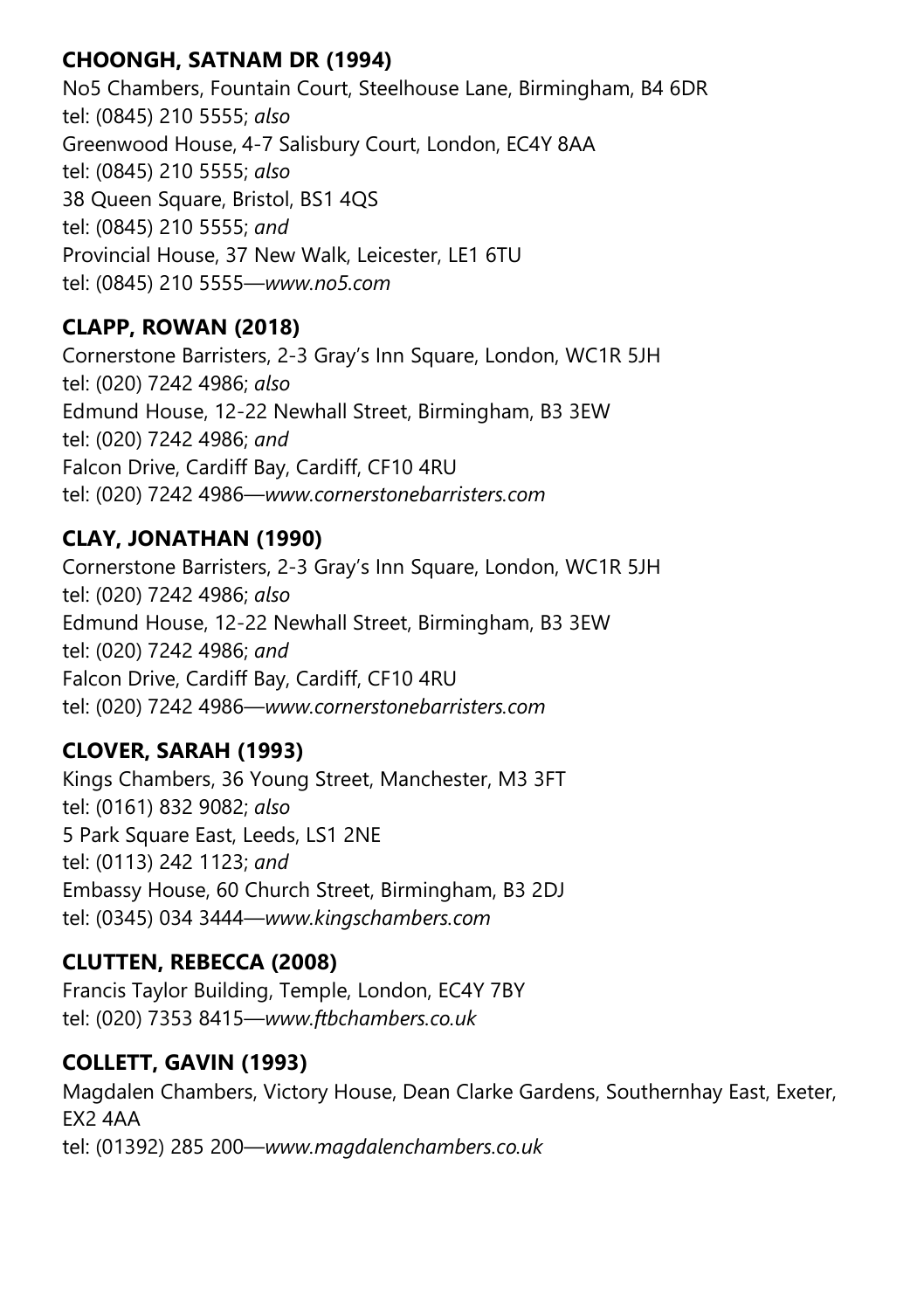# COLQUHOUN, CELINA (1990)

39 Essex Chambers, 81 Chancery Lane, London, WC2A 1DD tel: (020) 7832 1111; also 82 King Street, Manchester, M2 4WQ tel: (0161) 870 0333—www.39essex.com

# COLVILLE, IAIN (1989)

4-5 Gray's Inn Square, London, WC1R 5AH tel: (020) 7404 5252—www.4-5.co.uk

# COMYN, TIMOTHY (1980)

Francis Taylor Building, Temple, London, EC4Y 7BY tel: (020) 7353 8415—www.ftbchambers.co.uk

# COOK, MARY (1982)

Town Legal LLP, 10 Throgmorton Avenue, London, EC2N 2DL tel: (0203) 893 0370—www.townlegal.com

#### COPPEL, PHILIP (1994; QC 2009)

Cornerstone Barristers, 2-3 Gray's Inn Square, London, WC1R 5JH tel: (020) 7242 4986; also Edmund House, 12-22 Newhall Street, Birmingham, B3 3EW tel: (020) 7242 4986; and Falcon Drive, Cardiff Bay, Cardiff, CF10 4RU tel: (020) 7242 4986—www.cornerstonebarristers.com

# CORBET BURCHER, JAMES (2011)

No5 Chambers, Fountain Court, Steelhouse Lane, Birmingham, B4 6DR tel: (0845) 210 5555; also Greenwood House, 4-7 Salisbury Court, London, EC4Y 8AA tel: (0845) 210 5555; also 38 Queen Square, Bristol, BS1 4QS tel: (0845) 210 5555; and Provincial House, 37 New Walk, Leicester, LE1 6TU tel: (0845) 210 5555—www.no5.com

# CORNER, TIMOTHY (1981; QC 2002)

Landmark Chambers, 180 Fleet Street, London, EC4A 2HG tel: (020) 7430 1221; also 4 th Floor, 2 Cornwall Street, Birmingham, B3 2DL tel: (0121) 752 0800—www.landmarkchambers.co.uk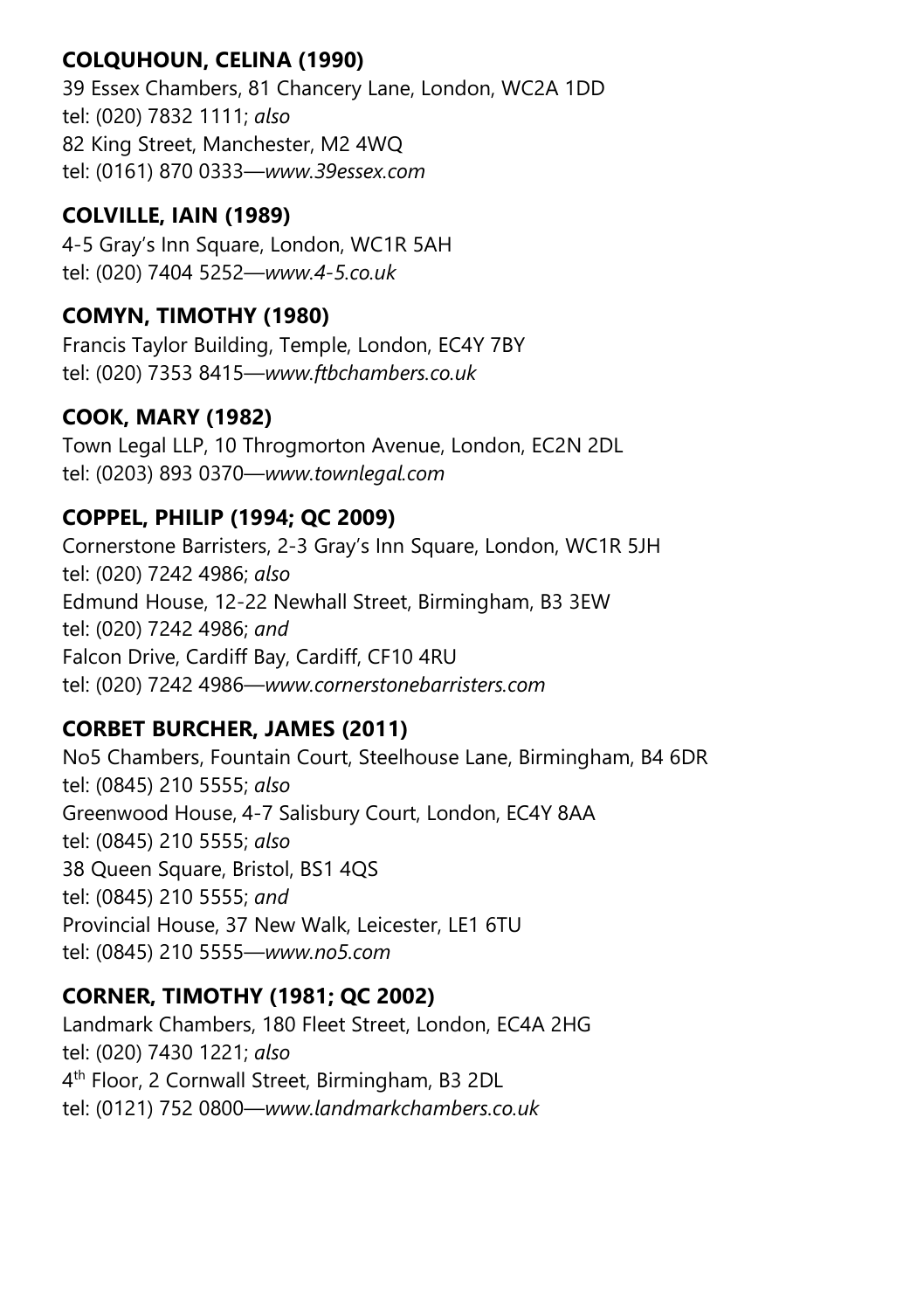# COSGROVE, THOMAS (1994; QC 2017)

Cornerstone Barristers, 2-3 Gray's Inn Square, London, WC1R 5JH tel: (020) 7242 4986; also Edmund House, 12-22 Newhall Street, Birmingham, B3 3EW tel: (020) 7242 4986; and Falcon Drive, Cardiff Bay, Cardiff, CF10 4RU tel: (020) 7242 4986—www.cornerstonebarristers.com

# COTTLE, STEPHEN (1984)

Garden Court Chambers, 57-60 Lincoln's Inn Fields, London, WC2A 3LJ tel: (020) 7993 7600—www.gardencourtchambers.co.uk

# CURTIS, FLORA (2021)

Francis Taylor Building, Temple, London, EC4Y 7BY tel: (020) 7353 8415—www.ftbchambers.co.uk

# DAGG, JOHN (1980)

Trinity Chambers, Highfield House, Moulsham Street, Chelmsford, CM2 9AF tel: (01245) 605040—www.trinitychambers.com

# DAICHES, MICHAEL (1977)

42 Bedford Row, London, WC1R 4LL tel: (020) 7831 0222—www.42br.com

# DALE-HARRIS, MATTHEW (2012)

Landmark Chambers, 180 Fleet Street, London, EC4A 2HG tel: (020) 7430 1221; also 4 th Floor, 2 Cornwall Street, Birmingham, B3 2DL tel: (0121) 752 0800—www.landmarkchambers.co.uk

# DALY, CAROLINE (2013)

Francis Taylor Building, Temple, London, EC4Y 7BY tel: (020) 7353 8415—www.ftbchambers.co.uk

# DARBY, JONATHAN (2012)

39 Essex Chambers, 81 Chancery Lane, London, WC2A 1DD tel: (020) 7832 1111; also 82 King Street, Manchester, M2 4WQ tel: (0161) 870 0333—www.39essex.com

# DARROCH, FIONA (1994)

Normanton Chambers, 218 Strand, London, WC2R 1AT tel: (0300) 030 0218—www.normantonchambers.com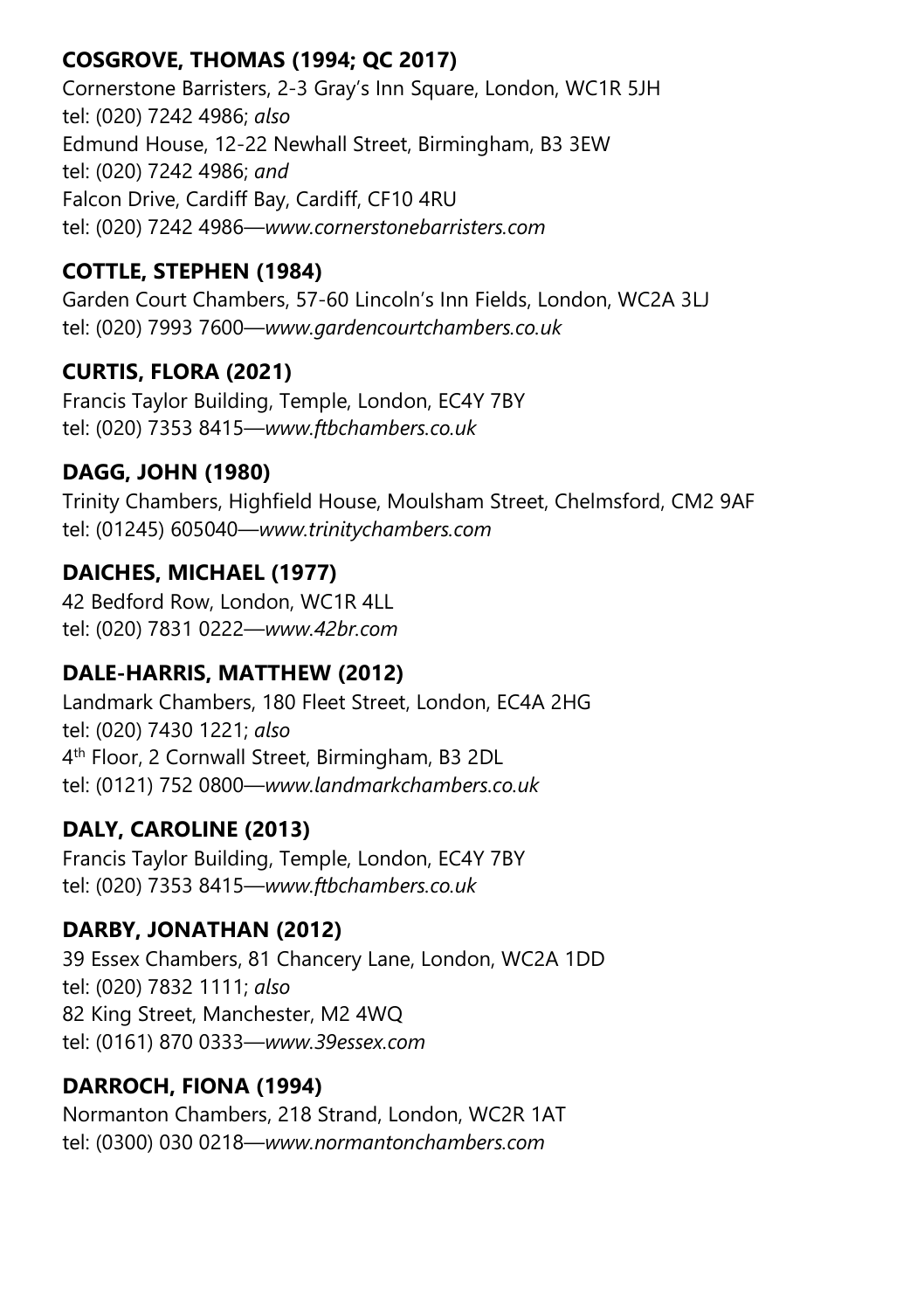# DAVEY, TOBY (1977)

4-5 Gray's Inn Square, London, WC1R 5AH tel: (020) 7404 5252—www.4-5.co.uk

#### DAVIES, MARK (2017)

Six Pump Court, 6 Pump Court, Temple, London, EC4Y 7AR tel: (020) 7797 8400; also 6-8 Mill Street, Maidstone, ME15 6XH tel: (016) 2268 8094—www.6pumpcourt.co.uk

#### DEAKIN, ANDREW (2006)

39 Essex Chambers, 81 Chancery Lane, London, WC2A 1DD tel: (020) 7832 1111; also 82 King Street, Manchester, M2 4WQ tel: (0161) 870 0333—www.39essex.com

# DEHON, ESTELLE (2006; QC 2022)

Cornerstone Barristers, 2-3 Gray's Inn Square, London, WC1R 5JH tel: (020) 7242 4986; also Edmund House, 12-22 Newhall Street, Birmingham, B3 3EW tel: (020) 7242 4986; and Falcon Drive, Cardiff Bay, Cardiff, CF10 4RU tel: (020) 7242 4986—www.cornerstonebarristers.com

# DENYER-GREEN, BARRY (1972)

Falcon Chambers, Falcon Court, London, EC4Y 1AA tel: (020) 7353 2484—www.falcon-chambers.com

# DHANOA, DILPREET (2009)

4-5 Gray's Inn Square, London, WC1R 5AH tel: (020) 7404 5252—www.4-5.co.uk

# DIAS, SAPPHO (1982)

4-5 Gray's Inn Square, London, WC1R 5AH tel: (020) 7404 5252—www.4-5.co.uk

#### DIXON, PETER (2013)

Exchange Chambers, 5th Floor, 201 Deansgate, Manchester, M3 3NW tel: (0161) 833 2722; also Oxford House, Oxford Row, Leeds, LS1 3BE tel: (0113) 203 1970; and One Derby Square, Liverpool, L2 9XX tel: (0151) 236 7747—www.exchangechambers.co.uk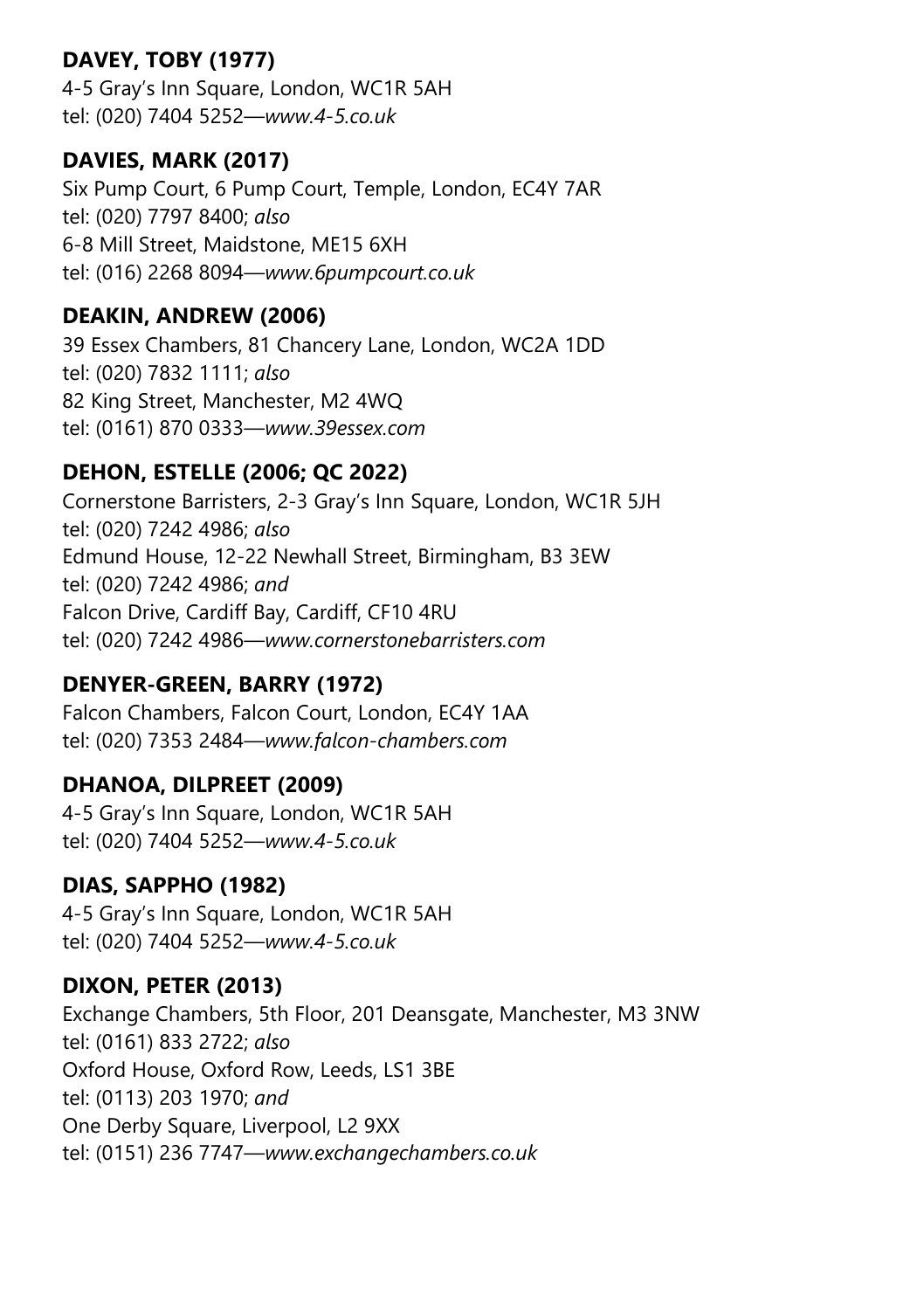# DOBSON, CATHERINE (2009)

39 Essex Chambers, 81 Chancery Lane, London, WC2A 1DD tel: (020) 7832 1111; also 82 King Street, Manchester, M2 4WQ tel: (0161) 870 0333—www.39essex.com

# DRABBLE, RICHARD (1975; QC 1995)

Landmark Chambers, 180 Fleet Street, London, EC4A 2HG tel: (020) 7430 1221; also 4 th Floor, 2 Cornwall Street, Birmingham, B3 2DL tel: (0121) 752 0800—www.landmarkchambers.co.uk

# DRABKIN-REITER, ESTHER (2017)

Francis Taylor Building, Temple, London, EC4Y 7BY tel: (020) 7353 8415—www.ftbchambers.co.uk

# DRING, EMMA (2009)

Cornerstone Barristers, 2-3 Gray's Inn Square, London, WC1R 5JH tel: (020) 7242 4986; also Edmund House, 12-22 Newhall Street, Birmingham, B3 3EW tel: (020) 7242 4986; and Falcon Drive, Cardiff Bay, Cardiff, CF10 4RU tel: (020) 7242 4986—www.cornerstonebarristers.com

# DU FEU, BEN (2013)

Cornerstone Barristers, 2-3 Gray's Inn Square, London, WC1R 5JH tel: (020) 7242 4986; also Edmund House, 12-22 Newhall Street, Birmingham, B3 3EW tel: (020) 7242 4986; and Falcon Drive, Cardiff Bay, Cardiff, CF10 4RU tel: (020) 7242 4986—www.cornerstonebarristers.com

# EASTON, JONATHAN (1996)

Kings Chambers, 36 Young Street, Manchester, M3 3FT tel: (0161) 832 9082; also 5 Park Square East, Leeds, LS1 2NE tel: (0113) 242 1123; and Embassy House, 60 Church Street, Birmingham, B3 2DJ tel: (0345) 034 3444—www.kingschambers.com

# EDWARDS, DENIS (2002)

Normanton Chambers, 218 Strand, London, WC2R 1AT tel: (0300) 030 0218—www.normantonchambers.com; and Terra Firma Chambers, Faculty of Advocates, Parliament House, Edinburgh, EH1 1RF tel: (0131) 260 5830—www.terrafirmachambers.com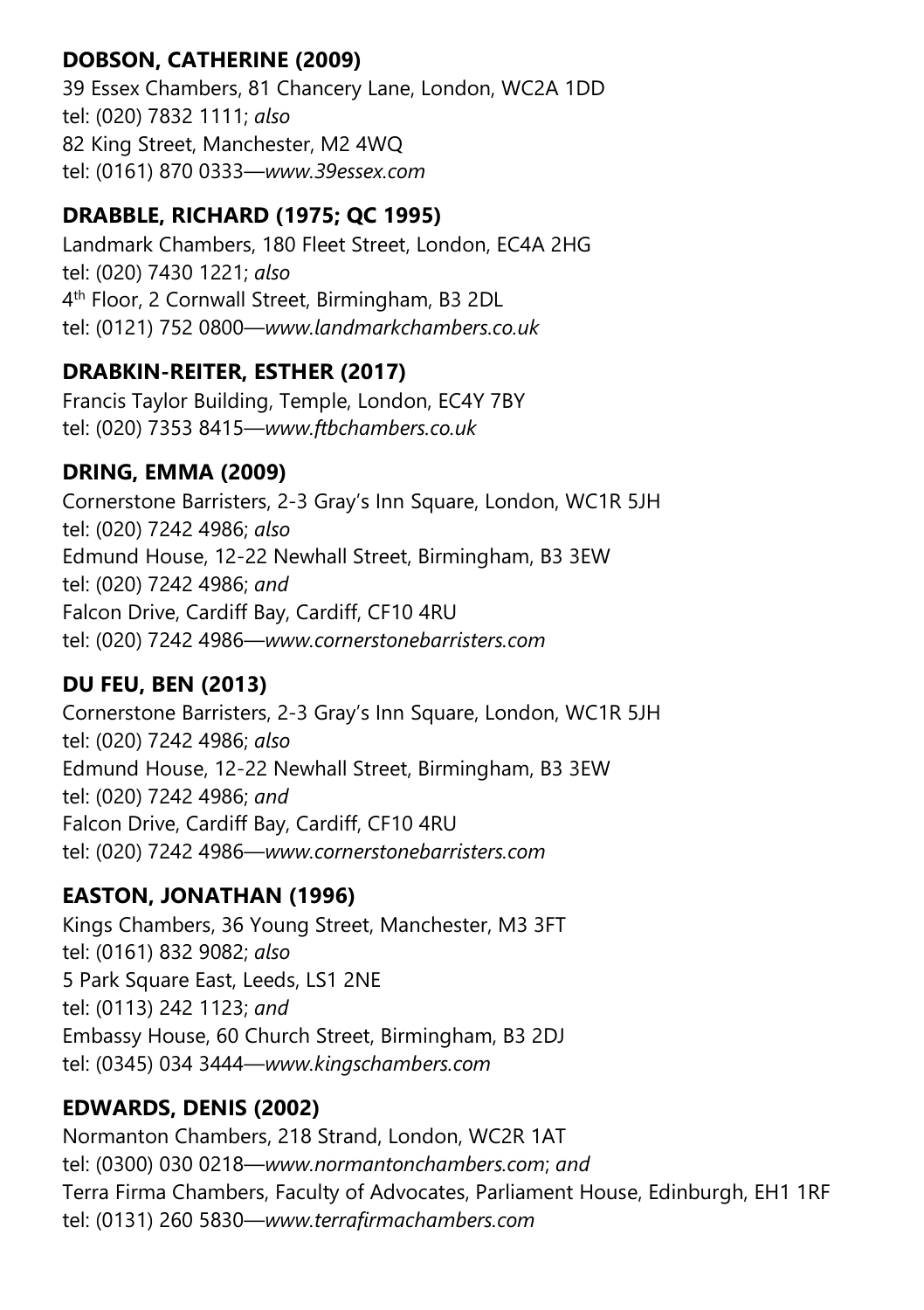# EDWARDS, DOUGLAS (1992; QC 2010)

Francis Taylor Building, Temple, London, EC4Y 7BY tel: (020) 7353 8415—www.ftbchambers.co.uk

#### EDWARDS, MARTIN (1995) (formerly Solicitor)

Cornerstone Barristers, 2-3 Gray's Inn Square, London, WC1R 5JH tel: (020) 7242 4986; also Edmund House, 12-22 Newhall Street, Birmingham, B3 3EW tel: (020) 7242 4986; and Falcon Drive, Cardiff Bay, Cardiff, CF10 4RU tel: (020) 7242 4986—www.cornerstonebarristers.com

# ELEFTHERIADIS, PAVLOS (2006)

Francis Taylor Building, Temple, London, EC4Y 7BY tel: (020) 7353 8415—www.ftbchambers.co.uk

# ELLIOT, KATHARINE (2016)

Landmark Chambers, 180 Fleet Street, London, EC4A 2HG tel: (020) 7430 1221; also 4 th Floor, 2 Cornwall Street, Birmingham, B3 2DL tel: (0121) 752 0800—www.landmarkchambers.co.uk

# ELLIS, MORAG (1984; QC 2006)

Francis Taylor Building, Temple, London, EC4Y 7BY tel: (020) 7353 8415—www.ftbchambers.co.uk

# ELVIN, DAVID (1983; QC 2000)

Landmark Chambers, 180 Fleet Street, London, EC4A 2HG tel: (020) 7430 1221; also 4 th Floor, 2 Cornwall Street, Birmingham, B3 2DL tel: (0121) 752 0800—www.landmarkchambers.co.uk

# EVANS, ALAN (1978)

Kings Chambers, 36 Young Street, Manchester, M3 3FT tel: (0161) 832 9082; also 5 Park Square East, Leeds, LS1 2NE tel: (0113) 242 1123; and Embassy House, 60 Church Street, Birmingham, B3 2DJ tel: (0345) 034 3444—www.kingschambers.com

# EVANS, JUDI (1996)

St John's Chambers, 101 Victoria Street, Bristol, BS1 6PU tel: (0117) 923 4700—www.stjohnschambers.co.uk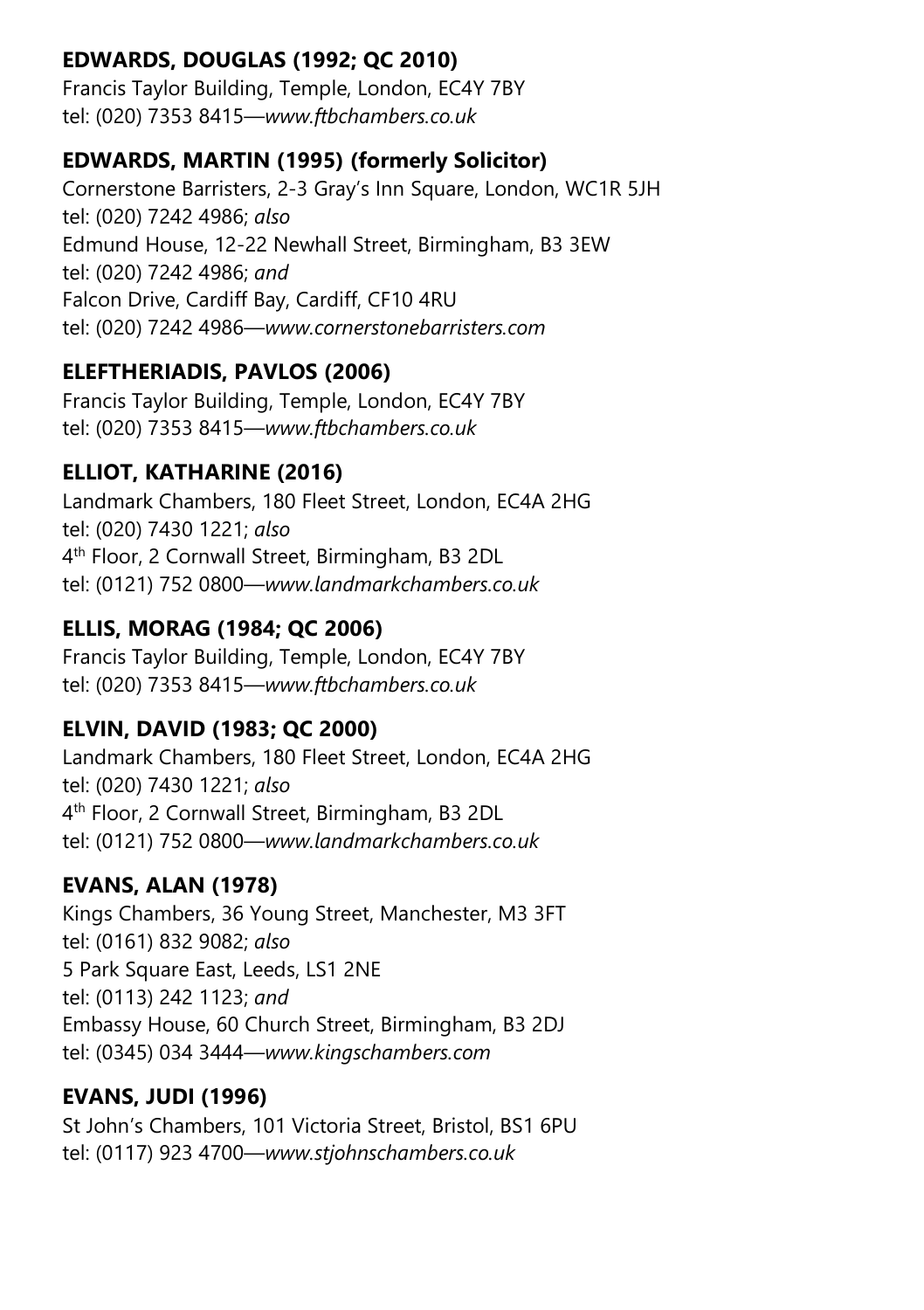# FEGAN, CONOR (2018)

Francis Taylor Building, Temple, London, EC4Y 7BY tel: (020) 7353 8415—www.ftbchambers.co.uk

# FENTON, GEORGINA (2019)

Landmark Chambers, 180 Fleet Street, London, EC4A 2HG tel: (020) 7430 1221; also 4 th Floor, 2 Cornwall Street, Birmingham, B3 2DL tel: (0121) 752 0800—www.landmarkchambers.co.uk

# FENWICK, JUSTIN (1980; QC 1993)

4 New Square, Lincoln's Inn, London, WC2A 3RJ tel: (020) 7822 2000—www.4newsquare.co.uk

# FINDLAY, JAMES (1984; QC 2008, Scotland 2008; QC 2017)

Cornerstone Barristers, 2-3 Gray's Inn Square, London, WC1R 5JH tel: (020) 7242 4986; also Edmund House, 12-22 Newhall Street, Birmingham, B3 3EW tel: (020) 7242 4986; and Falcon Drive, Cardiff Bay, Cardiff, CF10 4RU tel: (020) 7242 4986—www.cornerstonebarristers.com; and Terra Firma Chambers, Parliament House, Edinburgh, EH1 1RF tel: (0131) 260 5830—www.terrafirmachambers.com

# FISHER, TOBY (2008)

Matrix Chambers, Griffin Building, Gray's Inn, London, WC1R 5LN tel: (020) 7404 3447—www.matrixlaw.co.uk

# FITZSIMONS, JOHN (2016)

Cornerstone Barristers, 2-3 Gray's Inn Square, London, WC1R 5JH tel: (020) 7242 4986; also Edmund House, 12-22 Newhall Street, Birmingham, B3 3EW tel: (020) 7242 4986; and Falcon Drive, Cardiff Bay, Cardiff, CF10 4RU tel: (020) 7242 4986—www.cornerstonebarristers.com

# FLANAGAN, HUGH (2008)

Francis Taylor Building, Temple, London, EC4Y 7BY tel: (020) 7353 8415—www.ftbchambers.co.uk

# FORREST, CHARLES (2014)

Francis Taylor Building, Temple, London, EC4Y 7BY tel: (020) 7353 8415—www.ftbchambers.co.uk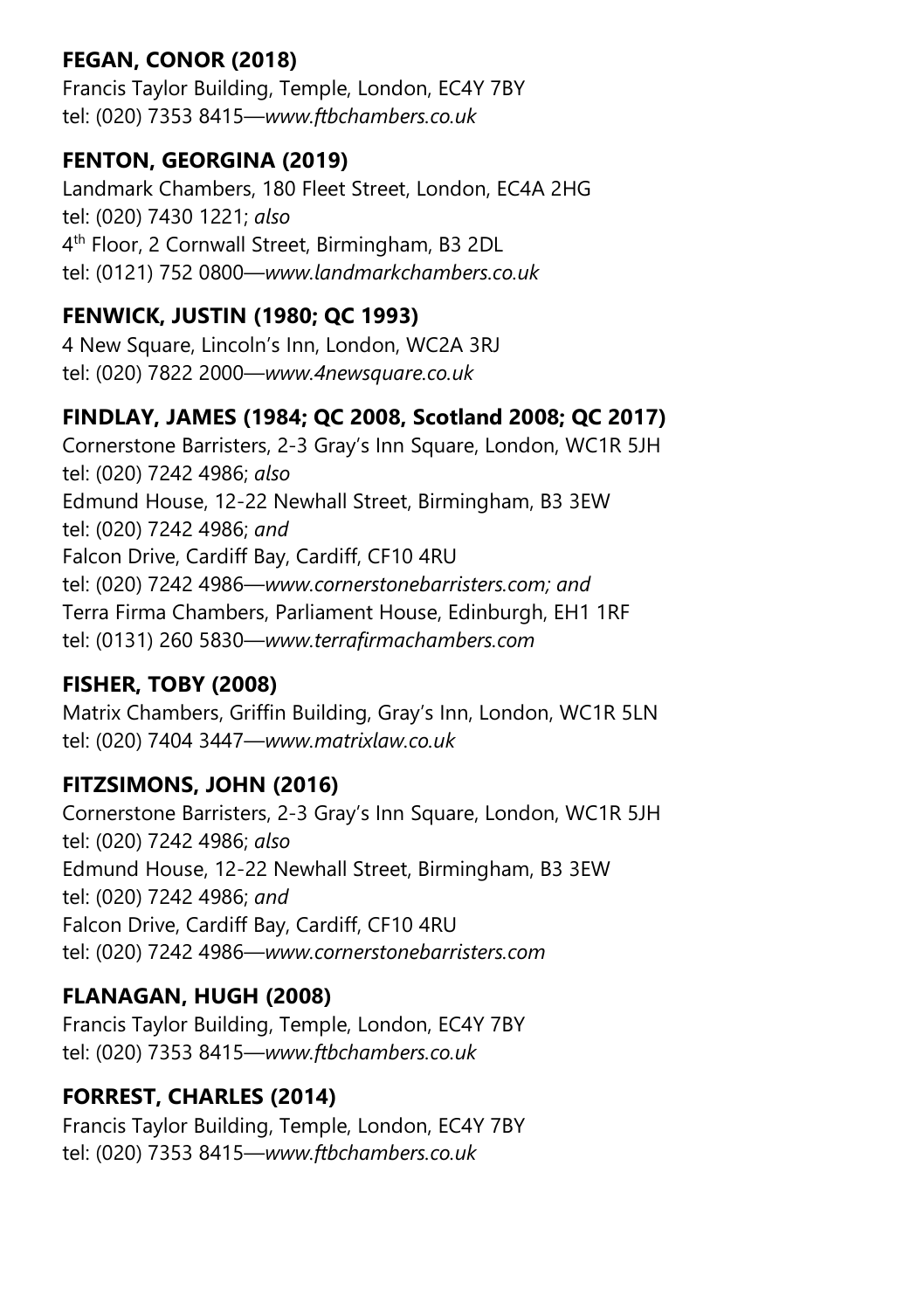# FORSDICK, DAVID (1993; QC 2014)

Landmark Chambers, 180 Fleet Street, London, EC4A 2HG tel: (020) 7430 1221; also 4 th Floor, 2 Cornwall Street, Birmingham, B3 2DL tel: (0121) 752 0800—www.landmarkchambers.co.uk

# FOSTER, ANJOLI (2014)

Landmark Chambers, 180 Fleet Street, London, EC4A 2HG tel: (020) 7430 1221; also 4 th Floor, 2 Cornwall Street, Birmingham, B3 2DL tel: (0121) 752 0800—www.landmarkchambers.co.uk

# FRASER, MATTHEW (2013)

Landmark Chambers, 180 Fleet Street, London, EC4A 2HG tel: (020) 7430 1221; also 4 th Floor, 2 Cornwall Street, Birmingham, B3 2DL tel: (0121) 752 0800—www.landmarkchambers.co.uk

# FRASER, VINCENT (1981; QC 2001)

Kings Chambers, 36 Young Street, Manchester, M3 3FT tel: (0161) 832 9082; also 5 Park Square East, Leeds, LS1 2NE tel: (0113) 242 1123; and Embassy House, 60 Church Street, Birmingham, B3 2DJ tel: (0345) 034 3444—www.kingschambers.com

# FRASER-URQUHART, ANDREW (1993; QC 2015)

Francis Taylor Building, Temple, London, EC4Y 7BY tel: (020) 7353 8415—www.ftbchambers.co.uk

# FRY, MICHAEL (2011)

Francis Taylor Building, Temple, London, EC4Y 7BY tel: (020) 7353 8415—www.ftbchambers.co.uk

# FULLBROOK, BEN (2016)

Landmark Chambers, 180 Fleet Street, London, EC4A 2HG tel: (020) 7430 1221; also 4 th Floor, 2 Cornwall Street, Birmingham, B3 2DL tel: (0121) 752 0800—www.landmarkchambers.co.uk

#### FURBER, JOHN (1973; QC 1995)

Wilberforce Chambers, 8 New Square, Lincoln's Inn, London, WC2A 3QP tel: (020) 7306 0102—www.wilberforce.co.uk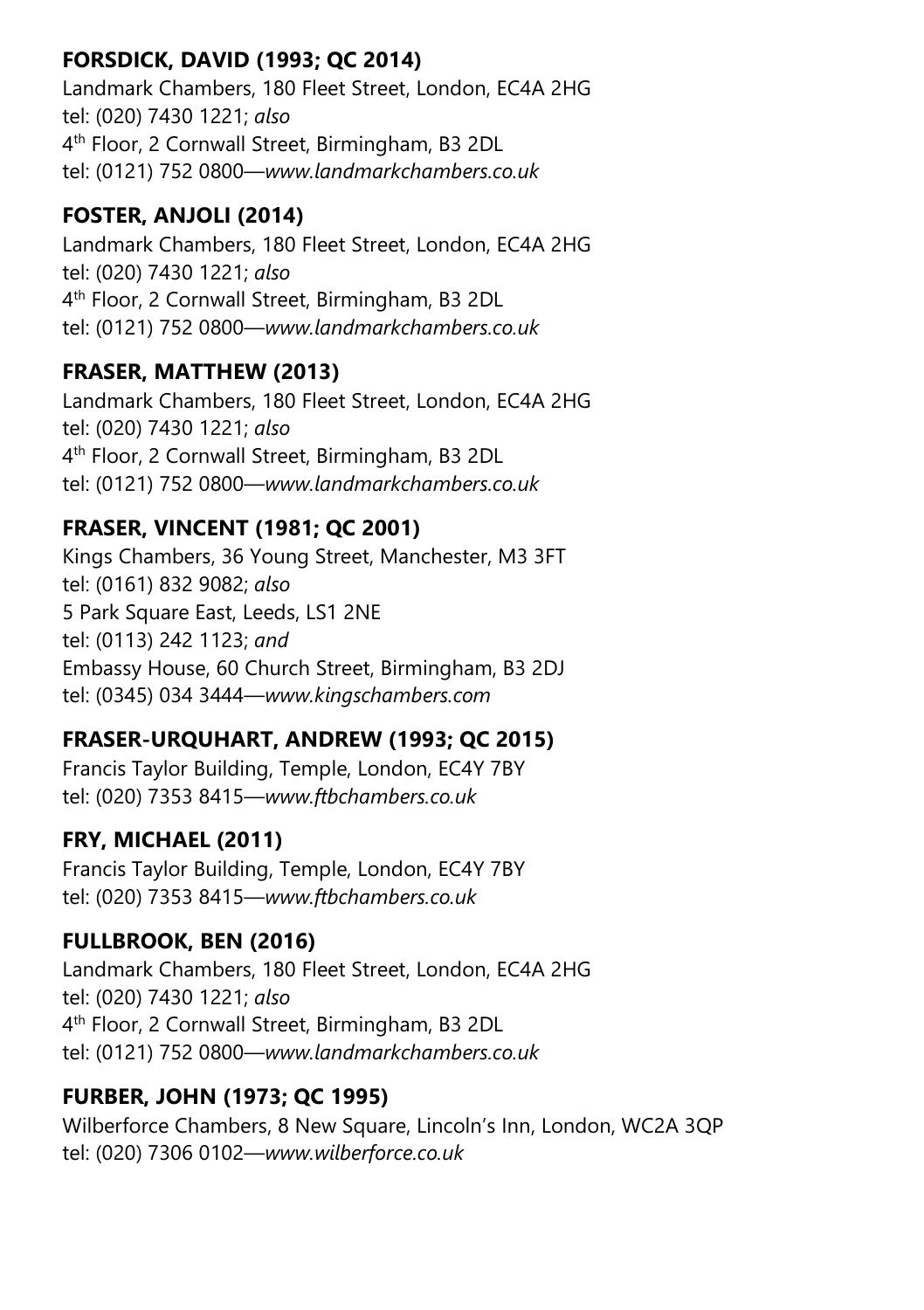# GARVEY, KILLIAN (2014)

Kings Chambers, 36 Young Street, Manchester, M3 3FT tel: (0161) 832 9082; also 5 Park Square East, Leeds, LS1 2NE tel: (0113) 242 1123; and Embassy House, 60 Church Street, Birmingham, B3 2DJ tel: (0345) 034 3444—www.kingschambers.com

# GASZTOWICZ, STEVEN (1981; QC 2009)

Cornerstone Barristers, 2-3 Gray's Inn Square, London, WC1R 5JH tel: (020) 7242 4986; also Edmund House, 12-22 Newhall Street, Birmingham, B3 3EW tel: (020) 7242 4986; also Falcon Drive, Cardiff Bay, Cardiff, CF10 4RU tel: (020) 7242 4986—www.cornerstonebarristers.com; and Door Tenant: 2 New Street, Leicester, LE1 5NA tel: (0116) 2625906—www.2newstreet.co.uk

# GIFFIN, NIGEL (1986; QC 2003)

11 King's Bench Walk, Temple, London, EC4Y 7EQ tel: (020) 7632 8500—www.11kbw.com

# GILL, ANTHONY (2008)

Kings Chambers, 36 Young Street, Manchester, M3 3FT tel: (0161) 832 9082; also 5 Park Square East, Leeds, LS1 2NE tel: (0113) 242 1123; and Embassy House, 60 Church Street, Birmingham, B3 2DJ tel: (0345) 034 3444—www.kingschambers.com

# GLOVER, RICHARD (1984; QC 2009)

Francis Taylor Building, Temple, London, EC4Y 7BY tel: (020) 7353 8415—www.ftbchambers.co.uk

# GOATLEY, PETER (1992; QC 2020) (formerly Solicitor)

No5 Chambers, Fountain Court, Steelhouse Lane, Birmingham, B4 6DR tel: (0845) 210 5555; also Greenwood House, 4-7 Salisbury Court, London, EC4Y 8AA tel: (0845) 210 5555; also 38 Queen Square, Bristol, BS1 4QS tel: (0845) 210 5555; and Provincial House, 37 New Walk, Leicester, LE1 6TU tel: (0845) 210 5555—www.no5.com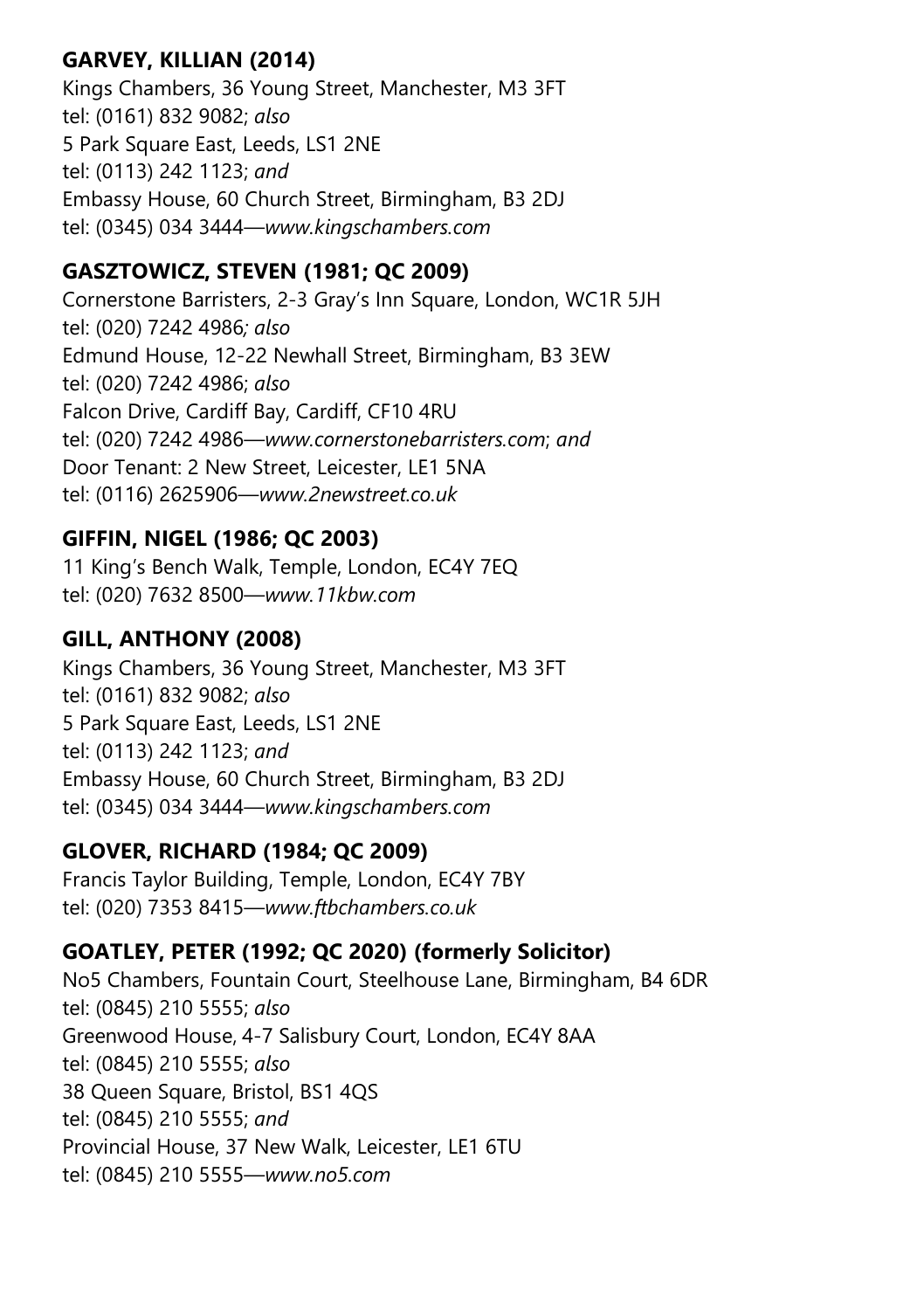# GOLDEN, MERROW (2014)

Francis Taylor Building, Temple, London, EC4Y 7BY tel: (020) 7353 8415—www.ftbchambers.co.uk

#### GOODMAN, ALEXANDER (2003)

Landmark Chambers, 180 Fleet Street, London, EC4A 2HG tel: (020) 7430 1221; also 4 th Floor, 2 Cornwall Street, Birmingham, B3 2DL tel: (0121) 752 0800—www.landmarkchambers.co.uk

# GORE, ANDREW (1973)

Fenners Chambers, 3 Madingley Road, Cambridge, CB3 0EE tel: (01223) 368 761—www.fennerschambers.com

# GOUDIE, JAMES (1970; QC 1984)

11 King's Bench Walk, Temple, London, EC4Y 7EQ tel: (020) 7632 8500—www.11kbw.com

# GOURIET, GERALD (1974; QC 2006)

Francis Taylor Building, Temple, London, EC4Y 7BY tel: (020) 7353 8415—www.ftbchambers.co.uk

# GRAHAM PAUL, ANNABEL (2008)

Francis Taylor Building, Temple, London, EC4Y 7BY tel: (020) 7353 8415—www.ftbchambers.co.uk

#### GRAHAM, DAVID (2010)

Francis Taylor Building, Temple, London, EC4Y 7BY tel: (020) 7353 8415—www.ftbchambers.co.uk

#### GRANT, EDWARD (1994)

Cornerstone Barristers, 2-3 Gray's Inn Square, London, WC1R 5JH tel: (020) 7242 4986; also Edmund House, 12-22 Newhall Street, Birmingham, B3 3EW tel: (020) 7242 4986; and Falcon Drive, Cardiff Bay, Cardiff, CF10 4RU tel: (020) 7242 4986—www.cornerstonebarristers.com

#### GRANT, GARY (1985)

Kings Chambers, 36 Young Street, Manchester, M3 3FT tel: (0161) 832 9082; also 5 Park Square East, Leeds, LS1 2NE tel: (0113) 242 1123; and Embassy House, 60 Church Street, Birmingham, B3 2DJ tel: (0345) 034 3444—www.kingschambers.com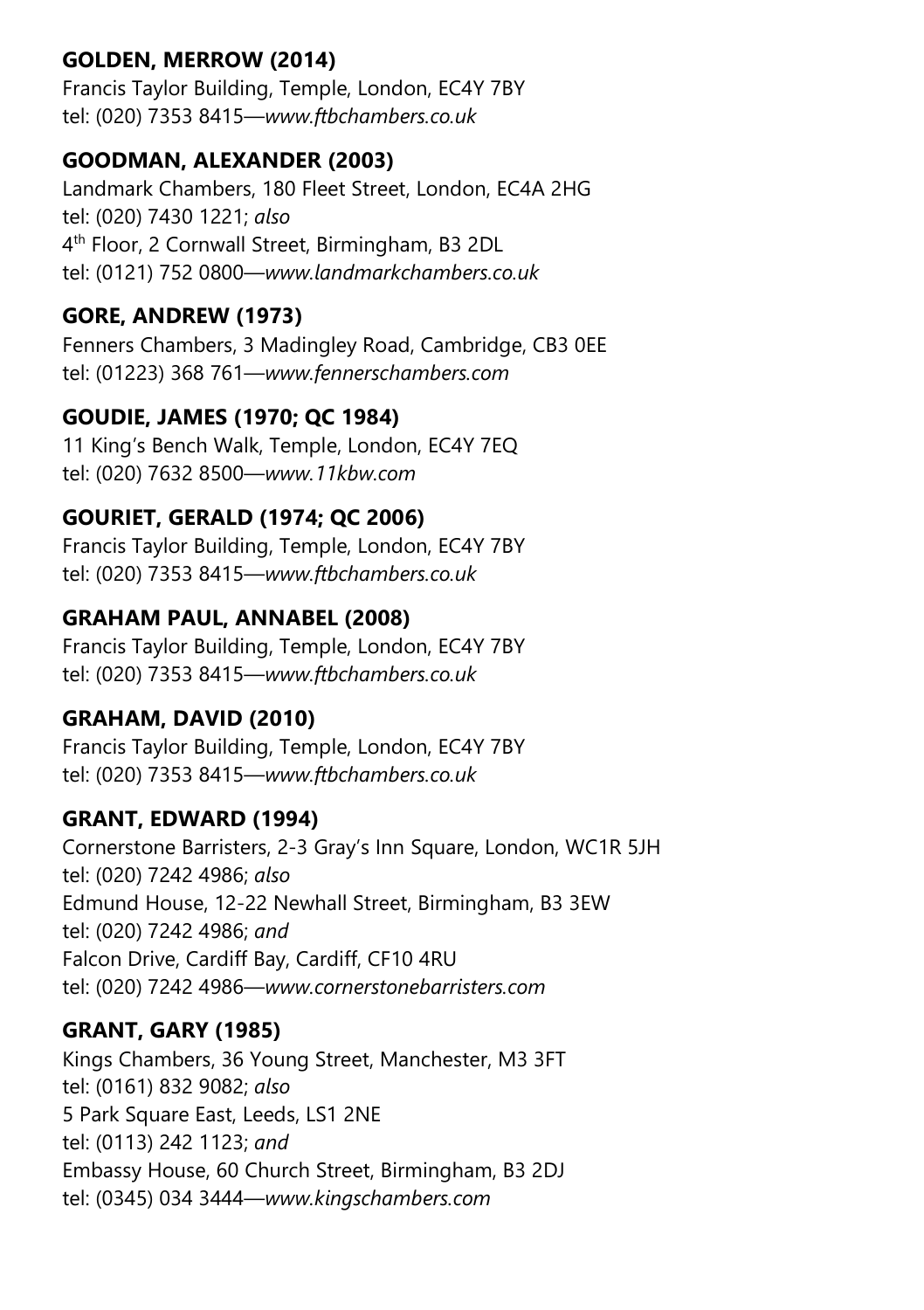# GRANT, GARY (1994)

Francis Taylor Building, Temple, London, EC4Y 7BY tel: (020) 7353 8415—www.ftbchambers.co.uk

#### GRANT, NICK (2016)

Landmark Chambers, 180 Fleet Street, London, EC4A 2HG tel: (020) 7430 1221; also 4 th Floor, 2 Cornwall Street, Birmingham, B3 2DL tel: (0121) 752 0800—www.landmarkchambers.co.uk

# GREATOREX, PAUL (1999)

11 King's Bench Walk, Temple, London, EC4Y 7EQ tel: (020) 7632 8500—www.11kbw.com

# GREAVES, ALEXANDER (2012)

Francis Taylor Building, Temple, London, EC4Y 7BY tel: (020) 7353 8415—www.ftbchambers.co.uk

# GREEN, ROBIN (1992)

Cornerstone Barristers, 2-3 Gray's Inn Square, London, WC1R 5JH tel: (020) 7242 4986; also Edmund House, 12-22 Newhall Street, Birmingham, B3 3EW tel: (020) 7242 4986; and Falcon Drive, Cardiff Bay, Cardiff, CF10 4RU tel: (020) 7242 4986—www.cornerstonebarristers.com

# GREKOS, MARTHA (2000)

Martha Grekos Legal Consulting Limited, 5 Chancery Lane, London, WC2A 1LG tel: 07815 052 001—www.marthagrekos.co.uk

# GRIFFITHS, ROBERT (1974; QC 1993)

Six Pump Court, 6 Pump Court, Temple, London, EC4Y 7AR tel: (020) 7797 8400; also 6-8 Mill Street, Maidstone, ME15 6XH tel: (016) 2268 8094—www.6pumpcourt.co.uk

# GROGAN, ROSE (2010)

39 Essex Chambers, 81 Chancery Lane, London, WC2A 1DD tel: (020) 7832 1111; also 82 King Street, Manchester, M2 4WQ tel: (0161) 870 0333—www.39essex.com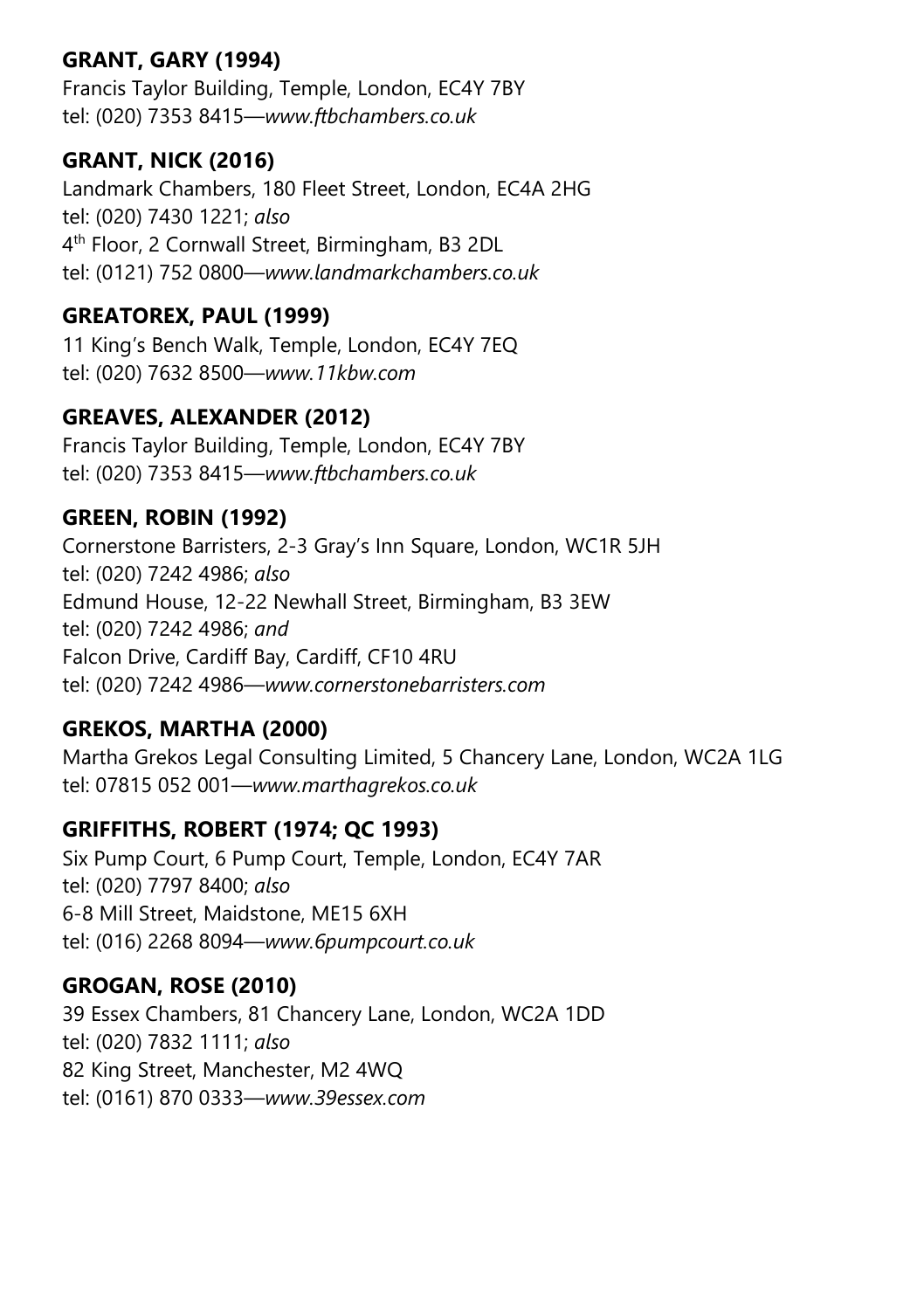# GROUND, RICHARD (1994; QC 2016)

Cornerstone Barristers, 2-3 Gray's Inn Square, London, WC1R 5JH tel: (020) 7242 4986; also Edmund House, 12-22 Newhall Street, Birmingham, B3 3EW tel: (020) 7242 4986; and Falcon Drive, Cardiff Bay, Cardiff, CF10 4RU tel: (020) 7242 4986—www.cornerstonebarristers.com

# GUNN, ELLA (2018)

Garden Court Chambers, 57-60 Lincoln's Inn Fields, London, WC2A 3LJ tel: (020) 7993 7600—www.gardencourtchambers.co.uk

#### HALL, STEPHANIE (2008)

Kings Chambers, 36 Young Street, Manchester, M3 3FT tel: (0161) 832 9082; also 5 Park Square East, Leeds, LS1 2NE tel: (0113) 242 1123; and Embassy House, 60 Church Street, Birmingham, B3 2DJ tel: (0121) 200 3570—www.kingschambers.com

# HANIF, SAIMA (2002)

3 Verulam Building, Gray's Inn, London, WC1R 5NT tel: (020) 7831 8441—www.3vb.com

# HANNETT, SARAH (2003)

Matrix Chambers, Griffin Building, Gray's Inn, London, WC1R 5LN tel: (020) 7404 3447—www.matrixlaw.co.uk

# HARLING-PHILLIPS, EMMA (2009)

Pinsent Masons LLP, 30 Crown Place, London, EC2A 4ES tel: (020) 7418 7000—www.pinsentmasons.com

#### HARRIS, RUSSELL (1986; QC 2003)

Landmark Chambers, 180 Fleet Street, London, EC4A 2HG tel: (020) 7430 1221; also 4 th Floor, 2 Cornwall Street, Birmingham, B3 2DL tel: (0121) 752 0800—www.landmarkchambers.co.uk

#### HARWOOD, RICHARD (1993; QC 2013)

39 Essex Chambers, 81 Chancery Lane, London, WC2A 1DD tel: (020) 7832 1111; also 82 King Street, Manchester, M2 4WQ tel: (0161) 870 0333—www.39essex.com; and Associate Member: The Bar Library, 91 Chichester Street, Belfast, BT1 3JQ tel: 028 9024 1523—www.barofni.com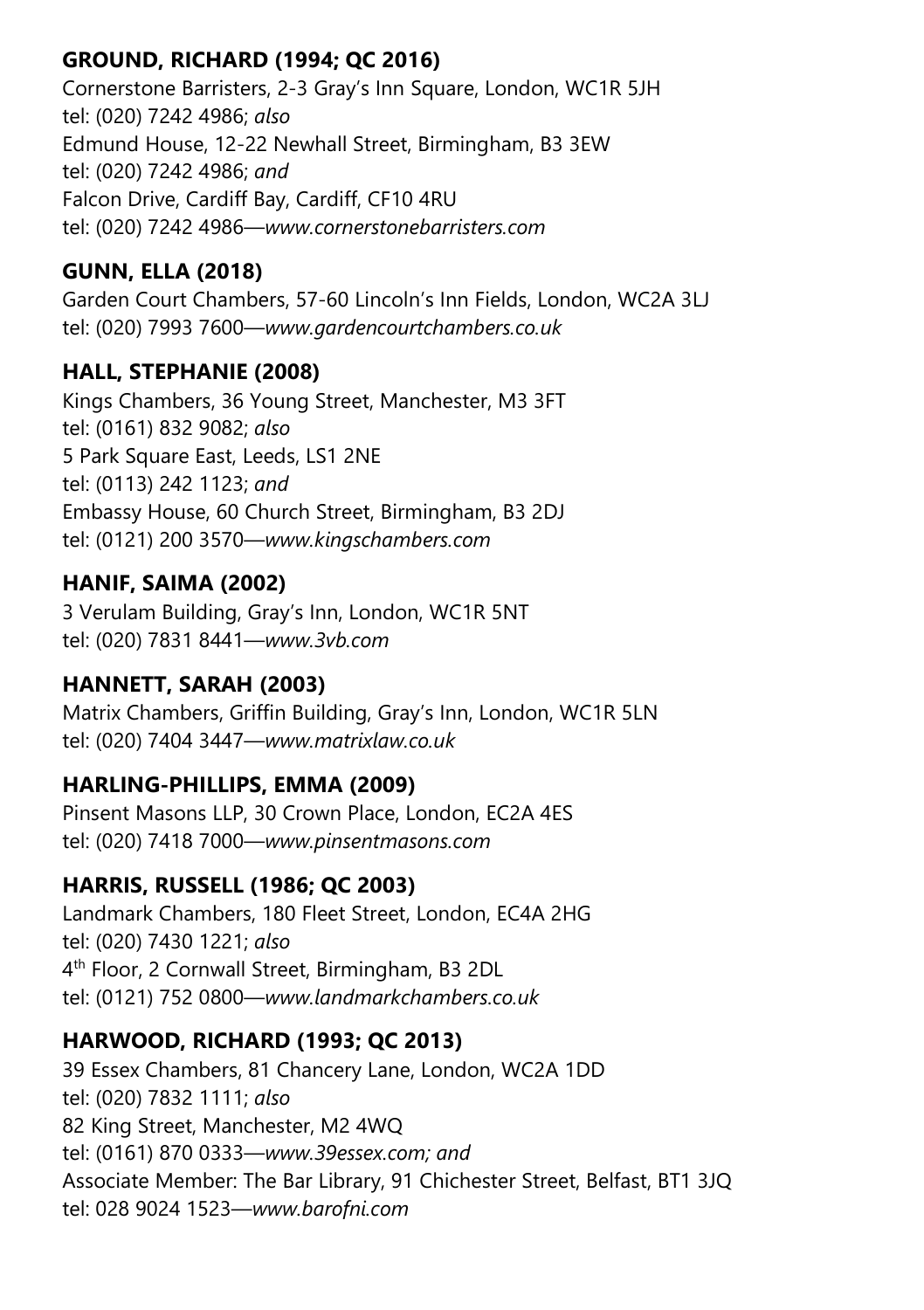# HASSANALLY, SALMAAN (2016)

4-5 Gray's Inn Square, London, WC1R 5AH tel: (020) 7404 5252—www.4-5.co.uk

#### HAWLEY, CHRISTIAN (2009)

No5 Chambers, Greenwood House, 4-7 Salisbury Court, London, EC4Y 8AA tel: (0845) 210 5555; also Fountain Court, Steelhouse Lane, Birmingham, B4 6DR tel: (0845) 210 5555; also 38 Queen Square, Bristol, BS1 4QS tel: (0845) 210 5555; and Provincial House, 37 New Walk, Leicester, LE1 6TU tel: (0845) 210 5555—www.no5.com

# HEAD, SEBASTIAN (1987)

Headland Chambers, 24 Mount Street, Taunton, TA1 3QF tel: (0208) 940 5919

# HELME, NED (2006)

39 Essex Chambers, 81 Chancery Lane, London, WC2A 1DD tel: (020) 7832 1111; also 82 King Street, Manchester, M2 4WQ tel: (0161) 870 0333—www.39essex.com

# HICKS, WILLIAM (1975; QC 1995)

Landmark Chambers, 180 Fleet Street, London, EC4A 2HG tel: (020) 7430 1221; also 4 th Floor, 2 Cornwall Street, Birmingham, B3 2DL tel: (0121) 752 0800—www.landmarkchambers.co.uk

# HILL, THOMAS (1988; QC 2009)

39 Essex Chambers, 81 Chancery Lane, London, WC2A 1DD tel: (020) 7832 1111; also 82 King Street, Manchester, M2 4WQ tel: (0161) 870 0333—www.39essex.com

# HOCKMAN, STEPHEN (1970; QC 1990)

Six Pump Court, 6 Pump Court, Temple, London, EC4Y 7AR tel: (020) 7797 8400; also 6-8 Mill Street, Maidstone, ME15 6XH tel: (016) 2268 8094—www.6pumpcourt.co.uk; and Door Tenant: Regency Chambers, Archdeaconry House, 15 Gravel Walk, Minister Precincts, Peterborough, PE1 1YU tel: (01733) 315 215—www.regencychambers.co.uk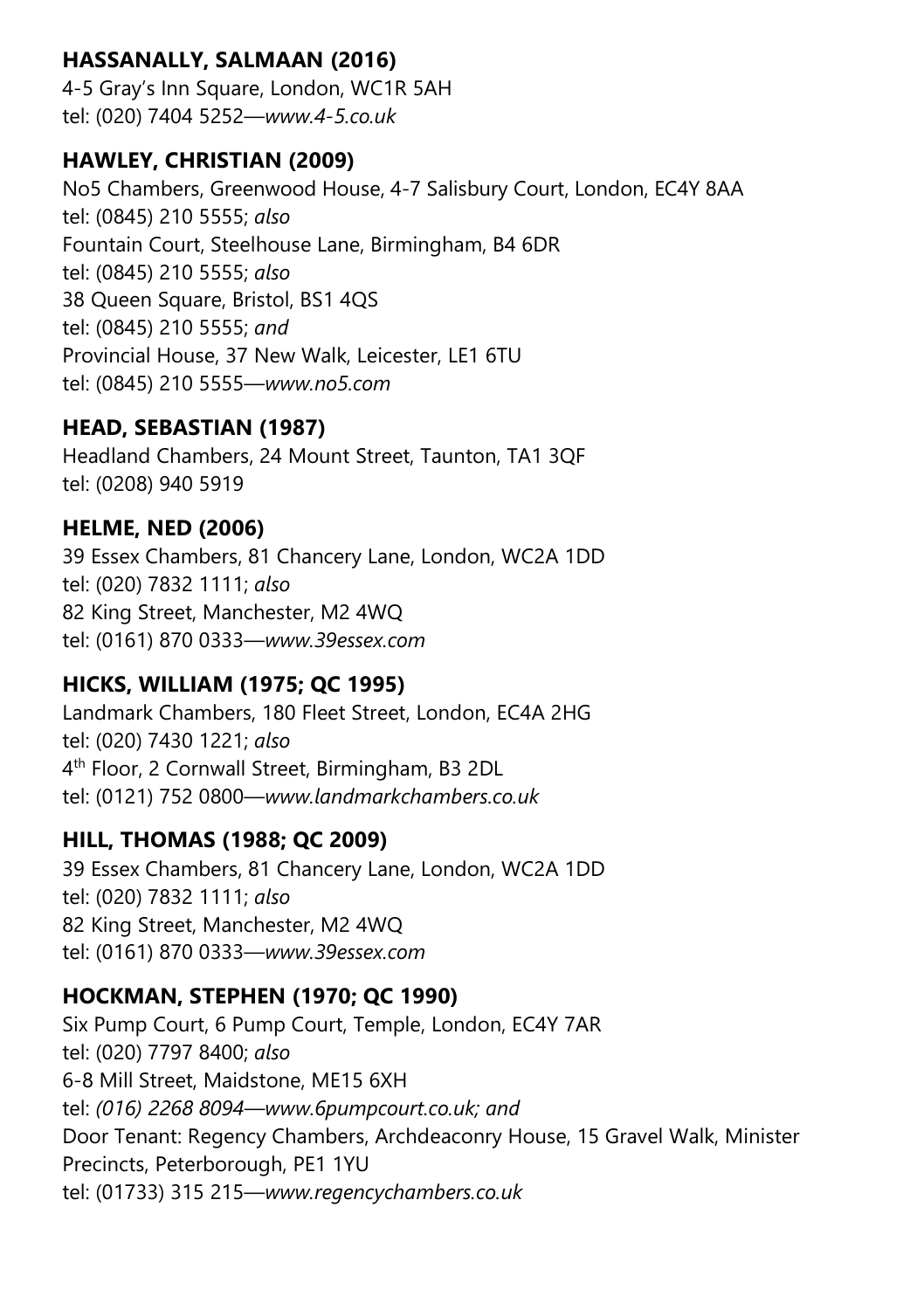# HOGAN, ANDREW (1996)

Kings Chambers, 36 Young Street, Manchester, M3 3FT tel: (0161) 832 9082; also 5 Park Square East, Leeds, LS1 2NE tel: (0113) 242 1123; and Embassy House, 60 Church Street, Birmingham, B3 2DJ tel: (0121) 200 3570—www.kingschambers.com

#### HONEY, RICHARD (2003)

Francis Taylor Building, Temple, London, EC4Y 7BY tel: (020) 7353 8415—www.ftbchambers.co.uk; and Associate Member: KBW, The Engine House, 1 Foundry Square, Leeds, LS11 5DL tel: (0113) 297 1200—www.kbwchambers.com; and Member: The Bar Library, 91 Chichester Street, Belfast, BT1 3JQ tel: 028 9024 1523—www.barofni.com

# HORTON, MATTHEW (1969; QC 1989)

39 Essex Chambers, 81 Chancery Lane, London, WC2A 1DD tel: (020) 7832 1111; also 82 King Street, Manchester, M2 4WQ tel: (0161) 870 0333—www.39essex.com

# HOWELL, JOHN (1979; QC 1993)

Blackstone Chambers, Blackstone House, Temple, London, EC4Y 9BW tel: (020) 7583 1770—www.blackstonechambers.com

#### HOWELLS, MARK (2019)

Kings Chambers, 36 Young Street, Manchester, M3 3FT tel: (0161) 832 9082; also 5 Park Square East, Leeds, LS1 2NE tel: (0113) 242 1123; and Embassy House, 60 Church Street, Birmingham, B3 2DJ tel: (0345) 034 3444—www.kingschambers.com

# HOWELL WILLIAMS, CRAIG (1983; QC 2009)

Francis Taylor Building, Temple, London, EC4Y 7BY tel: (020) 7353 8415—www.ftbchambers.co.uk

#### HUGHES, DAVID (1997)

30 Park Place, Cardiff, CF10 3BS tel: (029) 2072 7699—www.30parkplace.co.uk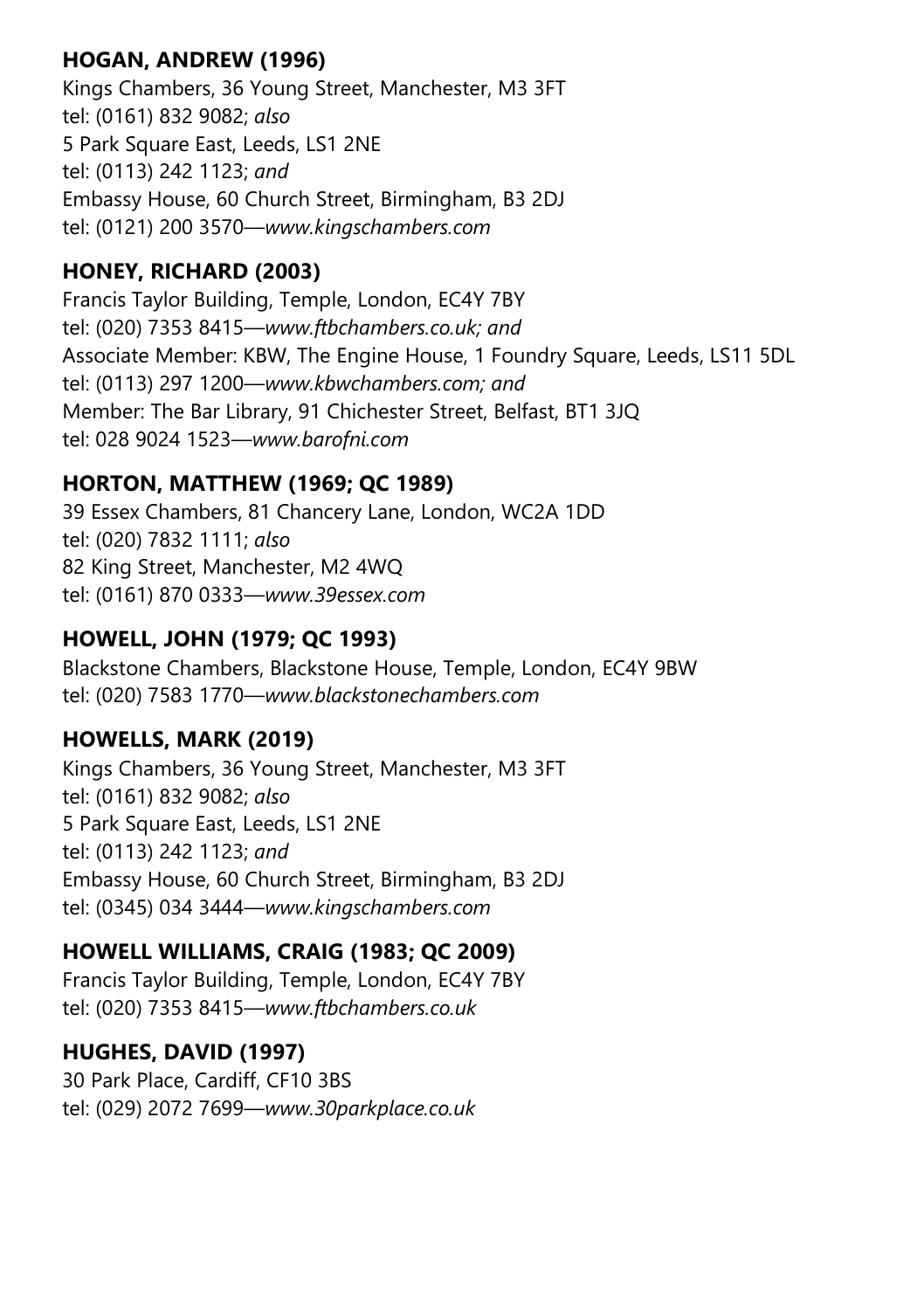# HUMPHREYS, FREDDIE (2011)

Kings Chambers, 36 Young Street, Manchester, M3 3FT tel: (0161) 832 9082; also 5 Park Square East, Leeds, LS1 2NE tel: (0113) 242 1123; and Embassy House, 60 Church Street, Birmingham, B3 2DJ tel: (0345) 034 3444—www.kingschambers.com

# HUMPHREYS, RICHARD (1986; QC 2006)

No5 Chambers, Greenwood House, 4-7 Salisbury Court, London, EC4Y 8AA tel: (0845) 210 5555; also Fountain Court, Steelhouse Lane, Birmingham, B4 6DR tel: (0845) 210 5555; also 38 Queen Square, Bristol, BS1 4QS tel: (0845) 210 5555; and Provincial House, 37 New Walk, Leicester, LE1 6TU tel: (0845) 210 5555—www.no5.com; and Associate Tenant: Six Pump Court, 6 Pump Court, Temple, London, EC4Y 7AR tel: (016) 2268 8094—www.6pumpcourt.co.uk

# HUMPHRIES, MICHAEL (1982; QC 2003)

Francis Taylor Building, Temple, London, EC4Y 7BY tel: (020) 7353 8415—www.ftbchambers.co.uk

# HUNTER, JOHN (2002)

Kings Chambers, 36 Young Street, Manchester, M3 3FT tel: (0161) 832 9082; also 5 Park Square East, Leeds, LS1 2NE tel: (0113) 242 1123; and Embassy House, 60 Church Street, Birmingham, B3 2DJ tel: (0345) 034 3444—www.kingschambers.com

# HUTTON, VICTORIA (2011)

39 Essex Chambers, 81 Chancery Lane, London, WC2A 1DD tel: (020) 7832 1111; also 82 King Street, Manchester, M2 4WQ tel: (0161) 870 0333—www.39essex.com

# JACOBS, CHRISTOPHER (1994)

Landmark Chambers, 180 Fleet Street, London, EC4A 2HG tel: (020) 7430 1221; also 4 th Floor, 2 Cornwall Street, Birmingham, B3 2DL tel: (0121) 752 0800—www.landmarkchambers.co.uk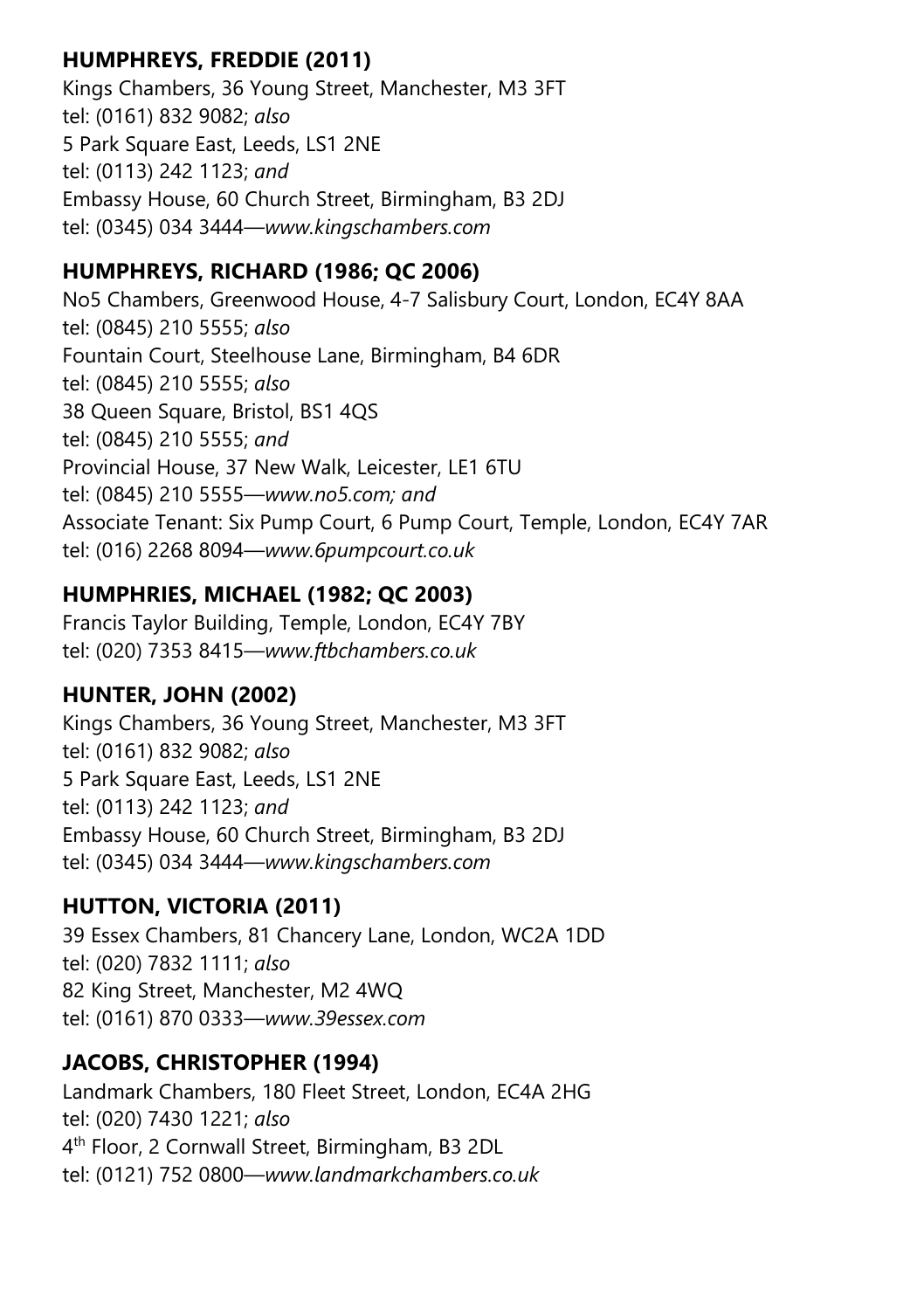# JEFFERIS, MICHAEL (1976)

4-5 Gray's Inn Square, London, WC1R 5AH tel: (020) 7404 5252—www.4-5.co.uk

#### JESSOP, STUART (2002)

Six Pump Court, 6 Pump Court, Temple, London, EC4Y 7AR tel: (020) 7797 8400; also 6-8 Mill Street, Maidstone, ME15 6XH tel: (016) 2268 8094—www.6pumpcourt.co.uk

#### JOLLIFFE, JOHN (2005)

Francis Taylor Building, Temple, London, EC4Y 7BY tel: (020) 7353 8415—www.ftbchambers.co.uk

#### JONES, EMYR (1999)

Francis Taylor Building, Temple, London, EC4Y 7BY tel: (020) 7353 8415—www.ftbchambers.co.uk

#### JONES, GREGORY (1991; QC 2011; Ireland 1998; Northern Ireland 2008)

Francis Taylor Building, Temple, London, EC4Y 7BY tel: (020) 7353 8415—www.ftbchambers.co.uk; and Associate Member: KBW, The Engine House, 1 Foundry Square, Leeds, LS11 5DL tel: (0113) 297 1200—www.kbwchambers.com Member: The Bar Library, 91 Chichester Street, Belfast, BT1 3JQ tel: 028 9024 1523—www.barofni.com

#### JONES, TIM (1975)

No5 Chambers, Fountain Court, Steelhouse Lane, Birmingham, B4 6DR tel: (0845) 210 5555; also Greenwood House, 4-7 Salisbury Court, London, EC4Y 8AA tel: (0845) 210 5555; also 38 Queen Square, Bristol, BS1 4QS tel: (0845) 210 5555; and Provincial House, 37 New Walk, Leicester, LE1 6TU tel: (0845) 210 5555—www.no5.com

#### JOSEPH, CLIFFORD (1975) (formerly Solicitor)

Clifford Joseph, Tiggers, Hall Place Lane, Burchett's Green, Maidenhead, SL6 6QY tel: 07802 878 416

#### JUDGE, ANDREW (1986)

Westgate Chambers, 64 High Street, Lewes, BN7 1XG tel: (01273) 480 510—www.westgate-chambers.co.uk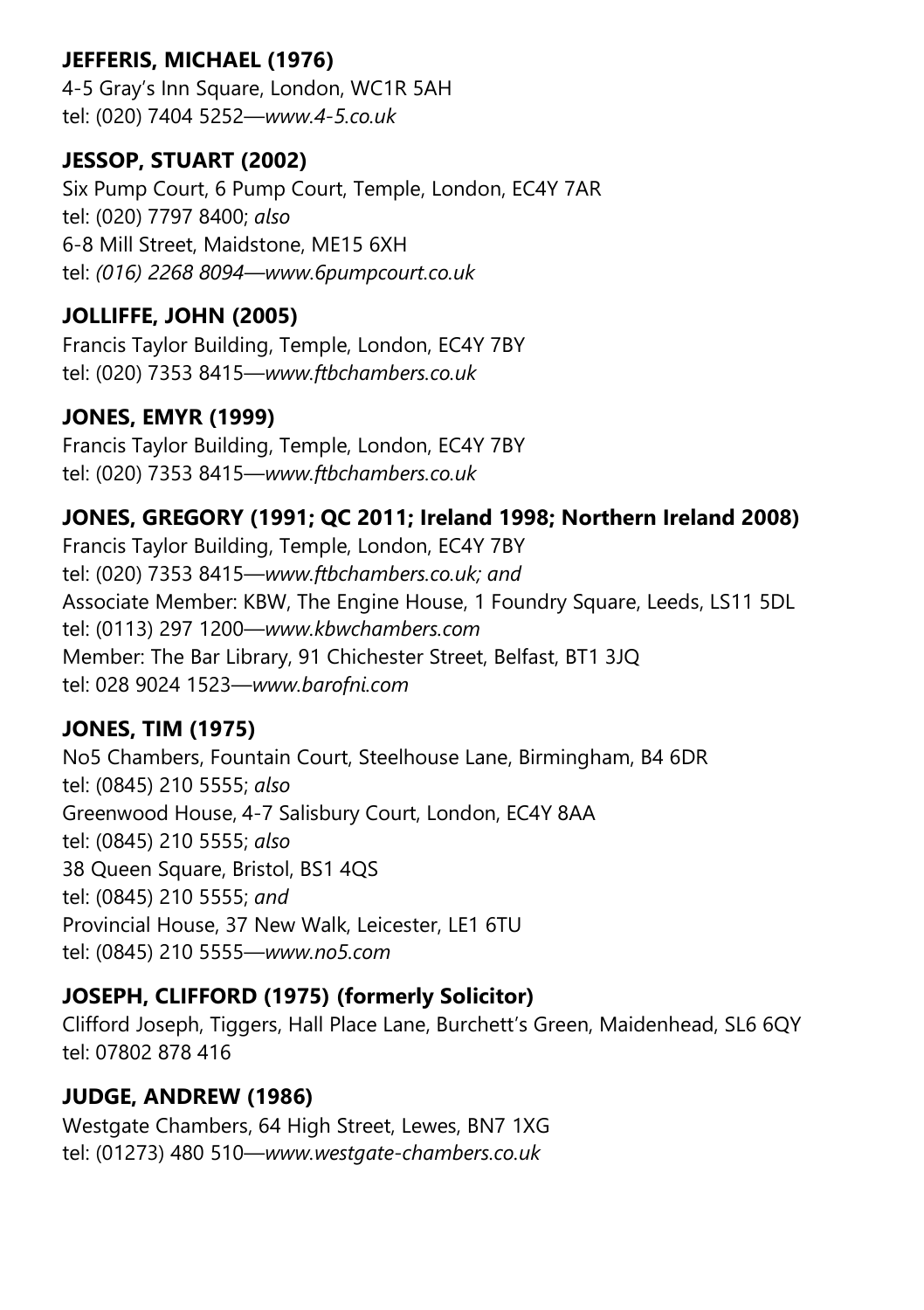# KARAS, JONATHAN (1986; QC 2006)

Falcon Chambers, Falcon Court, London, EC4Y 1AA tel: (020) 7353 2484—www.falcon-chambers.com

# KATKOWSKI, CHRISTOPHER (1982; QC 1999)

Kings Chambers, 36 Young Street, Manchester, M3 3FT tel: (0161) 832 9082; also 5 Park Square East, Leeds, LS1 2NE tel: (0113) 242 1123; and Embassy House, 60 Church Street, Birmingham, B3 2DJ tel: (0345) 034 3444—www.kingschambers.com

# KEEN, GRAEME (1995; QC 2018)

Landmark Chambers, 180 Fleet Street, London, EC4A 2HG tel: (020) 7430 1221; also 4 th Floor, 2 Cornwall Street, Birmingham, B3 2DL tel: (0121) 752 0800—www.landmarkchambers.co.uk

# KELLY, GERARD (2016; New York 2008; Northern Ireland 2017; Ireland 2019)

Queen's University Belfast, University Road, Belfast, BT7 1NN tel: (028) 9024 5133—www.qub.ac.uk

# KIMBLIN, RICHARD (1998; QC 2016)

No5 Chambers, Greenwood House, 4-7 Salisbury Court, London, EC4Y 8AA tel: (0845) 210 5555; also Fountain Court, Steelhouse Lane, Birmingham, B4 6DR tel: (0845) 210 5555; also 38 Queen Square, Bristol, BS1 4QS tel: (0845) 210 5555; and Provincial House, 37 New Walk, Leicester, LE1 6TU tel: (0845) 210 5555—www.no5.com

# KOHLI, RYAN (2006)

Cornerstone Barristers, 2-3 Gray's Inn Square, London, WC1R 5JH tel: (020) 7242 4986; also Edmund House, 12-22 Newhall Street, Birmingham, B3 3EW tel: (020) 7242 4986; and Falcon Drive, Cardiff Bay, Cardiff, CF10 4RU tel: (020) 7242 4986—www.cornerstonebarristers.com

# KOLINSKY, DANIEL (1998; QC 2015)

Landmark Chambers, 180 Fleet Street, London, EC4A 2HG tel: (020) 7430 1221; also 4 th Floor, 2 Cornwall Street, Birmingham, B3 2DL tel: (0121) 752 0800—www.landmarkchambers.co.uk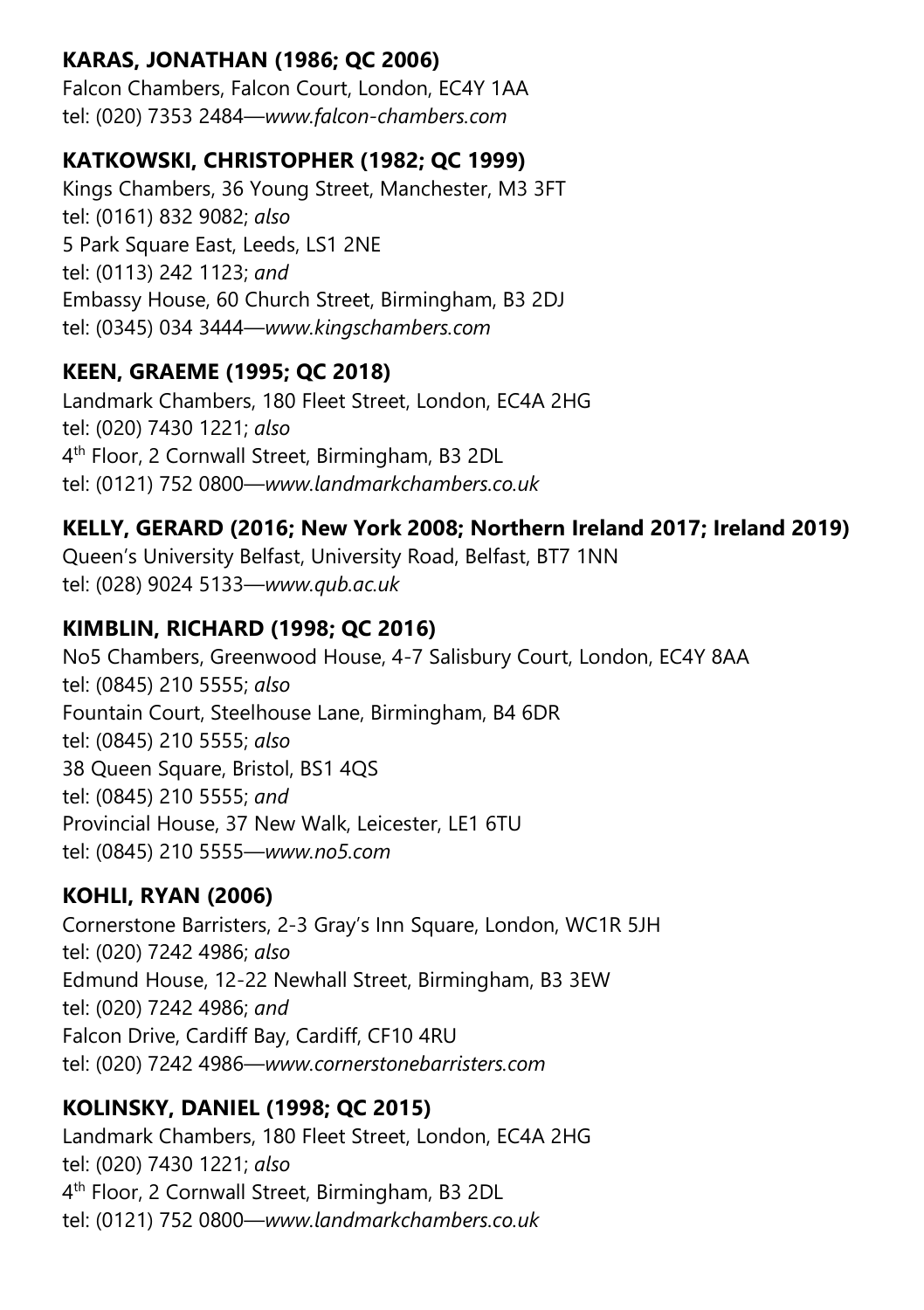# KOLVIN, PHILIP (1985; QC 2009)

Cornerstone Barristers, 2-3 Gray's Inn Square, London, WC1R 5JH tel: (020) 7242 4986; also Edmund House, 12-22 Newhall Street, Birmingham, B3 3EW tel: (020) 7242 4986; and Falcon Drive, Cardiff Bay, Cardiff, CF10 4RU tel: (020) 7242 4986—www.cornerstonebarristers.com

#### LAMBERT, EMMALINE (2003)

Cornerstone Barristers, 2-3 Gray's Inn Square, London, WC1R 5JH tel: (020) 7242 4986; also Edmund House, 12-22 Newhall Street, Birmingham, B3 3EW tel: (020) 7242 4986; and Falcon Drive, Cardiff Bay, Cardiff, CF10 4RU tel: (020) 7242 4986—www.cornerstonebarristers.com

# LAURENCE, GEORGE (1972; QC 1991)

New Square Chambers, 12 New Square, Lincoln's Inn, London, WC2A 3SW tel: (020) 7419 8000—www.newsquarechambers.co.uk

# LAWRENCE, OLIVER (2018)

No5 Chambers, Greenwood House, 4-7 Salisbury Court, London, EC4Y 8AA tel: (0845) 210 5555; also Fountain Court, Steelhouse Lane, Birmingham, B4 6DR tel: (0845) 210 5555; also 38 Queen Square, Bristol, BS1 4QS tel: (0845) 210 5555; and Provincial House, 37 New Walk, Leicester, LE1 6TU tel: (0845) 210 5555—www.no5.com

# LEADER, TIMOTHY (1994)

St John's Chambers, 101 Victoria Street, Bristol, BS1 6PU tel: (0117) 923 4700—www.stjohnschambers.co.uk

# LEAN, JACQUELINE (2007)

Landmark Chambers, 180 Fleet Street, London, EC4A 2HG tel: (020) 7430 1221; also 4 th Floor, 2 Cornwall Street, Birmingham, B3 2DL tel: (0121) 752 0800—www.landmarkchambers.co.uk

# LEIGH, KEVIN (1986)

33 Bedford Row, London, WC1R 4JH tel: (020) 7242 6476—www.33bedfordrow.co.uk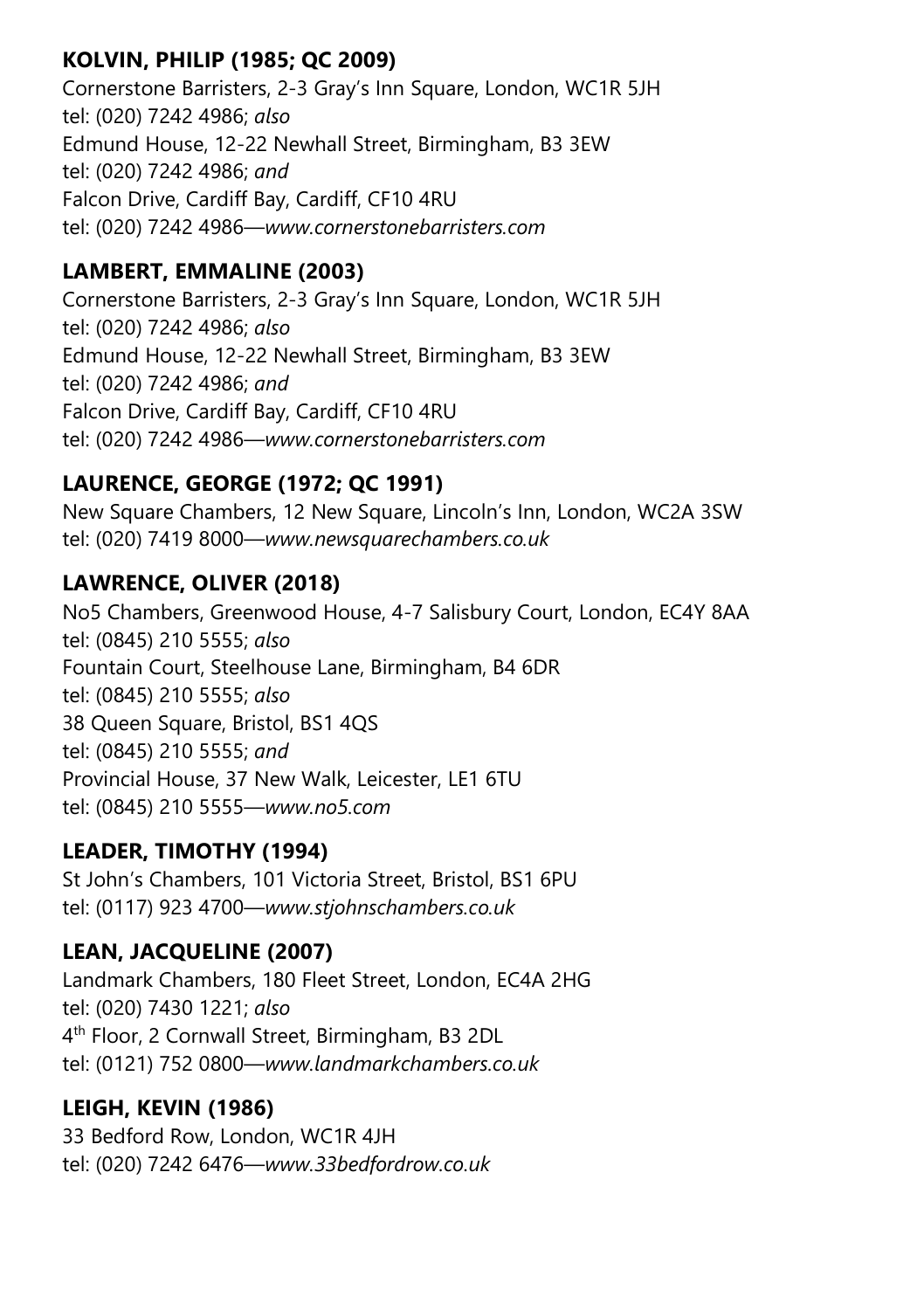# LEITHEAD, HOWARD (2014)

No5 Chambers, Fountain Court, Steelhouse Lane, Birmingham, B4 6DR tel: (0845) 210 5555; also Greenwood House, 4-7 Salisbury Court, London, EC4Y 8AA tel: (0845) 210 5555; also 38 Queen Square, Bristol, BS1 4QS tel: (0845) 210 5555; and Provincial House, 37 New Walk, Leicester, LE1 6TU tel: (0845) 210 5555—www.no5.com

# LEWIS, MEYRIC (1986)

Francis Taylor Building, Temple, London, EC4Y 7BY tel: (020) 7353 8415—www.ftbchambers.co.uk

# LEWSLEY, CHRISTOPHER (1976)

Landmark Chambers, 180 Fleet Street, London, EC4A 2HG tel: (020) 7430 1221; also 4 th Floor, 2 Cornwall Street, Birmingham, B3 2DL tel: (0121) 752 0800—www.landmarkchambers.co.uk

# LIGERE, EDITE (2000)

Door Tenant: 1 Crown Office Row, Temple, London, EC4Y 7HH tel: (020) 7797 7500—www.1cor.com

# LINTOTT, DAVID (1996)

Cornerstone Barristers, 2-3 Gray's Inn Square, London, WC1R 5JH tel: (020) 7242 4986; also Edmund House, 12-22 Newhall Street, Birmingham, B3 3EW tel: (020) 7242 4986; and Falcon Drive, Cardiff Bay, Cardiff, CF10 4RU tel: (020) 7242 4986—www.cornerstonebarristers.com

# LITTON, JOHN (1989; QC 2010)

Landmark Chambers, 180 Fleet Street, London, EC4A 2HG tel: (020) 7430 1221; also 4 th Floor, 2 Cornwall Street, Birmingham, B3 2DL tel: (0121) 752 0800—www.landmarkchambers.co.uk

# LOPEZ, JUAN (2002)

39 Essex Chambers, 81 Chancery Lane, London, WC2A 1DD tel: (020) 7832 1111; also 82 King Street, Manchester, M2 4WQ tel: (0161) 870 0333—www.39essex.com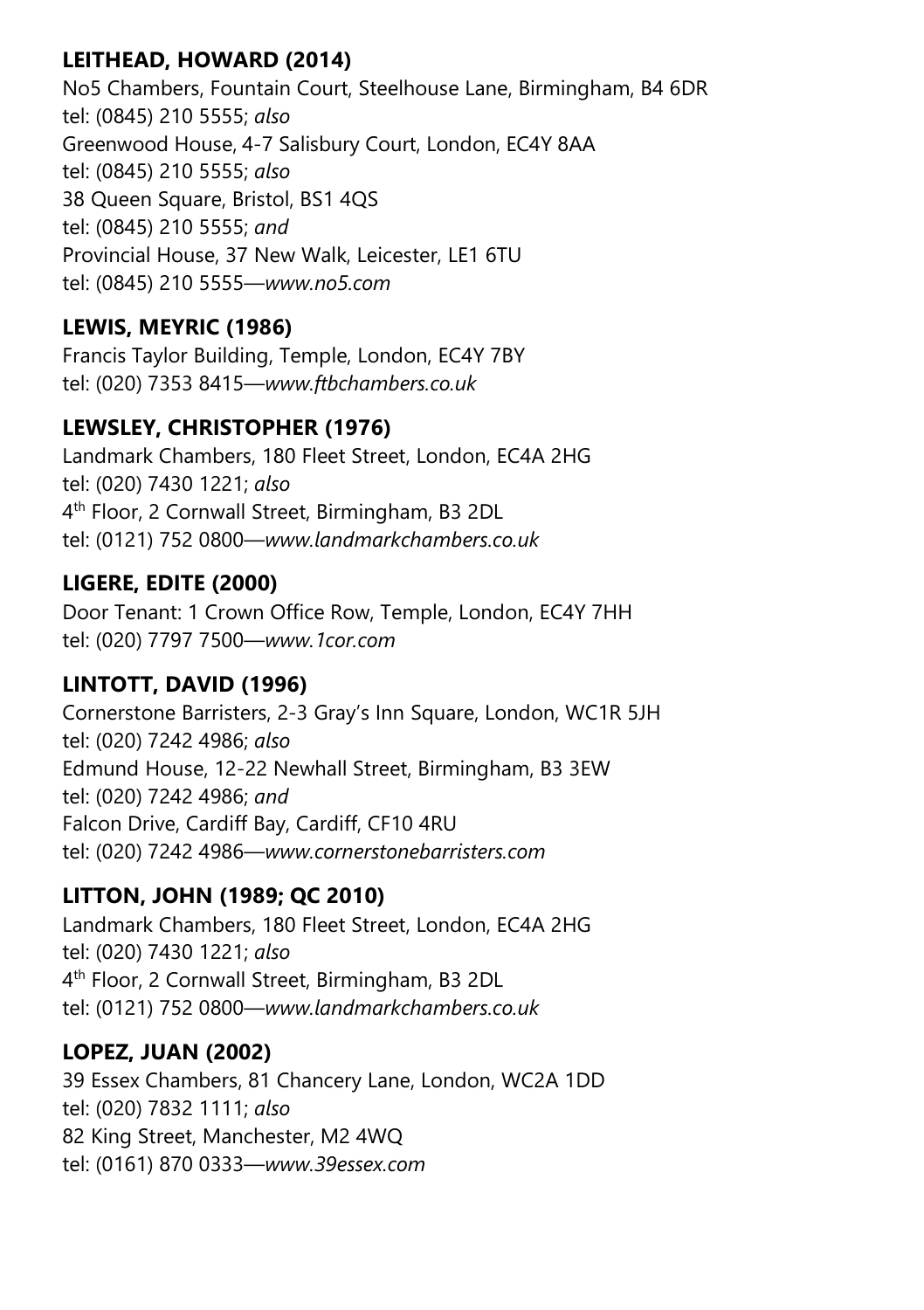# LYNESS, SCOTT (1996; QC 2020)

Landmark Chambers, 180 Fleet Street, London, EC4A 2HG tel: (020) 7430 1221; also 4 th Floor, 2 Cornwall Street, Birmingham, B3 2DL tel: (0121) 752 0800—www.landmarkchambers.co.uk

# MACKENZIE, GEORGE (2011)

Francis Taylor Building, Temple, London, EC4Y 7BY tel: (020) 7353 8415—www.ftbchambers.co.uk

# MALE, JOHN (1976; QC 2000)

Landmark Chambers, 180 Fleet Street, London, EC4A 2HG tel: (020) 7430 1221; also 4 th Floor, 2 Cornwall Street, Birmingham, B3 2DL tel: (0121) 752 0800—www.landmarkchambers.co.uk

#### MALEK, HODGE (1983; QC 1999)

3 Verulam Building, Gray's Inn, London, WC1R 5NT tel: (020) 7831 8441—www.3vb.com

# MANLEY, DAVID (1981; QC 2003)

Kings Chambers, 36 Young Street, Manchester, M3 3FT tel: (0161) 832 9082; also 5 Park Square East, Leeds, LS1 2NE tel: (0113) 242 1123; and Embassy House, 60 Church Street, Birmingham, B3 2DJ tel: (0345) 034 3444—www.kingschambers.com

#### MARSDEN, ANDREW (1975)

East Anglian Chambers, 5 Museum Street, Ipswich, IP1 1HQ tel: (01473) 214 481; also 4 The Close, Norwich, NR1 4DH tel: (01603) 617 351; and 40 New London Road, Chelmsford, CM2 0AW tel: (01245) 215 660—www.ealaw.co.uk

#### MARTIN, DAVID (2009)

9 King's Bench Walk, Temple, London, EC4Y 7DX tel: (020) 7353 9564—www.9kbw.com

#### MAURICI, JAMES (1996; QC 2013)

Landmark Chambers, 180 Fleet Street, London, EC4A 2HG tel: (020) 7430 1221; also 4 th Floor, 2 Cornwall Street, Birmingham, B3 2DL tel: (0121) 752 0800—www.landmarkchambers.co.uk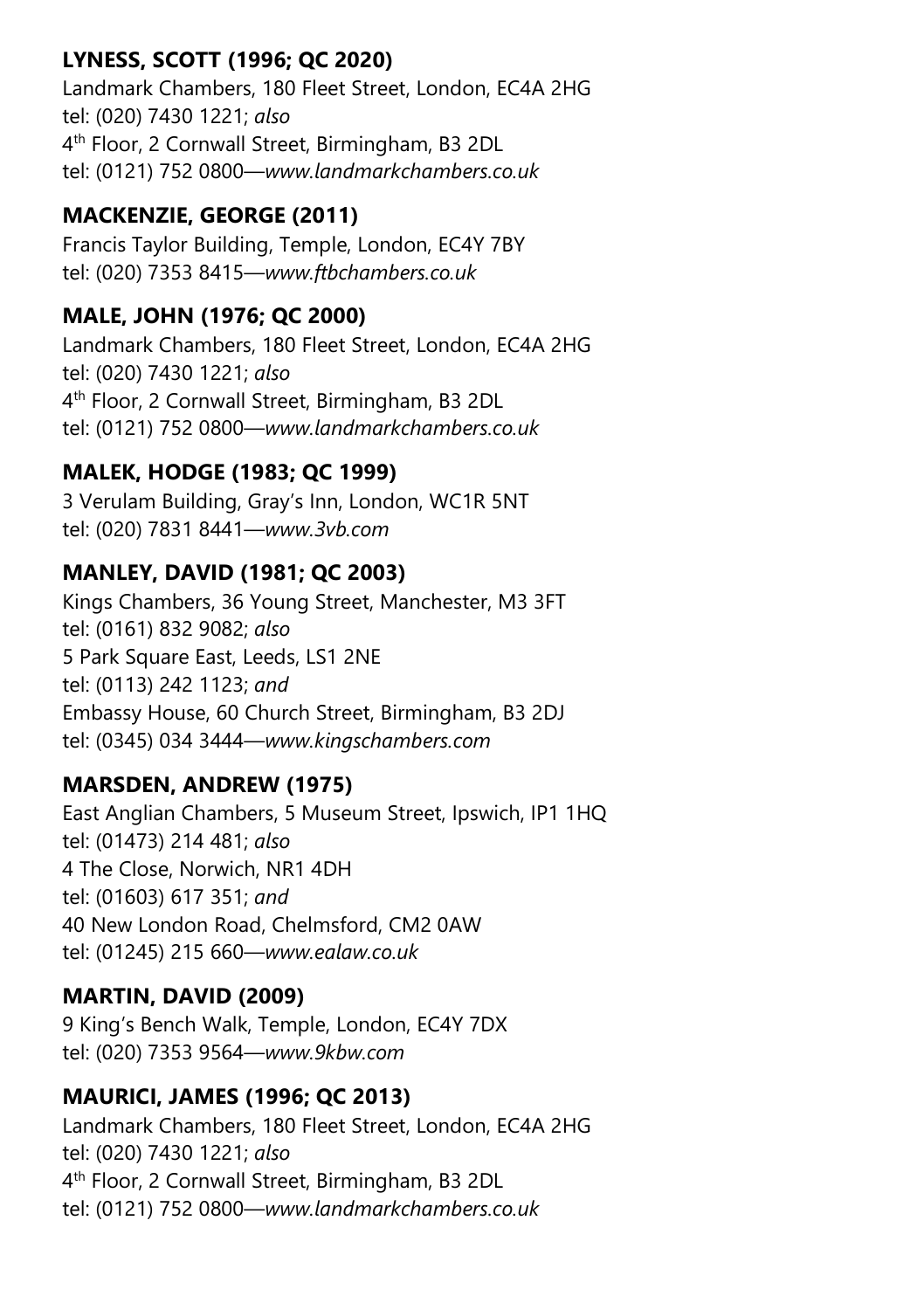# McCRACKEN, ROBERT (1973; QC 2003)

Francis Taylor Building, Temple, London, EC4Y 7BY tel: (020) 7353 8415—www.ftbchambers.co.uk

#### McGIBBON, SIAN (2017)

4-5 Gray's Inn Square, London, WC1R 5AH tel: (020) 7404 5252—www.4-5.co.uk

# McINTOSH, MELANIE (2002; South Africa 1993)

Becket Chambers, Innovation Centre, University Road, Canterbury, CT1 3AS tel: (012) 2778 6331; also 26 Kings Hill Avenue, Kings Hill, West Malling, ME19 4UA tel: (01622) 230 957—www.becket-chambers.co.uk

# MEAGER, ROWENA (2007)

No5 Chambers, Greenwood House, 4-7 Salisbury Court, London, EC4Y 8AA tel: (0845) 210 5555; also Fountain Court, Steelhouse Lane, Birmingham, B4 6DR tel: (0845) 210 5555; also 38 Queen Square, Bristol, BS1 4QS tel: (0845) 210 5555; and Provincial House, 37 New Walk, Leicester, LE1 6TU tel: (0845) 210 5555—www.no5.com

# MERRETT, CHARLIE (2016)

Francis Taylor Building, Inner Temple, London, EC4Y 7BY tel: (020) 7353 7622—www.ftbchambers.co.uk

# MITCHELL, JONATHAN (1992)

Ropewalk Chambers, 24 The Ropewalk, Nottingham, NG1 5EF tel: (0115) 947 2581—www.ropewalk.co.uk

#### MOHAMED, HASHI (2010)

No5 Chambers, Greenwood House, 4-7 Salisbury Court, London, EC4Y 8AA tel: (0845) 210 5555; also Fountain Court, Steelhouse Lane, Birmingham, B4 6DR tel: (0845) 210 5555; also 38 Queen Square, Bristol, BS1 4QS tel: (0845) 210 5555; and Provincial House, 37 New Walk, Leicester, LE1 6TU tel: (0845) 210 5555—www.no5.com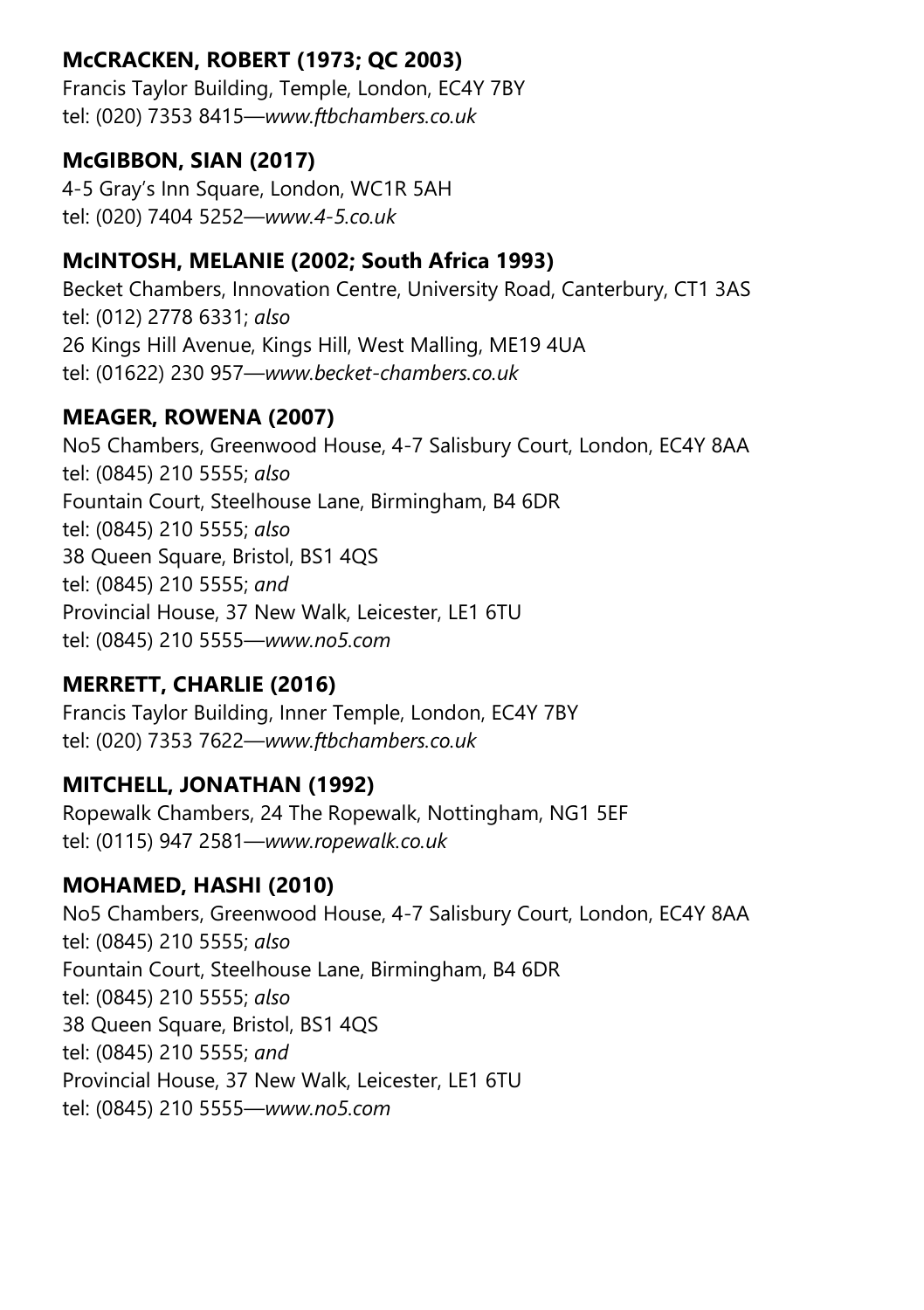# MORGAN, CHARLES (1978)

Six Pump Court, 6 Pump Court, Temple, London, EC4Y 7AR tel: (020) 7797 8400; also 6-8 Mill Street, Maidstone, ME15 6XH tel: (016) 2268 8094—www.6pumpcourt.co.uk

# MORGAN, STEPHEN (1983)

Landmark Chambers, 180 Fleet Street, London, EC4A 2HG tel: (020) 7430 1221; also 4 th Floor, 2 Cornwall Street, Birmingham, B3 2DL tel: (0121) 752 0800—www.landmarkchambers.co.uk

# MOULD, TIMOTHY (1987; QC 2006)

Landmark Chambers, 180 Fleet Street, London, EC4A 2HG tel: (020) 7430 1221; also 4 th Floor, 2 Cornwall Street, Birmingham, B3 2DL tel: (0121) 752 0800—www.landmarkchambers.co.uk

# MOULES, RICHARD (2005)

Landmark Chambers, 180 Fleet Street, London, EC4A 2HG tel: (020) 7430 1221; also 4 th Floor, 2 Cornwall Street, Birmingham, B3 2DL tel: (0121) 752 0800—www.landmarkchambers.co.uk

# MOYS, CLIVE (1998) (formerly Solicitor)

Radcliffe Chambers, 11 New Square, Lincoln's Inn, London, WC2A 3QB tel: (020) 7831 0081—www.radcliffechambers.com; also Door Tenant: Pallant Chambers, 12 North Pallant, Chichester, PO19 1TQ tel: (012) 4378 4538—www.pallantchambers.co.uk

# MURPHY, MELISSA (2001; QC 2022)

Francis Taylor Building, Temple, London, EC4Y 7BY tel: (020) 7353 8415—www.ftbchambers.co.uk

# NARDELL, GORDON (1995; QC 2010)

Twenty Essex, 20 Essex Street, London, WC2R 3AL tel: (020) 7842 1200—www.twentyessex.com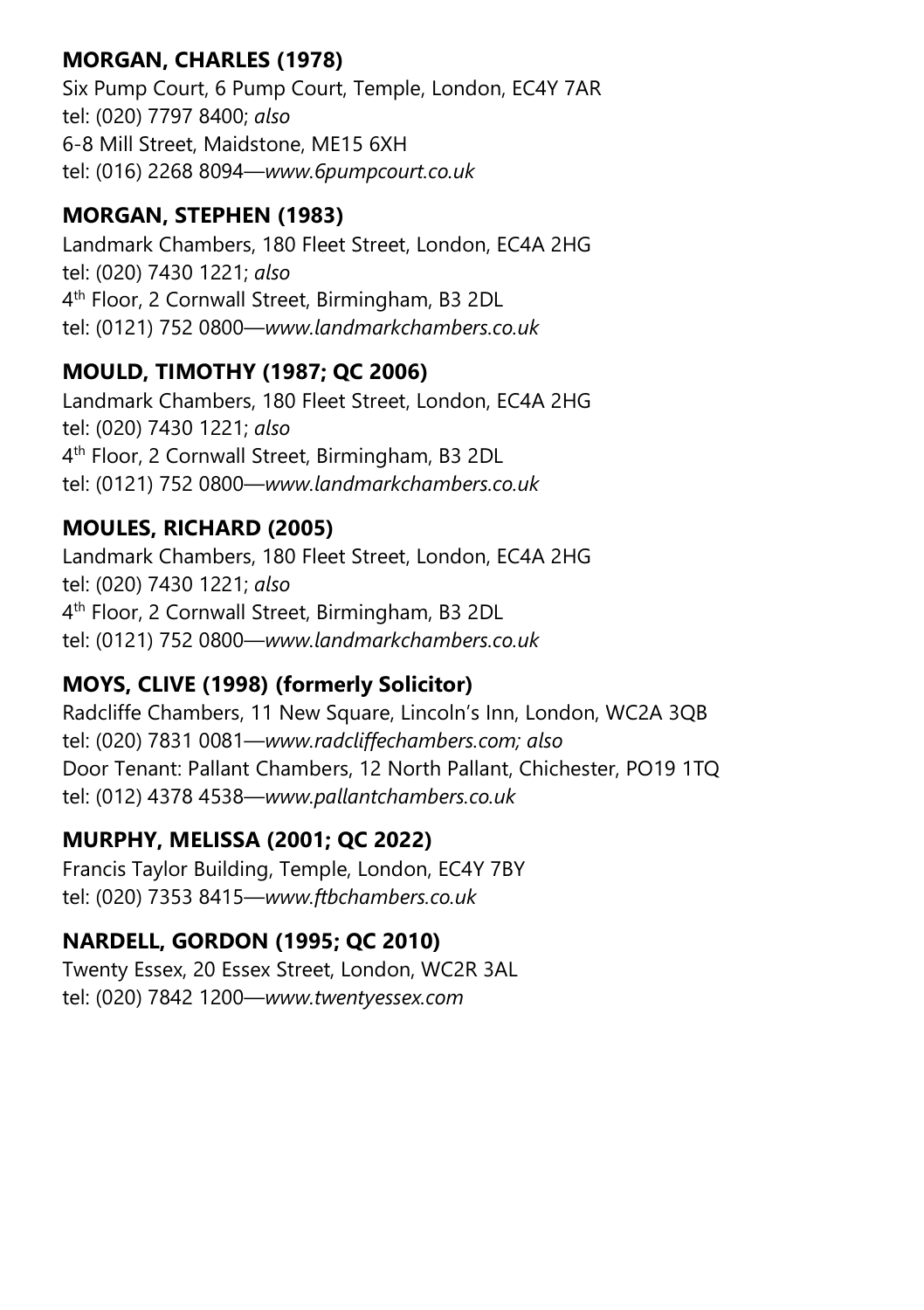# NEWBERRY, CLIVE (1978; QC 1993) (formerly Solicitor)

No5 Chambers, Greenwood House, 4-7 Salisbury Court, London, EC4Y 8AA tel: (0845) 210 5555; also Fountain Court, Steelhouse Lane, Birmingham, B4 6DR tel: (0845) 210 5555; also 38 Queen Square, Bristol, BS1 4QS tel: (0845) 210 5555; and Provincial House, 37 New Walk, Leicester, LE1 6TU tel: (0845) 210 5555—www.no5.com

# NOBLE, DAISY (2015)

Francis Taylor Building, Inner Temple, London, EC4Y 7BY tel: (020) 7353 8415—www.ftbchambers.co.uk

# NORRIS, WILLIAM (1974; QC 1997)

39 Essex Chambers, 81 Chancery Lane, London, WC2A 1DD tel: (020) 7832 1111; also 82 King Street, Manchester, M2 4WQ tel: (0161) 870 0333—www.39essex.com

# O'CARROLL, MAURICE (2019, Scotland 1995)

33 Bedford Row, London, WC1R 4JH tel: (020) 7242 6476—www.33bedfordrow.co.uk; and Terra Firma Chambers, Parliament House, Edinburgh, EH1 1RF tel: (0131) 260 5830—www.terrafirmachambers.com

#### OLDHAM, JANE (1985)

11 King's Bench Walk, Temple, London, EC4Y 7EQ tel: (020) 7632 8500—www.11kbw.com

# OLLEY, KATE (1999)

Francis Taylor Building, Temple, London, EC4Y 7BY tel: (020) 7353 8415—www.ftbchambers.co.uk; also

#### ORBINSON, WILLIAM (Inn of Court of Northern Ireland: 1988; QC 2006)

Associate Member: The Bar Library, 91 Chichester Street, Belfast, BT1 3JQ tel: (028) 9042 6751—www.barofni.com; also https://williamorbinson.co.uk

# ORMONDROYD, CAIN (2007)

Francis Taylor Building, Temple, London, EC4Y 7BY tel: (020) 7353 8415—www.ftbchambers.co.uk; also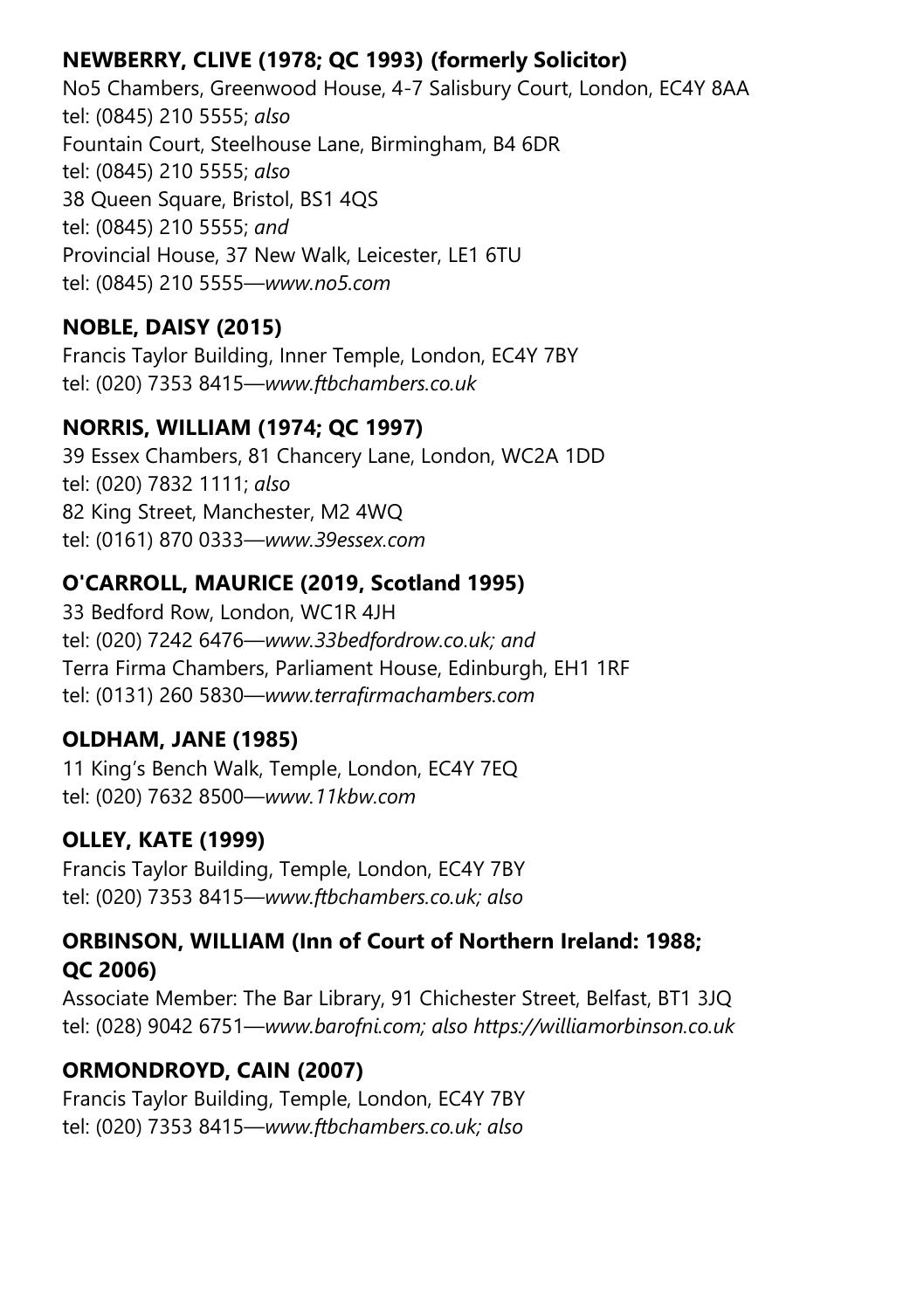# ORNSBY, SUZANNE (1986; QC 2012)

Francis Taylor Building, Temple, London, EC4Y 7BY tel: (020) 7353 8415—www.ftb.eu.com; also Associate Member: St John's Chambers, 101 Victoria Street, Bristol, BS1 6PU tel: (0117) 923 4700—www.stjohnschambers.co.uk

# OSMUND-SMITH, THEA (2010)

No5 Chambers, Fountain Court, Steelhouse Lane, Birmingham, B4 6DR tel: (0845) 210 5555; also Greenwood House, 4-7 Salisbury Court, London, EC4Y 8AA tel: (0845) 210 5555; also 38 Queen Square, Bristol, BS1 4QS tel: (0845) 210 5555; and Provincial House, 37 New Walk, Leicester, LE1 6TU tel: (0845) 210 5555—www.no5.com

# OSTROWSKI, NICHOLAS (2009)

Six Pump Court, 6 Pump Court, Temple, London, EC4Y 7AR tel: (020) 7797 8400; also 6-8 Mill Street, Maidstone, ME15 6XH tel: (016) 2268 8094—www.6pumpcourt.co.uk

# PAGET, MICHAEL (1995)

Cornerstone Barristers, 2-3 Gray's Inn Square, London, WC1R 5JH tel: (020) 7242 4986; also Edmund House, 12-22 Newhall Street, Birmingham, B3 3EW tel: (020) 7242 4986; and Falcon Drive, Cardiff Bay, Cardiff, CF10 4RU tel: (020) 7242 4986—www.cornerstonebarristers.com

# PAREKH, RUCHI (2010)

Cornerstone Barristers, 2-3 Gray's Inn Square, London, WC1R 5JH tel: (020) 7242 4986; also Edmund House, 12-22 Newhall Street, Birmingham, B3 3EW tel: (020) 7242 4986; and Falcon Drive, Cardiff Bay, Cardiff, CF10 4RU tel: (020) 7242 4986—www.cornerstonebarristers.com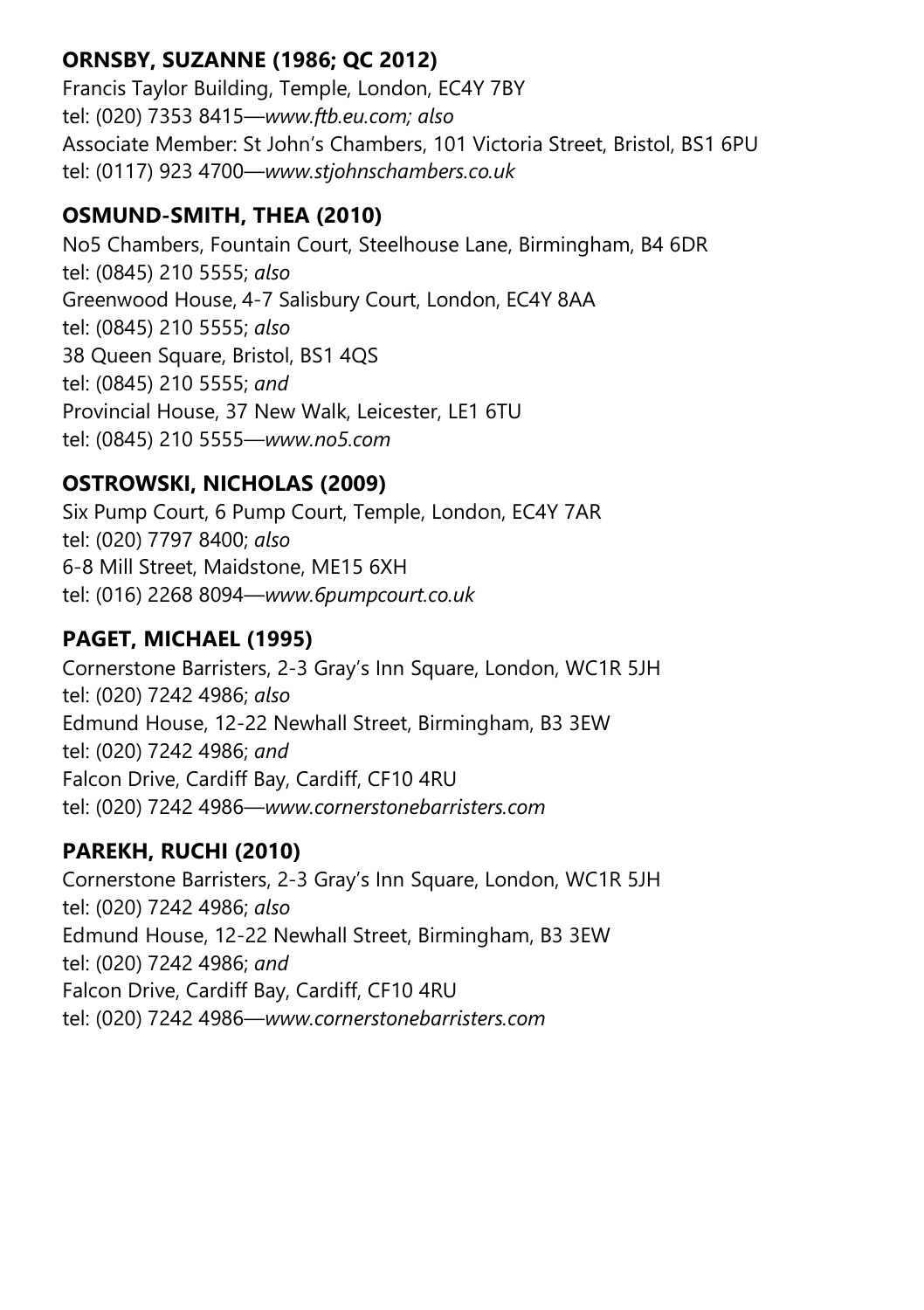# PARKER, JACK (2011)

Cornerstone Barristers, 2-3 Gray's Inn Square, London, WC1R 5JH tel: (020) 7242 4986; also Edmund House, 12-22 Newhall Street, Birmingham, B3 3EW tel: (020) 7242 4986; and Falcon Drive, Cardiff Bay, Cardiff, CF10 4RU tel: (020) 7242 4986—www.cornerstonebarristers.com

# PARKINSON, ANDREW (2010)

Landmark Chambers, 180 Fleet Street, London, EC4A 2HG tel: (020) 7430 1221; also 4 th Floor, 2 Cornwall Street, Birmingham, B3 2DL tel: (0121) 752 0800—www.landmarkchambers.co.uk

# PARRY, CLARE (2005)

Cornerstone Barristers, 2-3 Gray's Inn Square, London, WC1R 5JH tel: (020) 7242 4986; also Edmund House, 12-22 Newhall Street, Birmingham, B3 3EW tel: (020) 7242 4986; and Falcon Drive, Cardiff Bay, Cardiff, CF10 4RU tel: (020) 7242 4986—www.cornerstonebarristers.com

# PATRY, CARINE (1999; QC 2022)

Landmark Chambers, 180 Fleet Street, London, EC4A 2HG tel: (020) 7430 1221; also 4 th Floor, 2 Cornwall Street, Birmingham, B3 2DL tel: (0121) 752 0800—www.landmarkchambers.co.uk

# PEREIRA, JAMES (1996; QC 2014)

Francis Taylor Building, Temple, London, EC4Y 7BY tel: (020) 7353 8415—www.ftbchambers.co.uk

# PETCHEY, PHILIP (1976)

Francis Taylor Building, Temple, London, EC4Y 7BY tel: (020) 7353 8415—www.ftbchambers.co.uk

# PHILLIPS, JEREMY (2004; QC 2018) (formerly Solicitor)

Francis Taylor Building, Temple, London, EC4Y 7BY tel: (020) 7353 8415—www.ftbchambers.co.uk; and Associate Member: St John's Chambers, 101 Victoria Street, Bristol, BS1 6PU tel: (0117) 923 4700—www.stjohnschambers.co.uk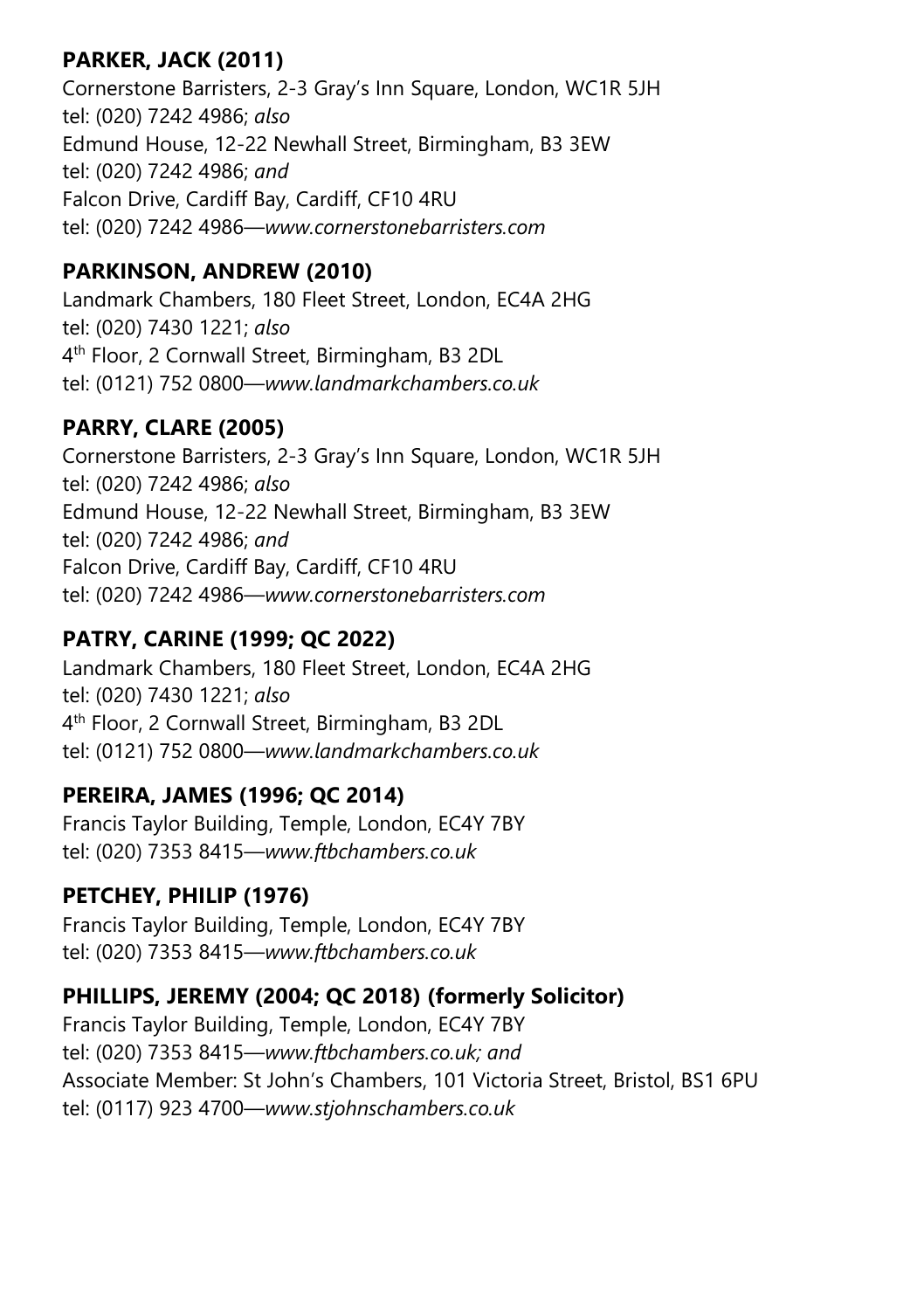# PHILLIPS, LAURA (2009)

Six Pump Court, 6 Pump Court, Temple, London, EC4Y 7AR tel: (020) 7797 8400; also 6-8 Mill Street, Maidstone, ME15 6XH tel: (016) 2268 8094—www.6pumpcourt.co.uk

# PHILLIPS, RICHARD (1970; QC 1990)

Francis Taylor Building, Temple, London, EC4Y 7BY tel: (020) 7353 8415—www.ftbchambers.co.uk

# PHILLPOT, HEREWARD (1997; QC 2015)

Francis Taylor Building, Temple, London, EC4Y 7BY tel: (020) 7353 8415—www.ftbchambers.co.uk

# PICKLES, SIMON (1978)

Landmark Chambers, 180 Fleet Street, London, EC4A 2HG tel: (020) 7430 1221; also 4 th Floor, 2 Cornwall Street, Birmingham, B3 2DL tel: (0121) 752 0800—www.landmarkchambers.co.uk

# PIKE, JEREMY (2001)

Francis Taylor Building, Temple, London, EC4Y 7BY tel: (020) 7353 8415—www.ftbchambers.co.uk

# PINDHAM, NINA (2012)

No5 Chambers, Fountain Court, Steelhouse Lane, Birmingham, B4 6DR tel: (0845) 210 5555; also Greenwood House, 4-7 Salisbury Court, London, EC4Y 8AA tel: (0845) 210 5555; also 38 Queen Square, Bristol, BS1 4QS tel: (0845) 210 5555; and Provincial House, 37 New Walk, Leicester, LE1 6TU tel: (0845) 210 5555—www.no5.com

# PLEMING, NIGEL (1971; QC 1992)

39 Essex Chambers, 81 Chancery Lane, London, WC2A 1DD tel: (020) 7832 1111; also 82 King Street, Manchester, M2 4WQ tel: (0161) 870 0333—www.39essex.com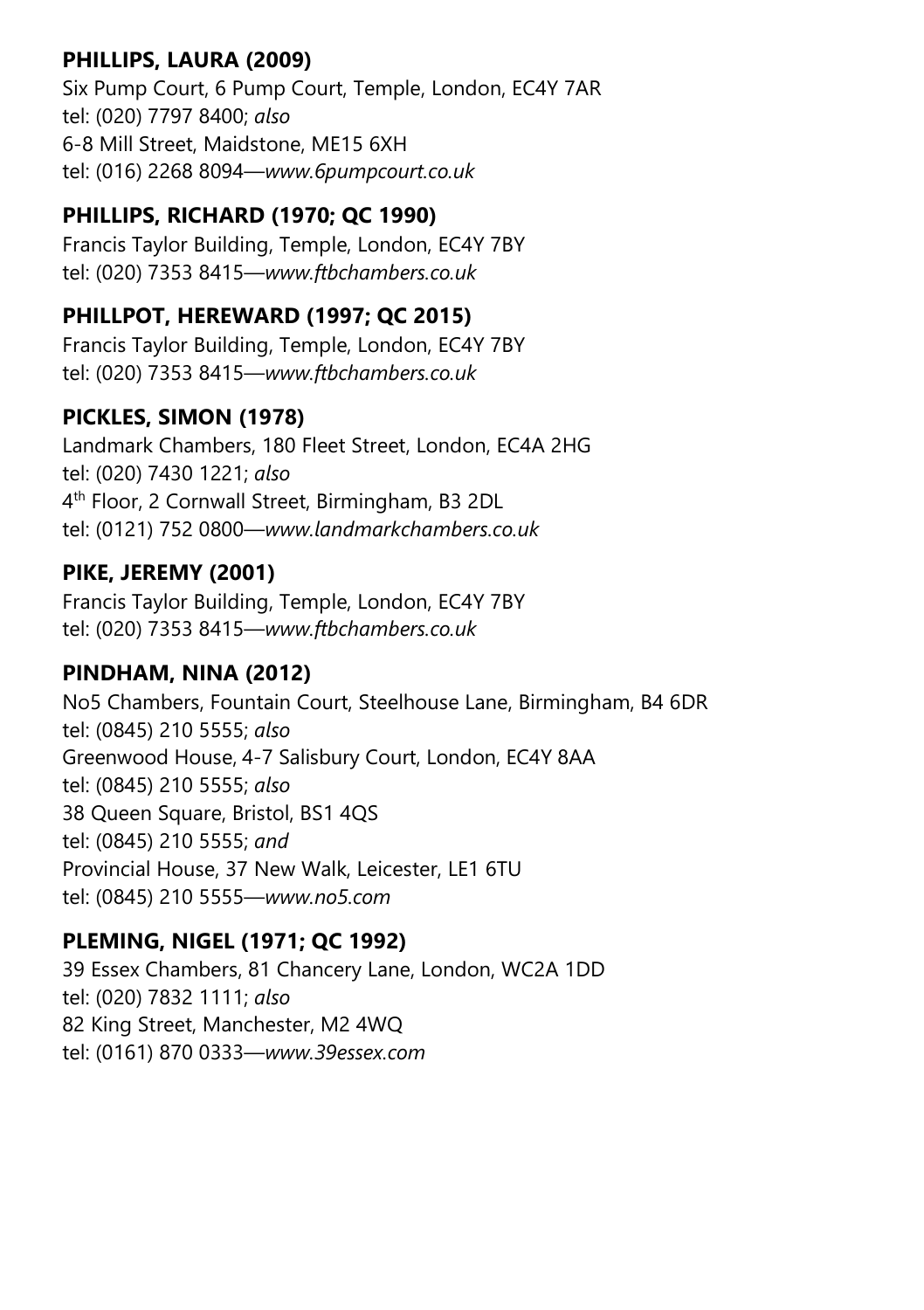# PONTER, IAN (1993)

Kings Chambers, 36 Young Street, Manchester, M3 3FT tel: (0161) 832 9082; also 5 Park Square East, Leeds, LS1 2NE tel: (0113) 242 1123; and Embassy House, 60 Church Street, Birmingham, B3 2DJ tel: (0345) 034 3444—www.kingschambers.com

#### POWELL, JONATHAN (1984)

4-5 Gray's Inn Square, London, WC1R 5AH tel: (020) 7404 5252—www.4-5.co.uk

# PUGH-SMITH, JOHN (1977)

39 Essex Chambers, 81 Chancery Lane, London, WC2A 1DD tel: (020) 7832 1111; also 82 King Street, Manchester, M2 4WQ tel: (0161) 870 0333—www.39essex.com; and Door Tenant: East Anglian Chambers, 140 New London Road, Chelmsford, CM2 0AW tel: (01245) 215 660; also 15 The Close, Norwich, NR1 4DZ tel: (01603) 617 351; also 5 Museum Street, Ipswich, IP1 1HQ tel: (01473) 214 481—www.ealaw.co.uk

# RANATUNGA, ASITHA (2001)

Cornerstone Barristers, 2-3 Gray's Inn Square, London, WC1R 5JH tel: (020) 7242 4986; also Edmund House, 12-22 Newhall Street, Birmingham, B3 3EW tel: (020) 7242 4986; and Falcon Drive, Cardiff Bay, Cardiff, CF10 4RU tel: (020) 7242 4986—www.cornerstonebarristers.com

# RANDLE, SIMON (1982)

4-5 Gray's Inn Square, London, WC1R 5AH tel: (020) 7404 5252—www.4-5.co.uk

# REED, MATTHEW (1995; QC 2017)

Landmark Chambers, 180 Fleet Street, London, EC4A 2HG tel: (020) 7430 1221; also 4 th Floor, 2 Cornwall Street, Birmingham, B3 2DL tel: (0121) 752 0800—www.landmarkchambers.co.uk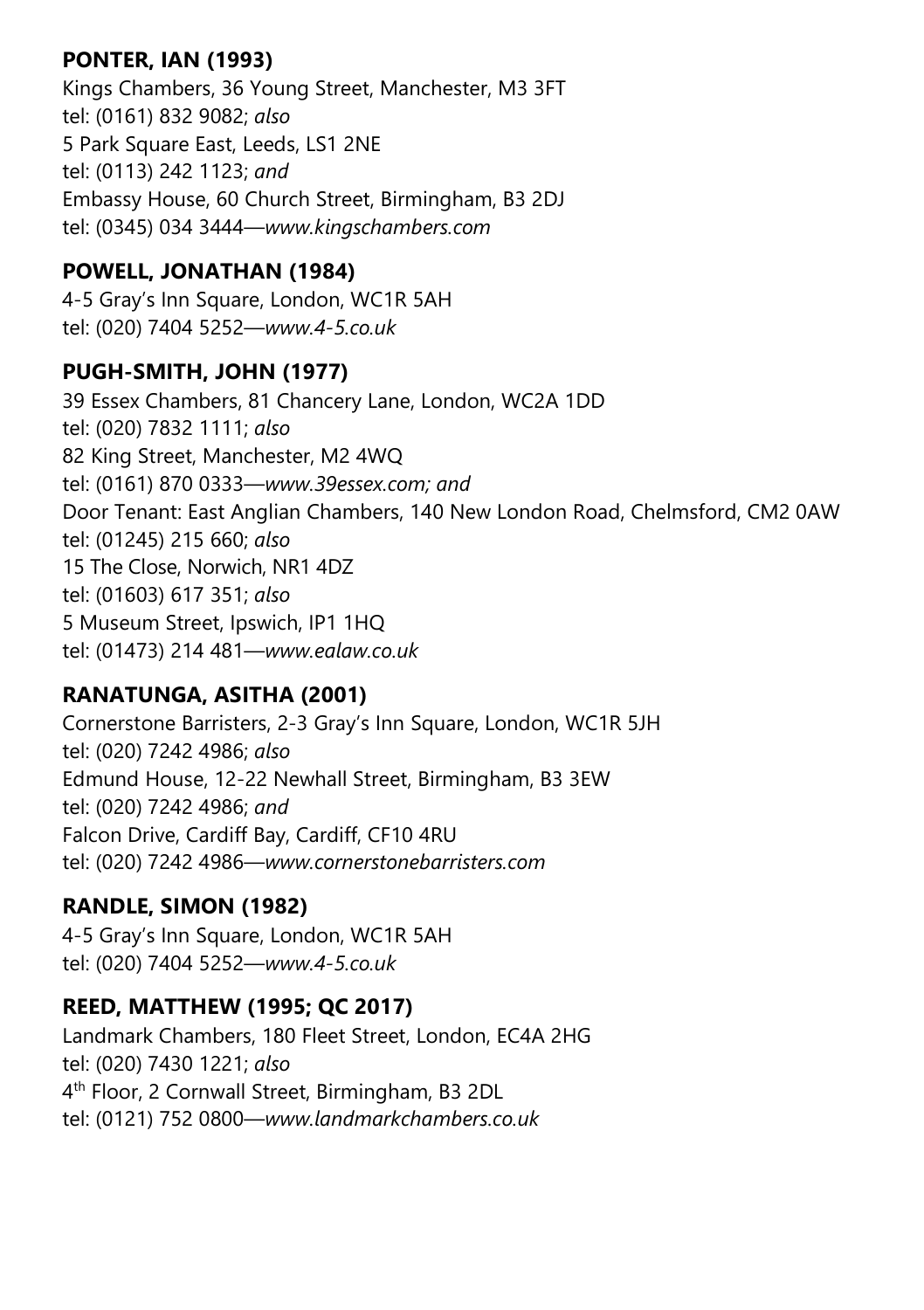# REID, SARAH (2004; QC 2022)

Kings Chambers, 36 Young Street, Manchester, M3 3FT tel: (0161) 832 9082; also 5 Park Square East, Leeds, LS1 2NE tel: (0113) 242 1123; and Embassy House, 60 Church Street, Birmingham, B3 2DJ tel: (0345) 034 3444—www.kingschambers.com

#### RHIMES, MICHAEL (2019)

Francis Taylor Building, Temple, London, EC4Y 7BY tel: (020) 7353 8415—www.ftbchambers.co.uk

#### RICHARDS, HUGH (1992)

No5 Chambers, Fountain Court, Steelhouse Lane, Birmingham, B4 6DR tel: (0845) 210 5555; also Greenwood House, 4-7 Salisbury Court, London, EC4Y 8AA tel: (0845) 210 5555; also 38 Queen Square, Bristol, BS1 4QS tel: (0845) 210 5555; and Provincial House, 37 New Walk, Leicester, LE1 6TU tel: (0845) 210 5555—www.no5.com

# RILEY-SMITH, PIERS (2016)

Kings Chambers, 36 Young Street, Manchester, M3 3FT tel: (0161) 832 9082; also 5 Park Square East, Leeds, LS1 2NE tel: (0113) 242 1123; and Embassy House, 60 Church Street, Birmingham, B3 2DJ tel: (0345) 034 3444—www.kingschambers.com

# ROBB, EDMUND (1998)

Prospect Law Ltd, 23 Berkeley Square, London, W1J 6HE tel: (020) 7947 5354—www.prospectlaw.co.uk

# ROBSON, PHILIP (2011)

Kings Chambers, 36 Young Street, Manchester, M3 3FT tel: (0161) 832 9082; also 5 Park Square East, Leeds, LS1 2NE tel: (0113) 242 1123; and Embassy House, 60 Church Street, Birmingham, B3 2DJ tel: (0345) 034 3444—www.kingschambers.com

# RUBENS, JACQUELINE (1989)

G.04, 160 Fleet Street, London, EC4A 2DQ tel: (020) 3150 2242—www.clerksroom.com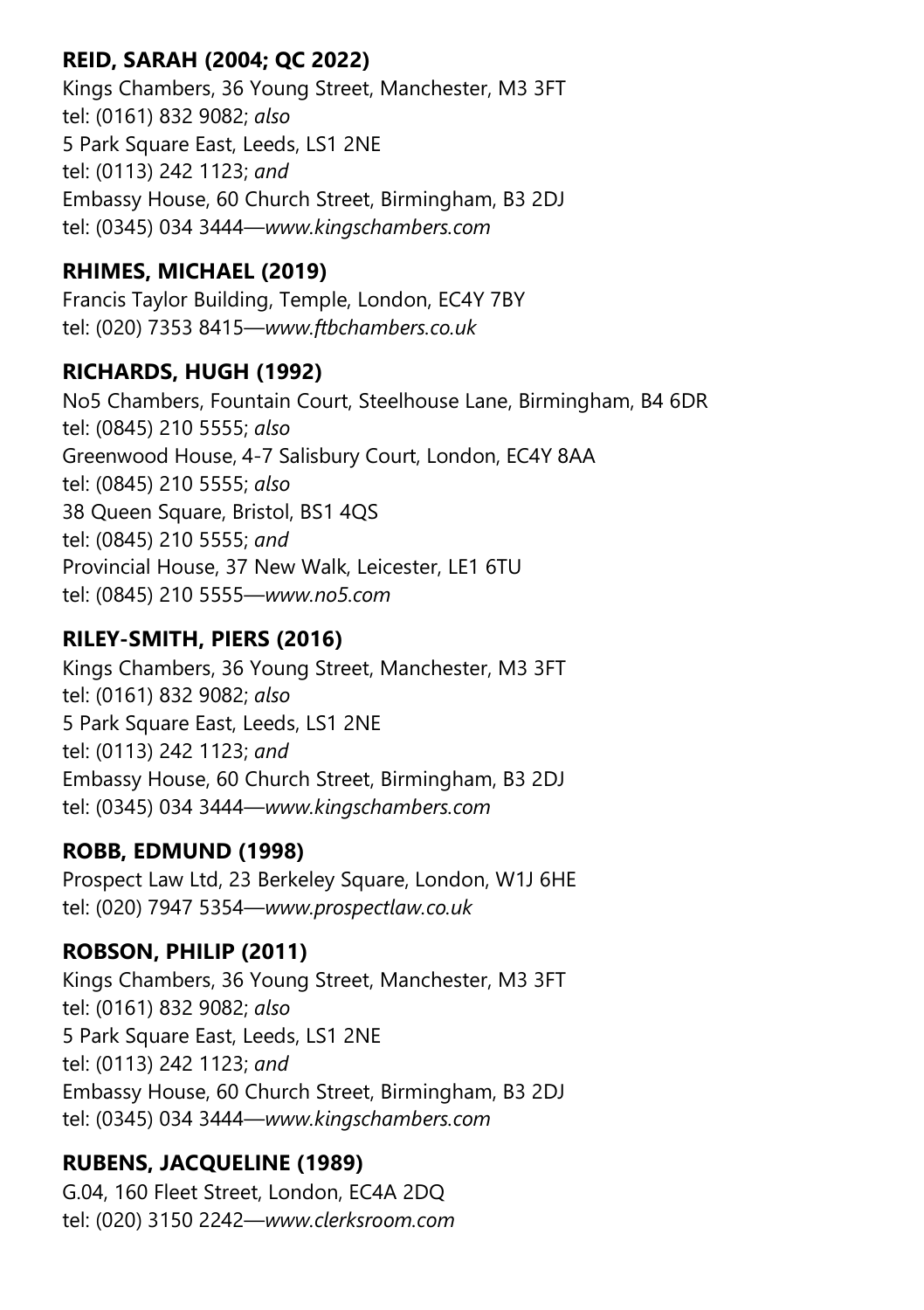# RUDD, MICHAEL (2002)

Kings Chambers, 36 Young Street, Manchester, M3 3FT tel: (0161) 832 9082; also 5 Park Square East, Leeds, LS1 2NE tel: (0113) 242 1123; and Embassy House, 60 Church Street, Birmingham, B3 2DJ tel: (0845) 034 3444—www.kingschambers.com; and Associate Member: The 36 Group, 4 Field Court, Grays Inn, London, WC1R 5EF tel: (020) 7421 8000—www.36group.co.uk

# RUSHTON, JONATHON (1997)

The 36 Group, 4 Field Court, Grays Inn, London, WC1R 5EF tel: (020) 7421 8000—www.36group.co.uk

# SABIC, IRENA (2002)

Garden Court Chambers, 57-60 Lincoln's Inn Fields, London, WC2A 3LJ tel: (020) 7993 7600—www.gardencourtchambers.co.uk

# SACKMAN, SARAH (2008)

Matrix Chambers, Griffin Building, Gray's Inn, London, WC1R 5LN tel: (020) 7404 3447—www.matrixlaw.co.uk

# SARGENT, HEATHER (2011)

Landmark Chambers, 180 Fleet Street, London, EC4A 2HG tel: (020) 7430 1221; also 4 th Floor, 2 Cornwall Street, Birmingham, B3 2DL tel: (0121) 752 0800—www.landmarkchambers.co.uk

# SHADAREVIAN, PAUL (1984; QC 2017)

Cornerstone Barristers, 2-3 Gray's Inn Square, London, WC1R 5JH tel: (020) 7242 4986; also Edmund House, 12-22 Newhall Street, Birmingham, B3 3EW tel: (020) 7242 4986; and Falcon Drive, Cardiff Bay, Cardiff, CF10 4RU tel: (020) 7242 4986—www.cornerstonebarristers.com

# SHARLAND, ANDREW (1996; QC 2018)

11 King's Bench Walk, Temple, London, EC4Y 7EQ tel: (020) 7632 8500—www.11kbw.com

# SHEIKH, SAIRA KABIR (2000; QC 2014)

Francis Taylor Building, Temple, London, EC4Y 7BY tel: (020) 7353 8415—www.ftbchambers.co.uk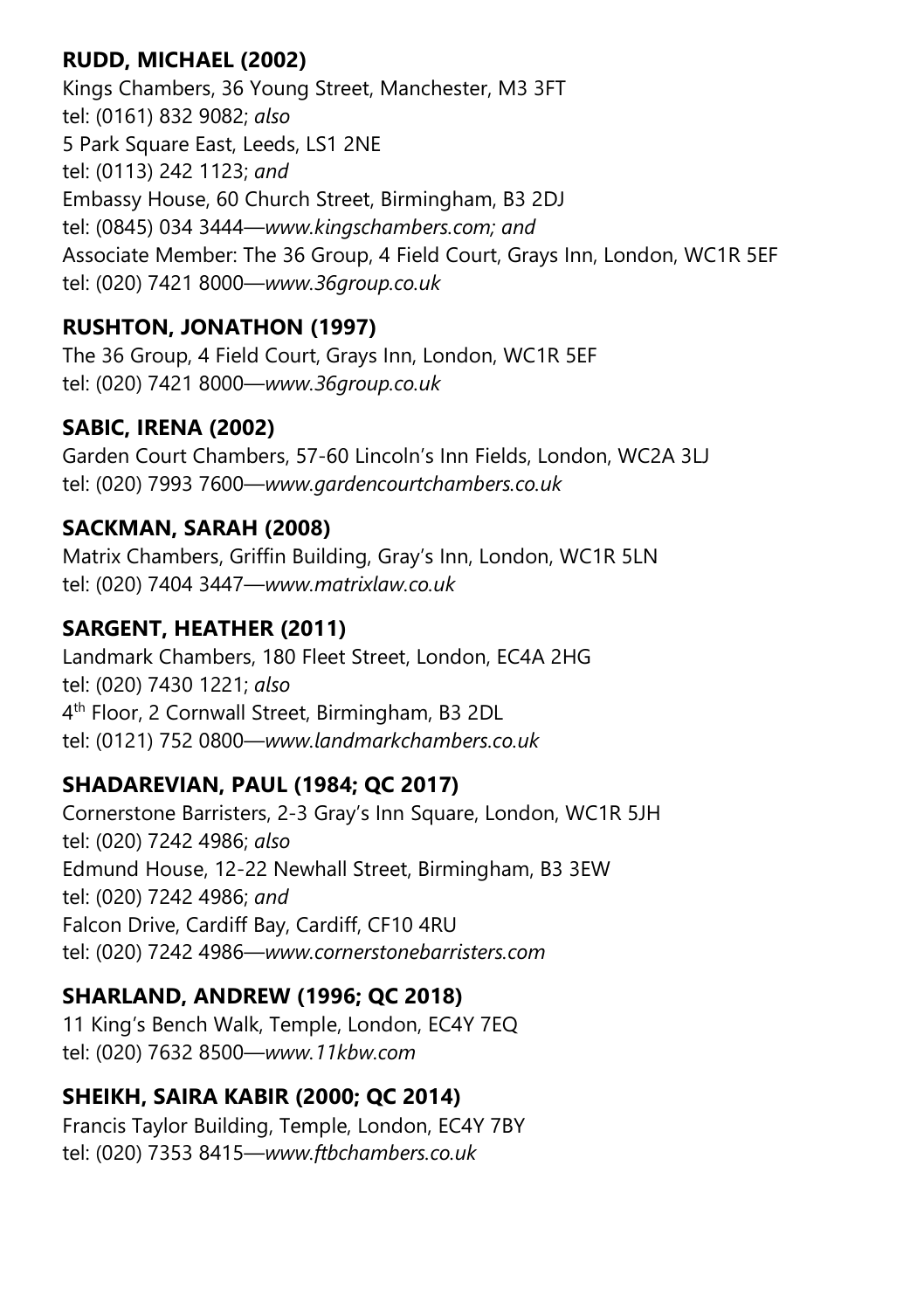# SHEPPARD, TIMOTHY (1995)

No5 Chambers, Greenwood House, 4-7 Salisbury Court, London, EC4Y 8AA tel: (0845) 210 5555; also Fountain Court, Steelhouse Lane, Birmingham, B4 6DR tel: (0845) 210 5555; also 38 Queen Square, Bristol, BS1 4QS tel: (0845) 210 5555; and Provincial House, 37 New Walk, Leicester, LE1 6TU tel: (0845) 210 5555—www.no5.com

# SHWEEN, CHARLES (2017)

Magdalen Chambers, Victory House, Dean Clarke Gardens, Exeter, EX2 4AA tel: (013) 9228 5200—www.magdalenchambers.co.uk

# SIMONS, ZACK (2009)

Landmark Chambers, 180 Fleet Street, London, EC4A 2HG tel: (020) 7430 1221; also 4 th Floor, 2 Cornwall Street, Birmingham, B3 2DL tel: (0121) 752 0800—www.landmarkchambers.co.uk

#### SINGH, MUKHTIAR (2011)

Garden Court Chambers, 57-60 Lincoln's Inn Fields, London, WC2A 3LJ tel: (020) 7993 7600—www.gardencourtchambers.co.uk

#### SMITH, DAVID (1980)

Landmark Chambers, 180 Fleet Street, London, EC4A 2HG tel: (020) 7430 1221; also 4 th Floor, 2 Cornwall Street, Birmingham, B3 2DL tel: (0121) 752 0800—www.landmarkchambers.co.uk

# SMYTH, JACK (2007)

No5 Chambers, Fountain Court, Steelhouse Lane, Birmingham, B4 6DR tel: (0845) 210 5555; also Greenwood House, 4-7 Salisbury Court, London, EC4Y 8AA tel: (0845) 210 5555; also 38 Queen Square, Bristol, BS1 4QS tel: (0845) 210 5555; and Provincial House, 37 New Walk, Leicester, LE1 6TU tel: (0845) 210 5555—www.no5.com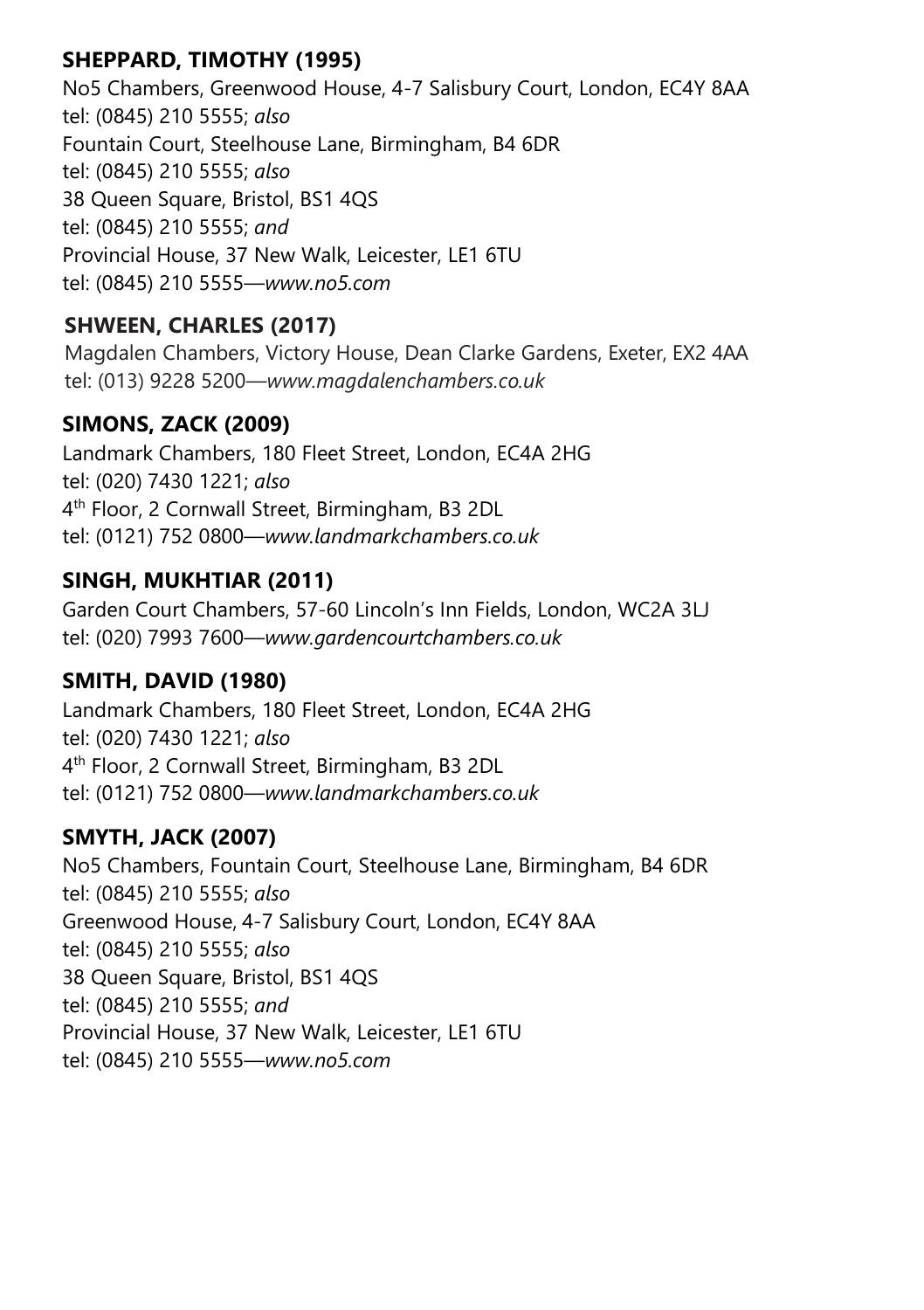# SPURR, HARRY (2001)

Guildhall Chambers, 23 Broad Street, Bristol, BS1 2HG tel: (0117) 930 9000—www.guildhallchambers.co.uk: and IPOS Mediation, The International Dispute Resolution Centre, 70 Fleet Street, London, EC4Y 1EU tel: (0330) 060 7930—www.mediate.co.uk

# STEDMAN JONES, DANIEL (2011)

39 Essex Chambers, 81 Chancery Lane, London, WC2A 1DD tel: (020) 7832 1111; also 82 King Street, Manchester, M2 4WQ tel: (0161) 870 0333—www.39essex.com

#### STEEL, JOHN (1978; QC 1993)

39 Essex Chambers, 81 Chancery Lane, London, WC2A 1DD tel: (020) 7832 1111; also 82 King Street, Manchester, M2 4WQ tel: (0161) 870 0333—www.39essex.com

# STEMP, SCOTT (2000)

No5 Chambers, Greenwood House, 4-7 Salisbury Court, London EC4Y 8AA tel: (0845) 210 5555; also Fountain Court, Steelhouse Lane, Birmingham B4 6DR tel: (0845) 210 5555; also 38 Queen Square, Bristol BS1 4QS tel: (0845) 210 5555; and Provincial House, 37 New Walk, Leicester, LE1 6TU tel: (0845) 210 5555—www.no5.com

#### STINCHCOMBE, PAUL (1985; QC 2011)

39 Essex Chambers, 81 Chancery Lane, London, WC2A 1DD tel: (020) 7832 1111; also 82 King Street, Manchester, M2 4WQ tel: (0161) 870 0333—www.39essex.com

# STOCKLEY, RUTH (1988)

Kings Chambers, 36 Young Street, Manchester, M3 3FT tel: (0161) 832 9082; also 5 Park Square East, Leeds, LS1 2NE tel: (0113) 242 1123; and Embassy House, 60 Church Street, Birmingham, B3 2DJ tel: (0345) 034 3444—www.kingschambers.com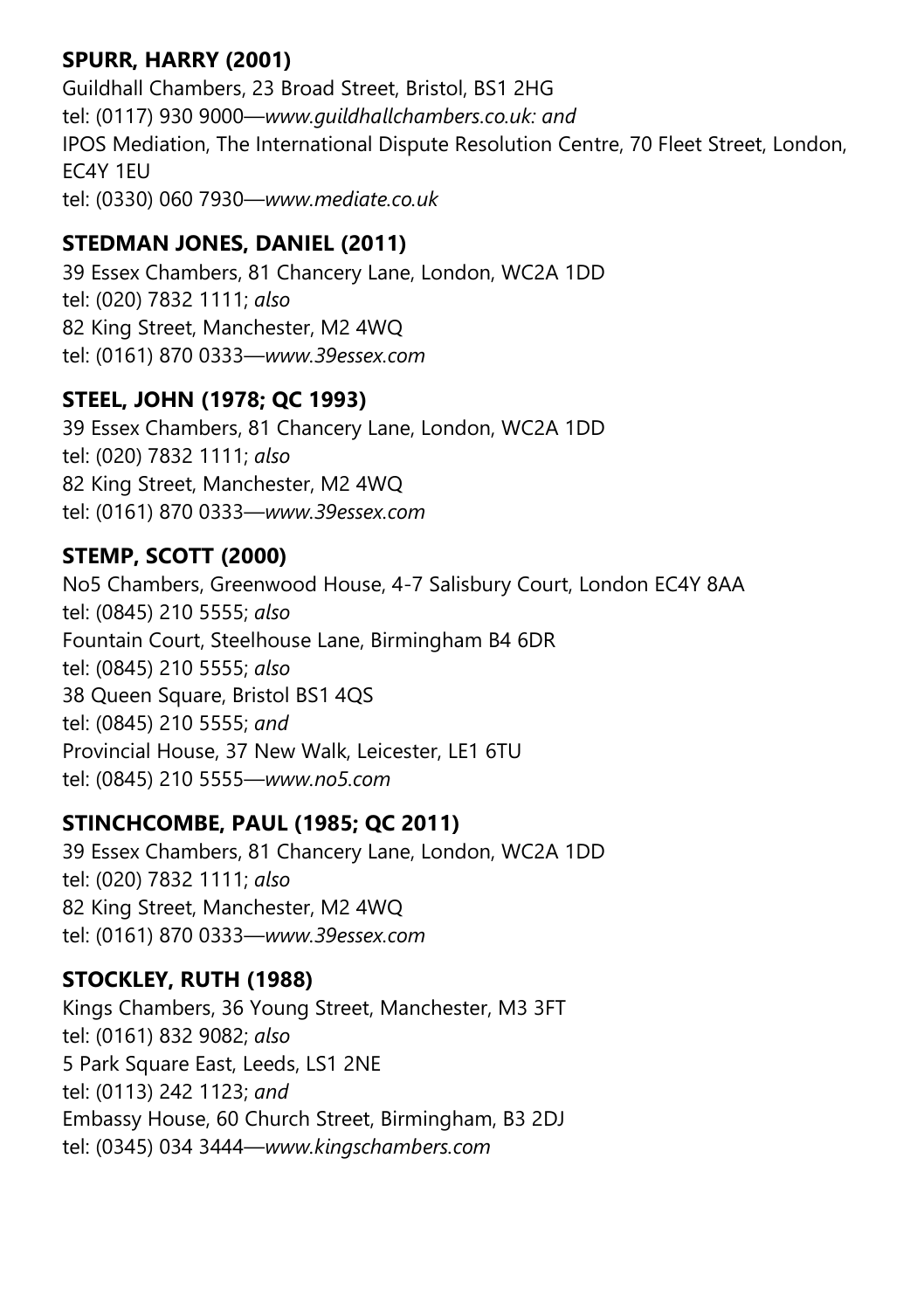# STRACHAN, JAMES (1996; QC 2013)

39 Essex Chambers, 81 Chancery Lane, London, WC2A 1DD tel: (020) 7832 1111; also 82 King Street, Manchester, M2 4WQ tel: (0161) 870 0333—www.39essex.com

#### STRACHAN, NICOLA (2006)

Six Pump Court, 6 Pump Court, Temple, London, EC4Y 7AR tel: (020) 7797 8400; also 6-8 Mill Street, Maidstone, ME15 6XH tel: (016) 2268 8094—www.6pumpcourt.co.uk

# STRAKER, TIMOTHY (1977; QC 1996)

4-5 Gray's Inn Square, London, WC1R 5AH tel: (020) 7404 5252—www.4-5.co.uk

# TABACHNIK, ANDREW (1991; QC 2017)

39 Essex Chambers, 81 Chancery Lane, London, WC2A 1DD tel: (020) 7832 1111; also 82 King Street, Manchester, M2 4WQ tel: (0161) 870 0333—www.39essex.com

#### TAFUR, ISABELLA (2009)

Francis Taylor Building, Temple, London, EC4Y 7BY tel: (020) 7353 8415—www.ftbchambers.co.uk

# TAIT, ANDREW (1981; QC 2003)

Francis Taylor Building, Temple, London, EC4Y 7BY tel: (020) 7353 8415—www.ftbchambers.co.uk

# TAPSELL, PAUL (1991)

Becket Chambers, Innovation Centre, University Road, Canterbury, CT1 3AS tel: (012) 2778 6331; also 26 Kings Hill Avenue, Kings Hill, West Malling, ME19 4UA tel: (01622) 230 957—www.becket-chambers.co.uk

# TAYLOR, REUBEN (1990; QC 2014)

Landmark Chambers, 180 Fleet Street, London, EC4A 2HG tel: (020) 7430 1221; also 4 th Floor, 2 Cornwall Street, Birmingham, B3 2DL tel: (0121) 752 0800—www.landmarkchambers.co.uk

# TEH, WEN JIN (2020)

Keating Chambers, 15 Essex Street, London, WC2R 3AA tel: (020) 7544 2600—www.keatingchambers.com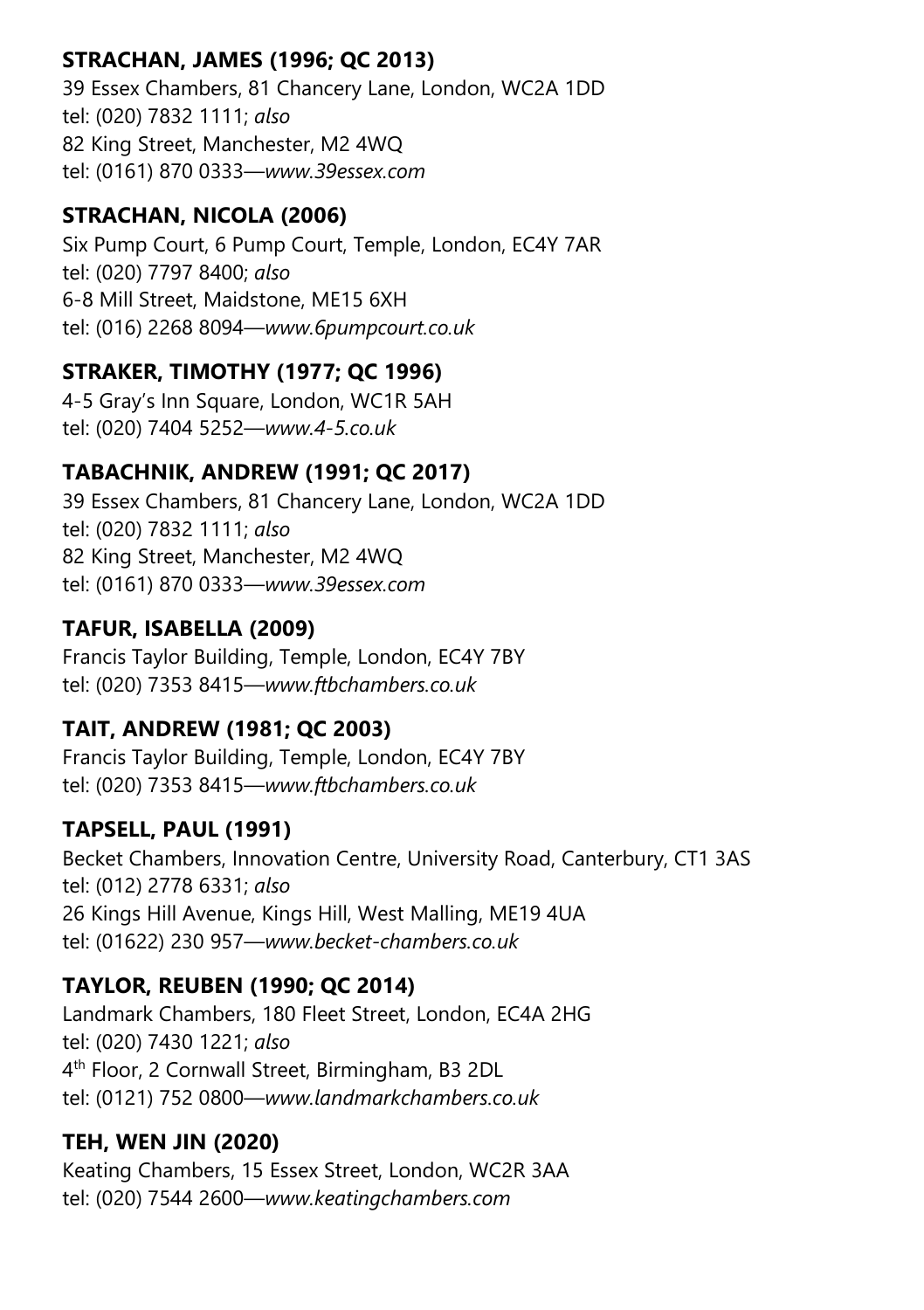# THOMANN, COLIN (1999)

39 Essex Chambers, 81 Chancery Lane, London, WC2A 1DD tel: (020) 7832 1111; also 82 King Street, Manchester, M2 4WQ tel: (0161) 870 0333—www.39essex.com

#### THOMAS, MEGAN (1987)

Six Pump Court, 6 Pump Court, Temple, London, EC4Y 7AR tel: (020) 7797 8400; also 6-8 Mill Street, Maidstone, ME15 6XH tel: (016) 2268 8094—www.6pumpcourt.co.uk

#### TOWNSEND, HARRIET (1992)

Cornerstone Barristers, 2-3 Gray's Inn Square, London, WC1R 5JH tel: (020) 7242 4986; also Edmund House, 12-22 Newhall Street, Birmingham, B3 3EW tel: (020) 7242 4986; and Falcon Drive, Cardiff Bay, Cardiff, CF10 4RU tel: (020) 7242 4986—www.cornerstonebarristers.com

# TRAVERS, DAVID (1981; QC 2010)

Six Pump Court, 6 Pump Court, Temple, London, EC4Y 7AR tel: (020) 7797 8400; also 6-8 Mill Street, Maidstone, ME15 6XH tel: (016) 2268 8094—www.6pumpcourt.co.uk

# TROMANS, STEPHEN (1999; QC 2009) (formerly Solicitor)

39 Essex Chambers, 81 Chancery Lane, London, WC2A 1DD tel: (020) 7832 1111; also 82 King Street, Manchester, M2 4WQ tel: (0161) 870 0333—www.39essex.com

# TUCKER, PAUL G (1990; QC 2010)

Kings Chambers, 36 Young Street, Manchester, M3 3FT tel: (0161) 832 9082; also 5 Park Square East, Leeds, LS1 2NE tel: (0113) 242 1123; and Embassy House, 60 Church Street, Birmingham, B3 2DJ tel: (0345) 034 3444—www.kingschambers.com; and Door Tenant: Landmark Chambers, 180 Fleet Street, London, EC4A 2HG tel: (020) 7430 1221—www.landmarkchambers.co.uk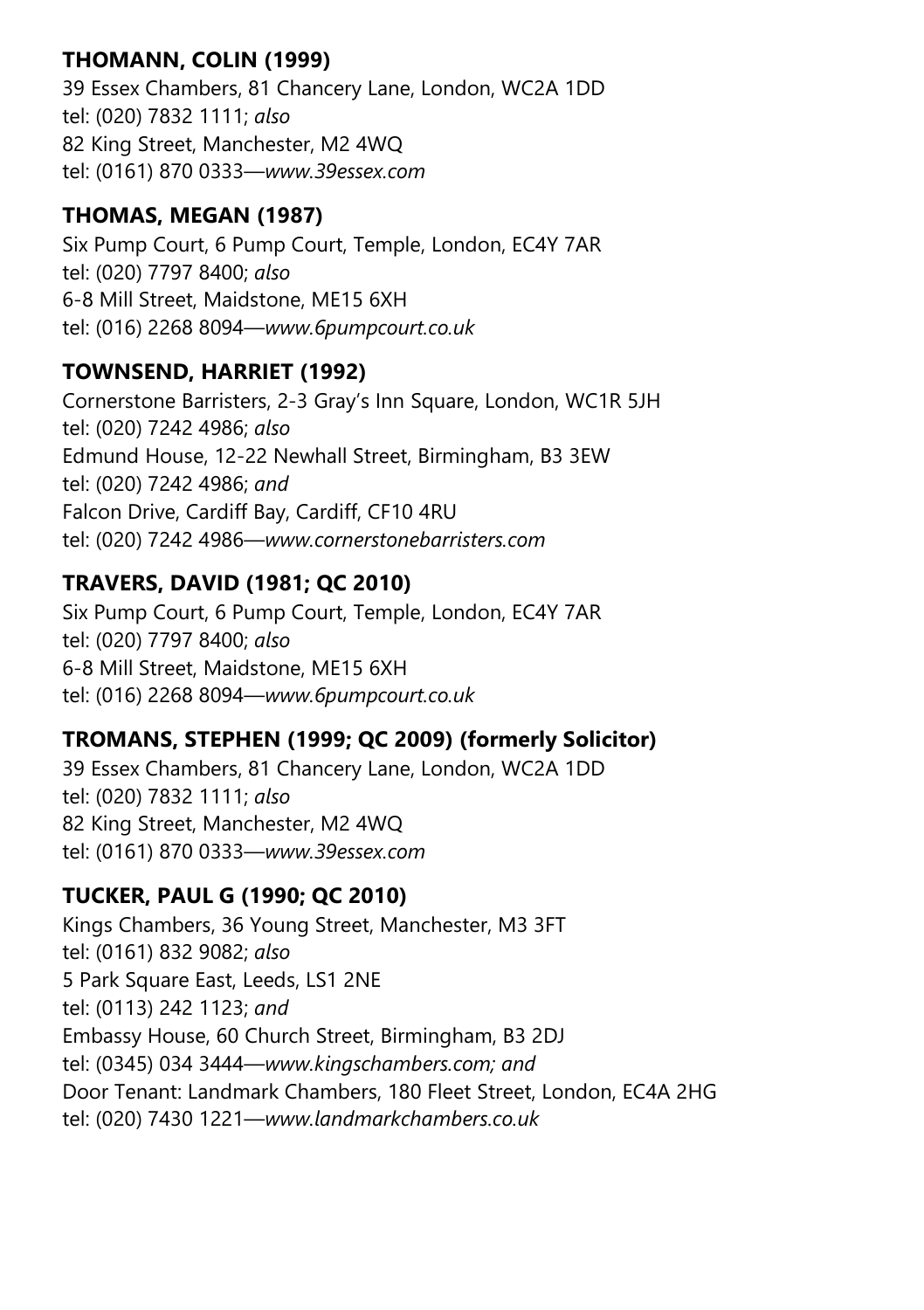# TURNEY, RICHARD (2007)

Landmark Chambers, 180 Fleet Street, London, EC4A 2HG tel: (020) 7430 1221; also 4 th Floor, 2 Cornwall Street, Birmingham, B3 2DL tel: (0121) 752 0800—www.landmarkchambers.co.uk

#### UPTON, WILLIAM (1990; QC 2019)

Six Pump Court, 6 Pump Court, Temple, London, EC4Y 7AR tel: (020) 7797 8400; also 6-8 Mill Street, Maidstone, ME15 6XH tel: (016) 2268 8094—www.6pumpcourt.co.uk

#### VILLAGE, PETER (1983; QC 2002)

39 Essex Chambers, 81 Chancery Lane, London, WC2A 1DD tel: (020) 7832 1111; also 82 King Street, Manchester, M2 4WQ tel: (0161) 870 0333—www.39essex.com

# WADSLEY, PETER (1984) (formerly Solicitor)

St John's Chambers, 101 Victoria Street, Bristol, BS1 6PU tel: (0117) 923 4700—www.stjohnschambers.co.uk

# WALD, RICHARD (1997; QC 2020)

39 Essex Chambers, 81 Chancery Lane, London, WC2A 1DD tel: (020) 7832 1111; also 82 King Street, Manchester, M2 4WQ tel: (0161) 870 0333—www.39essex.com

# WALLER, HORATIO (2014)

Francis Taylor Building, Temple, London, EC4Y 7BY tel: (020) 7353 8415—www.ftbchambers.co.uk

#### WALTON, ROBERT (1999; QC 2019)

Landmark Chambers, 180 Fleet Street, London, EC4A 2HG tel: (020) 7430 1221; also 4 th Floor, 2 Cornwall Street, Birmingham, B3 2DL tel: (0121) 752 0800—www.landmarkchambers.co.uk

#### WARD, TREVOR (1991)

Pallant Chambers, 12 North Pallant, Chichester, PO19 1TQ tel: (012) 4378 4538; also Central Court, 25 Southampton Buildings, London, WC2A 1AL tel: (020) 7781 8031; and 17 College Place, Southampton, SO15 2FE tel: (023) 8080 3008—www.pallantchambers.co.uk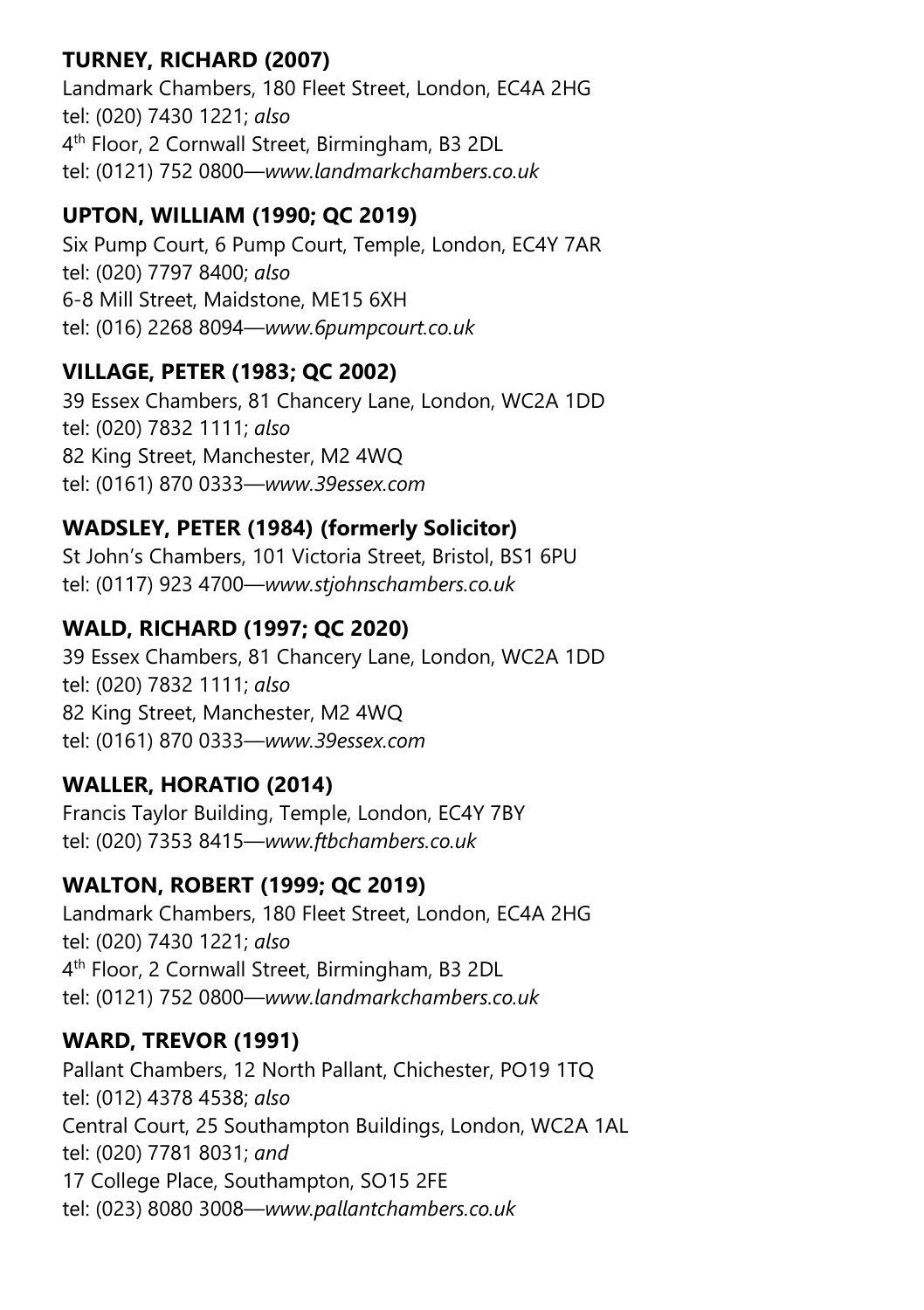# WARREN, RUPERT (1994; QC 2012)

Landmark Chambers, 180 Fleet Street, London, EC4A 2HG tel: (020) 7430 1221; also 4 th Floor, 2 Cornwall Street, Birmingham, B3 2DL tel: (0121) 752 0800—www.landmarkchambers.co.uk

# WATSON, MARK (1994; QC 2018)

Six Pump Court, 6 Pump Court, Temple, London, EC4Y 7AR tel: (020) 7797 8400; also 6-8 Mill Street, Maidstone, ME15 6XH tel: (016) 2268 8094—www.6pumpcourt.co.uk

# WELCH, JONATHAN (2019)

Francis Taylor Building, Temple, London, EC4Y 7BY tel: (020) 7353 8415—www.ftbchambers.co.uk

# WEST, LAWRENCE (1979; QC 2003)

Henderson Chambers, 2 Harcourt Buildings, Temple, London, EC4Y 9DB tel: (020) 7583 9020—www.hendersonchambers.co.uk

# WESTAWAY, NED (2009)

Francis Taylor Building, Temple, London, EC4Y 7BY tel: (020) 7353 8415—www.ftbchambers.co.uk

# WESTMORELAND SMITH, MARK (2006)

Francis Taylor Building, Temple, London, EC4Y 7BY tel: (020) 7353 8415—www.ftbchambers.co.uk

# WHALE, STEPHEN (1999)

Landmark Chambers, 180 Fleet Street, London, EC4A 2HG tel: (020) 7430 1221; also 4 th Floor, 2 Cornwall Street, Birmingham, B3 2DL tel: (0121) 752 0800—www.landmarkchambers.co.uk

# WHITE, SASHA (1991; QC 2013)

Landmark Chambers, 180 Fleet Street, London, EC4A 2HG tel: (020) 7430 1221; also 4 th Floor, 2 Cornwall Street, Birmingham, B3 2DL tel: (0121) 752 0800—www.landmarkchambers.co.uk

# WIGLEY, JENNY (2000)

Landmark Chambers, 180 Fleet Street, London, EC4A 2HG tel: (020) 7430 1221; also 4 th Floor, 2 Cornwall Street, Birmingham, B3 2DL tel: (0121) 752 0800—www.landmarkchambers.co.uk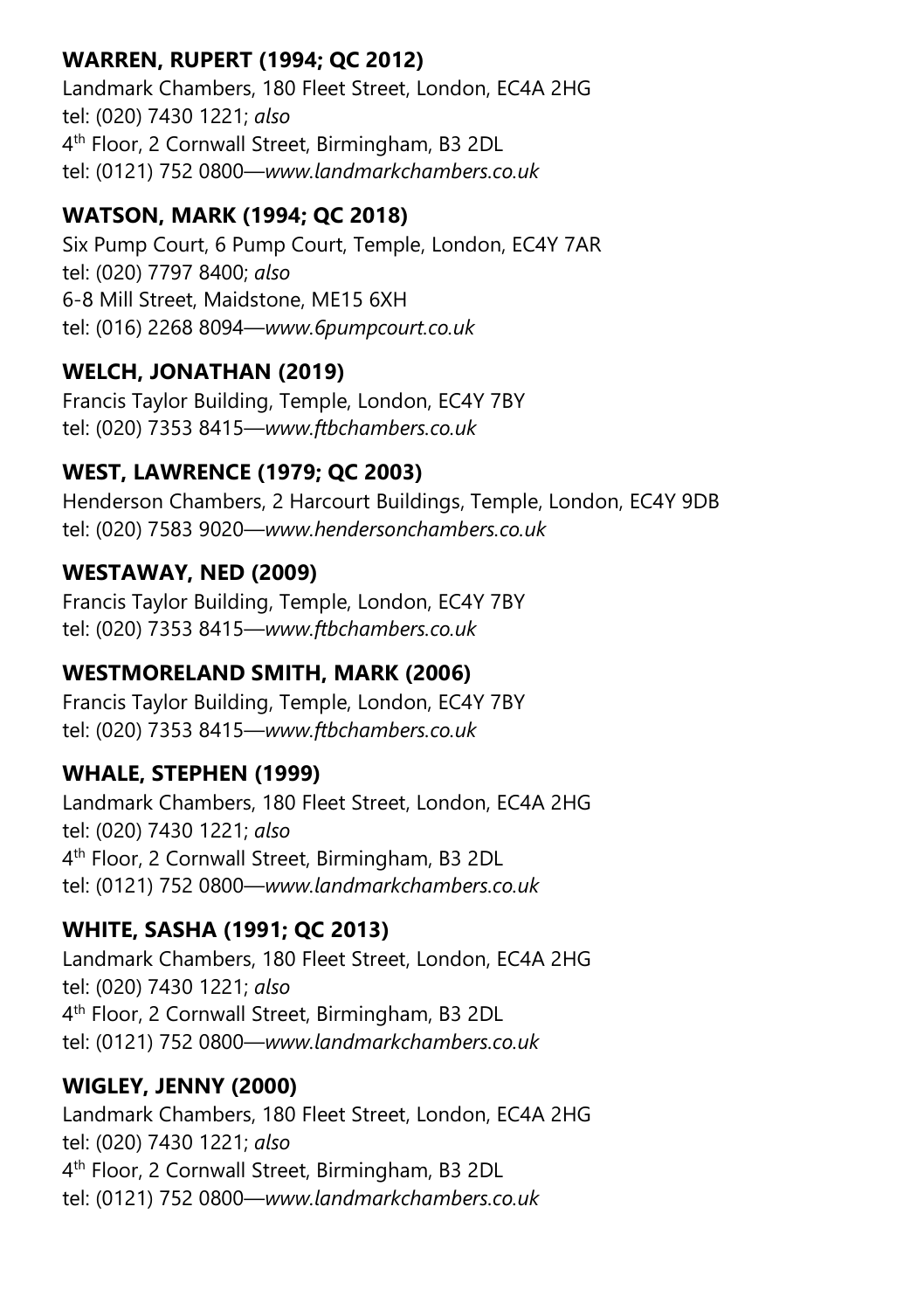# WIGNALL, GORDON (1987)

Six Pump Court, 6 Pump Court, Temple, London, EC4Y 7AR tel: (020) 7797 8400; also 6-8 Mill Street, Maidstone, ME15 6XH tel: (016) 2268 8094—www.6pumpcourt.co.uk

# WILCOX, LUKE (2013)

Landmark Chambers, 180 Fleet Street, London, EC4A 2HG tel: (020) 7430 1221; also 4 th Floor, 2 Cornwall Street, Birmingham, B3 2DL tel: (0121) 752 0800—www.landmarkchambers.co.uk

# WILLERS, MARC (1987; QC 2014)

Garden Court Chambers, 57-60 Lincoln's Inn Fields, London, WC2A 3LJ tel: (020) 7993 7600—www.gardencourtchambers.co.uk

# WILLIAMS, ALEXANDER DR (2017)

Cornerstone Barristers, 2-3 Gray's Inn Square, London, WC1R 5JH tel: (020) 7242 4986; also Edmund House, 12-22 Newhall Street, Birmingham, B3 3EW tel: (020) 7242 4986; and Falcon Drive, Cardiff Bay, Cardiff, CF10 4RU tel: (020) 7242 4986—www.cornerstonebarristers.com

#### WILLIAMS, ANNE (1980)

Six Pump Court, 6 Pump Court, Temple, London, EC4Y 7AR tel: (020) 7797 8400; also 6-8 Mill Street, Maidstone, ME15 6XH tel: (016) 2268 8094—www.6pumpcourt.co.uk

# WILLIAMS, GUY (2000)

Landmark Chambers, 180 Fleet Street, London, EC4A 2HG tel: (020) 7430 1221; also 4 th Floor, 2 Cornwall Street, Birmingham, B3 2DL tel: (0121) 752 0800—www.landmarkchambers.co.uk

# WILLIAMS, PHILIP (2005)

33 Bedford Row, London, WC1R 4JH tel: (020) 7242 6476—www.33bedfordrow.co.uk

# WILLIAMS, RHODRI (1987; QC 2010)

Henderson Chambers, 2 Harcourt Buildings, Temple, London, EC4Y 9DB tel: (020) 7583 9020—www.hendersonchambers.co.uk